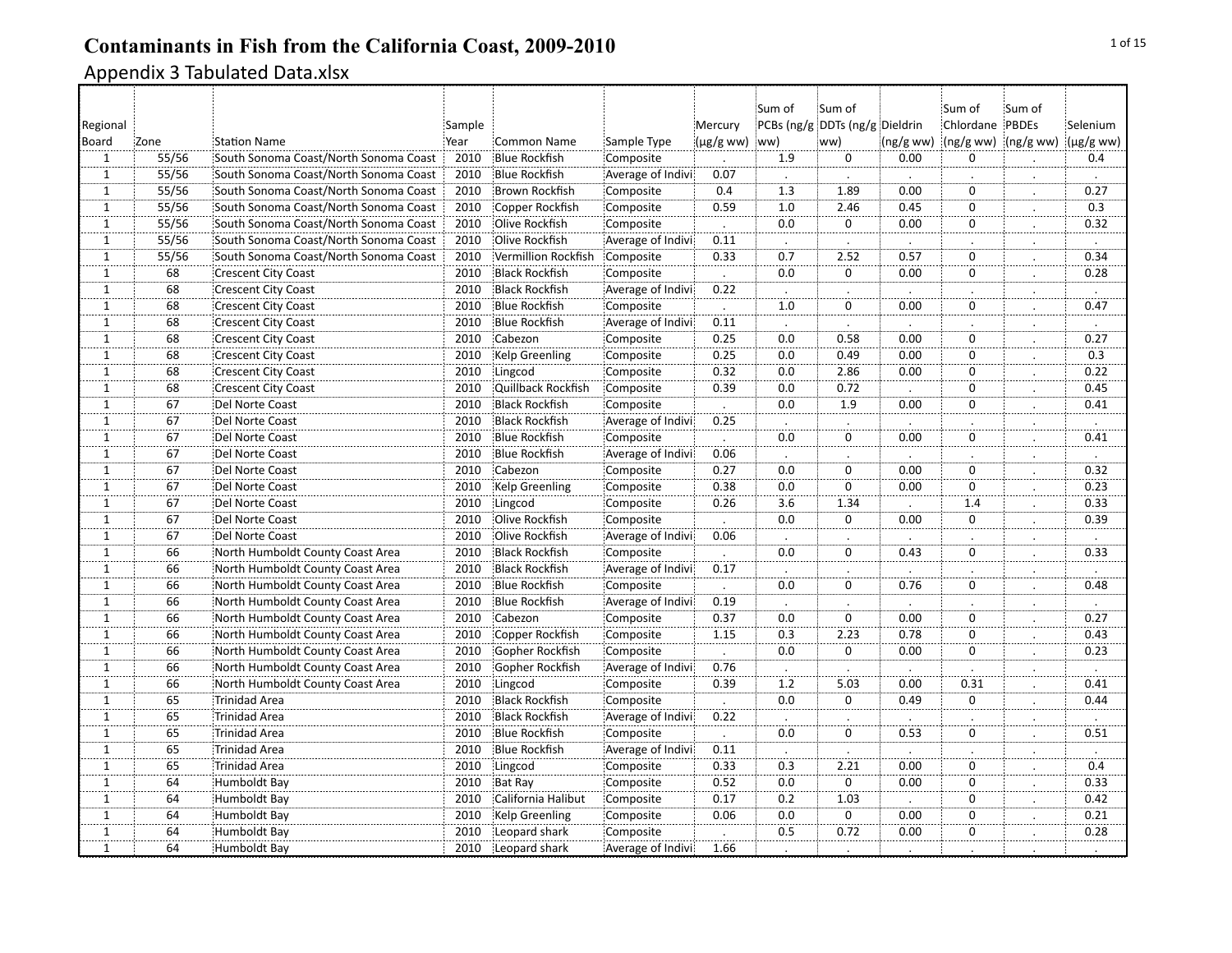|                |                 |                                   |        |                       |                   |                          | Sum of           | Sum of                         |          | :Sum of         | Sum of              |                  |
|----------------|-----------------|-----------------------------------|--------|-----------------------|-------------------|--------------------------|------------------|--------------------------------|----------|-----------------|---------------------|------------------|
| Regional       |                 |                                   | Sample |                       |                   | Mercury                  |                  | PCBs (ng/g DDTs (ng/g Dieldrin |          | Chlordane PBDEs |                     | Selenium         |
| Board          | Zone            | <b>Station Name</b>               | Year   | <b>Common Name</b>    | Sample Type       | $(\mu g/g$ ww)           | ww)              | ww)                            | (ng/gww) |                 | (ng/g ww) (ng/g ww) | (µg/g ww)        |
| $\mathbf{1}$   | 64              | Humboldt Bay                      | 2010   | Shiner Surfperch      | Composite         | 0.07                     | 2.0              | 1.58                           | 0.00     | 0.22            |                     | 0.29             |
| $\overline{1}$ | 64              | Humboldt Bay                      | 2010   | Shiner Surfperch      | Average of Indivi | 0.09                     | $\cdot$          |                                |          |                 | $\bullet$           | $\cdot$          |
| $\mathbf{1}$   | 62              | Cape Mendocino Area               | 2010   | <b>Black Rockfish</b> | Composite         |                          | 0.2              | $\Omega$                       | 0.00     | $\Omega$        |                     | 0.51             |
| 1              | 62              | Cape Mendocino Area               | 2010   | <b>Black Rockfish</b> | Average of Indivi | 0.15                     | $\cdot$          |                                | $\cdot$  |                 |                     | $\cdot$          |
| $1\,$          | 62              | Cape Mendocino Area               | 2010   | <b>Blue Rockfish</b>  | Composite         |                          | 0.0              | $\mathbf 0$                    | 0.62     | $\mathbf 0$     |                     | 0.45             |
| $\overline{1}$ | 62              | Cape Mendocino Area               | 2010   | <b>Blue Rockfish</b>  | Average of Indivi | 0.07                     |                  |                                |          |                 |                     |                  |
| Ï.             | 62              | Cape Mendocino Area               | 2010   | Cabezon               | Composite         | 0.54                     | 0.0              | $\overline{0}$                 | 0.00     | $\mathbf 0$     | $\bullet$           | 0.28             |
| $\overline{1}$ | 62              | Cape Mendocino Area               | 2010   | China Rockfish        | Composite         | 0.74                     | 0.0              | 0.54                           |          | 0.66            |                     | 0.45             |
| 1              | 62              | Cape Mendocino Area               | 2010   | Copper Rockfish       | Composite         | 0.92                     | $\overline{0.0}$ | 1.49                           |          | $\mathbf 0$     |                     | 0.42             |
| $\mathbf 1$    | 62              | Cape Mendocino Area               | 2010   | Lingcod               | Composite         | 0.19                     | 1.3              | 1.48                           | 0.00     | 0               |                     | 0.37             |
| $\overline{1}$ | 61              | Shelter Cove Area                 | 2010   | <b>Black Rockfish</b> | Composite         |                          | 0.0              | 0.87                           | 0.48     | 0               |                     | 0.49             |
| $\mathbf{1}$   | 61              | <b>Shelter Cove Area</b>          | 2010   | <b>Black Rockfish</b> | Average of Indivi | 0.14                     | $\cdot$          |                                |          |                 |                     | $\cdot$          |
| $\dddot{1}$    | 61              | Shelter Cove Area                 | 2010   | <b>Blue Rockfish</b>  | Composite         | $\overline{\phantom{a}}$ | $\overline{0.0}$ | ö                              | 0.44     | $\mathbf 0$     | $\cdot$             | 0.45             |
| $\mathbf 1$    | 61              | Shelter Cove Area                 | 2010   | <b>Blue Rockfish</b>  | Average of Indivi | 0.07                     |                  |                                |          |                 |                     |                  |
| $1\,$          | 61              | Shelter Cove Area                 | 2010   | China Rockfish        | Composite         | 0.58                     | 0.0              | 0                              |          | 0               |                     | 0.34             |
| $\overline{1}$ | 61              | Shelter Cove Area                 | 2010   | Copper Rockfish       | Composite         | 0.69                     | 0.0              | 0.84                           | 0.62     | $\mathbf 0$     |                     | 0.37             |
| $\mathbf{1}$   | 61              | <b>Shelter Cove Area</b>          | 2010   | Gopher Rockfish       | Composite         | $\ddot{\phantom{0}}$     | 0.0              | 0.85                           | 0.00     | 0               | $\cdot$             | 0.38             |
| $\overline{1}$ | 61              | Shelter Cove Area                 | 2010   | Gopher Rockfish       | Average of Indivi | 0.57                     |                  |                                |          |                 | $\blacksquare$      |                  |
| $\mathbf 1$    | 61              | Shelter Cove Area                 | 2010   | Vermillion Rockfish   | Composite         | 0.29                     | 0.3              | 1.87                           | 0.52     | $\mathbf 0$     |                     | 0.56             |
| $\mathbf{1}$   | 60              | North Mendocino County Coast Area | 2010   | <b>Black Rockfish</b> | Composite         |                          | 0.0              | $\mathbf 0$                    | 0.00     | 0               |                     | 0.47             |
| $\mathbf{1}$   | 60              | North Mendocino County Coast Area | 2010   | <b>Black Rockfish</b> | Average of Indivi | 0.14                     |                  |                                |          |                 | ∴.                  |                  |
| $\mathbf{1}$   | 60              | North Mendocino County Coast Area | 2010   | Cabezon               | Composite         | 0.61                     | 0.0              | 0                              | 0.47     | $\mathbf 0$     | $\bullet$           | 0.08             |
| $\overline{1}$ | 60              | North Mendocino County Coast Area | 2010   | China Rockfish        | Composite         | 0.61                     | 0.0              | 0.57                           |          | $\Omega$        |                     | 0.28             |
| $\overline{1}$ | 60              | North Mendocino County Coast Area | 2010   | Copper Rockfish       | Composite         |                          | 0.0              | $\overline{0}$                 | 0.00     | $\mathbf 0$     | $\cdot$             | 0.51             |
| $1\,$          | 60              | North Mendocino County Coast Area | 2010   | Copper Rockfish       | Average of Indivi | 0.58                     | $\cdot$          |                                |          |                 | $\cdot$             |                  |
| $\mathbf{1}$   | 60              | North Mendocino County Coast Area | 2010   | Vermillion Rockfish   | Composite         | 0.39                     | 0.3              | 1.82                           | 0.45     | $\Omega$        |                     | 0.37             |
| $\mathbf{1}$   | 59              | Fort Bragg Area                   | 2010   | <b>Black Rockfish</b> | Composite         | $\cdot$                  | 1.7              | $\mathbf 0$                    | 0.00     | 0.44            | $\cdot$             | 0.3              |
| $\mathbf{1}$   | 59              | Fort Bragg Area                   | 2010   | <b>Black Rockfish</b> | Average of Indivi | 0.13                     |                  |                                |          |                 |                     |                  |
| $\overline{1}$ | $\overline{59}$ | Fort Bragg Area                   | 2010   | <b>Blue Rockfish</b>  | Composite         |                          | $\overline{0.0}$ | $\ddot{\overline{0}}$          | 0.00     | 0               |                     | 0.58             |
| $1\,$          | 59              | Fort Bragg Area                   | 2010   | <b>Blue Rockfish</b>  | Average of Indivi | 0.08                     |                  |                                |          |                 |                     |                  |
| ï              | 59              | Fort Bragg Area                   | 2010   | Cabezon               | Composite         | 0.73                     | 0.0              | $\dddot{\mathbf{0}}$           | 0.00     | 0.51            |                     | 0.22             |
| $\overline{1}$ | 59              | Fort Bragg Area                   | 2010   | Gopher Rockfish       | Composite         |                          | 0.2              | 1.45                           | 0.55     | 0.65            | ż.                  | 0.41             |
| $\overline{1}$ | 59              | Fort Bragg Area                   | 2010   | Gopher Rockfish       | Average of Indivi | 0.57                     |                  |                                |          |                 |                     |                  |
| $\overline{1}$ | $\overline{59}$ | Fort Bragg Area                   | 2010   | Vermillion Rockfish   | Composite         | 0.23                     | $\overline{0.3}$ | 1.97                           | 0.00     | $\mathbf 0$     |                     | $\overline{0.3}$ |
| $\mathbf{1}$   | 58              | Mendocino Coast Area              | 2010   | <b>Black Rockfish</b> | Composite         |                          | 0.0              | 0                              | 0.00     | 0               |                     | 0.38             |
| $\mathbf{1}$   | 58              | <b>Mendocino Coast Area</b>       | 2010   | <b>Black Rockfish</b> | Average of Indivi | 0.29                     |                  |                                |          |                 |                     |                  |
| $1\,$          | 58              | Mendocino Coast Area              | 2010   | <b>Blue Rockfish</b>  | Composite         |                          | 0.0              | 0                              | 0.00     | $\mathbf 0$     | .                   | 0.36             |
| $\overline{1}$ | 58              | Mendocino Coast Area              | 2010   | <b>Blue Rockfish</b>  | Average of Indivi | 0.14                     |                  |                                |          |                 |                     |                  |
| $\overline{1}$ | 58              | Mendocino Coast Area              | 2010   | Cabezon               | Composite         | 0.45                     | $\overline{0.3}$ | $\overline{0}$                 | 0.00     | $\mathbf 0$     |                     | 0.08             |
| $\mathbf{1}$   | 58              | Mendocino Coast Area              | 2010   | Lingcod               | Composite         | 0.27                     | 0.7              | 2.4                            | 0.00     | 0               |                     | 0.32             |
| $1\,$          | 58              | Mendocino Coast Area              | 2010   | Rosy Rockfish         | Composite         | 0.68                     | 0.0              | 1.23                           | 0.00     | $\Omega$        |                     | 0.62             |
| $\mathbf{1}$   | 58              | Mendocino Coast Area              | 2010   | Vermillion Rockfish   | Composite         | 0.24                     | 1.3              | 1.95                           | 0.44     | 0.69            |                     | 0.36             |
| $\overline{1}$ | 58              | <b>Mendocino Coast Area</b>       | 2010   | Yellowtail Rockfish   | Composite         | 0.08                     | 0.7              | $\overline{0}$                 | 0.00     | 0.44            |                     | 0.57             |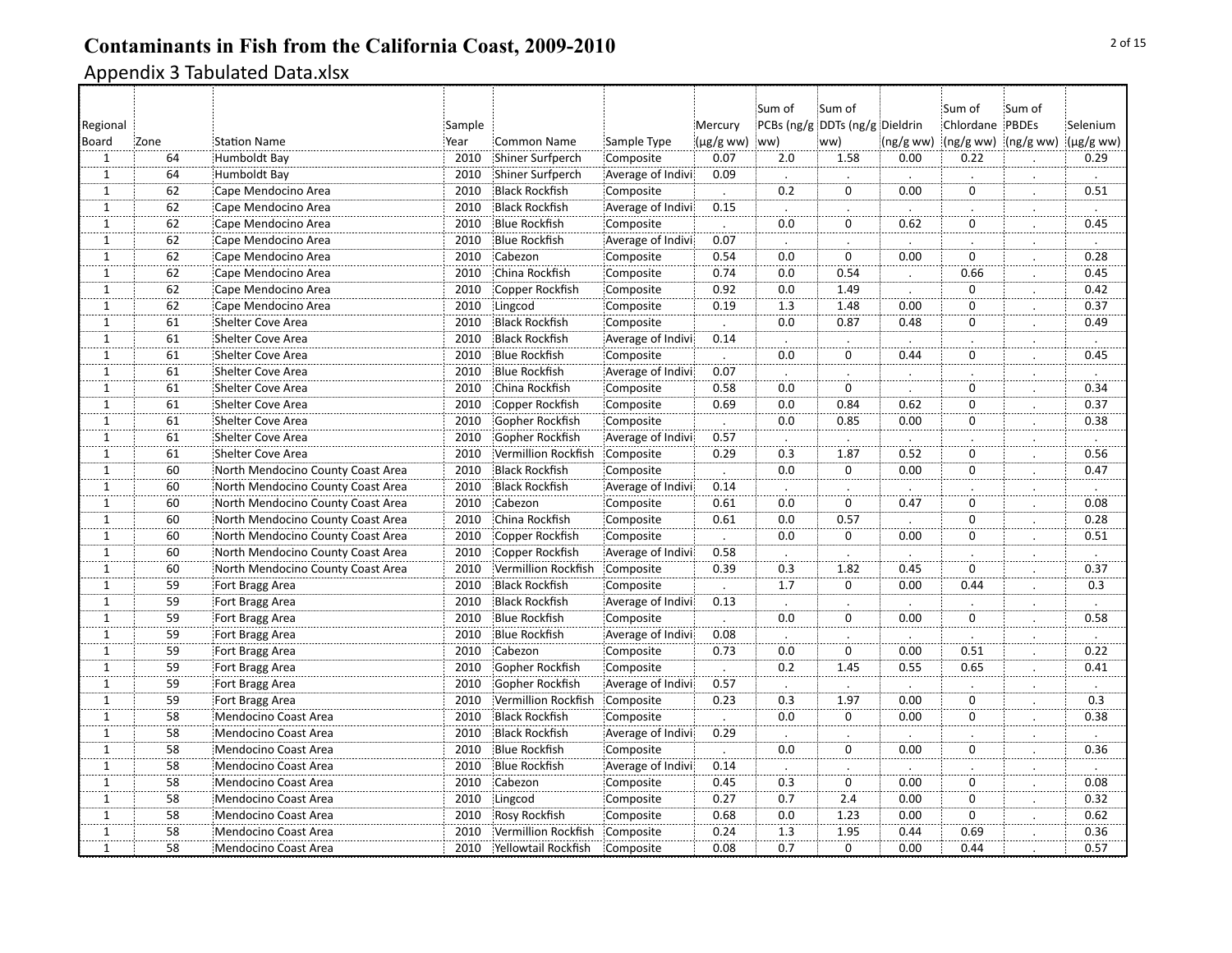|                   |                 |                     |        |                       |                   |                             | Sum of           | Sum of                         |                      | :Sum of             | :Sum of              |                      |
|-------------------|-----------------|---------------------|--------|-----------------------|-------------------|-----------------------------|------------------|--------------------------------|----------------------|---------------------|----------------------|----------------------|
| Regional          |                 |                     | Sample |                       |                   | Mercury                     |                  | PCBs (ng/g DDTs (ng/g Dieldrin |                      | Chlordane PBDEs     |                      | Selenium             |
| Board             | Zone            | <b>Station Name</b> | Year   | <b>Common Name</b>    | Sample Type       | $(\mu g/g$ ww)              | ww)              | ww)                            | (ng/gww)             | (ng/g ww) (ng/g ww) |                      | (µg/g ww)            |
| 1                 | 57              | Point Arena Area    | 2010   | <b>Black Rockfish</b> | Composite         | 0.17                        | 0.0              | 0.81                           | 0.44                 | $\mathbf 0$         |                      | 0.52                 |
| $\overline{1}$    | 57              | Point Arena Area    | 2010   | <b>Blue Rockfish</b>  | Composite         | $\cdot$                     | 0.0              | $\pmb{0}$                      | 0.43                 | $\mathbf 0$         |                      | 0.55                 |
| $\mathbf{1}$      | 57              | Point Arena Area    | 2010   | <b>Blue Rockfish</b>  | Average of Indivi | 0.13                        |                  |                                |                      |                     | $\cdot$              |                      |
| $\mathbf{1}$      | 57              | Point Arena Area    | 2010   | Cabezon               | Composite         | 0.43                        | 0.0              | 0                              | 0.00                 | 0                   | $\ddot{\phantom{a}}$ | 0.28                 |
| $\mathbf{1}$      | 57              | Point Arena Area    | 2010   | China Rockfish        | Composite         | 0.55                        | 0.2              | $\mathbf 0$                    | 0.54                 | $\mathbf 0$         |                      | 0.34                 |
| ï                 | 57              | Point Arena Area    | 2010   | Gopher Rockfish       | Composite         |                             | 0.0              | 1.38                           | 0.00                 | $\Omega$            | .                    | 0.27                 |
| $\overline{1}$    | $\overline{57}$ | Point Arena Area    | 2010   | Gopher Rockfish       | Average of Indivi | 0.5                         |                  | $\cdot$                        |                      |                     |                      |                      |
| .<br>$\mathbf{1}$ | $\overline{57}$ | Point Arena Area    | 2010   | Lingcod               | Composite         | 0.67                        | Ļ.<br>3.5        | 5.16                           | ż,<br>0.00           | 0.29                |                      | j.<br>0.42           |
| $\mathbf{1}$      | 57              | Point Arena Area    | 2010   | Olive Rockfish        | Composite         |                             | 0.0              | $\mathbf{0}$                   | 0.00                 | $\mathbf 0$         |                      | 0.62                 |
| $\overline{1}$    | 57              | Point Arena Area    | 2010   | Olive Rockfish        | Average of Indivi | 0.07                        | $\cdot$          |                                |                      |                     | $\bullet$            |                      |
| $\overline{1}$    | 54              | Bodega Harbor       | 2010   | Leopard shark         | Composite         |                             | 1.2              | 1.29                           | 0.00                 | $\mathbf 0$         |                      | $\cdot$<br>0.18      |
| $\mathbf 1$       | 54              | Bodega Harbor       | 2010   | Leopard shark         | Average of Indivi | 1.37                        | $\cdot$          |                                | $\blacksquare$       |                     |                      | $\cdot$              |
| $\overline{1}$    | $\overline{54}$ | Bodega Harbor       | 2010   | Rainbow Surfperch     | Composite         | $\blacksquare$              | $\overline{0.0}$ | 0.51                           | 0.00                 | $\overline{0}$      |                      | 0.08                 |
| $\mathbf{1}$      | 54              | Bodega Harbor       | 2010   | Rainbow Surfperch     | Average of Indivi | 0.06                        |                  |                                |                      |                     |                      |                      |
| $\overline{2}$    | 206SNPBLO       | San Pablo Bay (5)   | 2009   | California Halibut    | Composite         | 0.18                        | 8.8              | 2.62                           |                      | 0.22                | 1.25                 | 0.41                 |
| $\overline{2}$    | 206SNPBLO       | San Pablo Bay (5)   | 2009   | <b>Jack Smelt</b>     | Composite         | 0.10                        | 18.8             | 12.04                          |                      | 0.93                | 1.54                 | 0.37                 |
| $\overline{2}$    | 206SNPBLO       | San Pablo Bay (5)   | 2009   | Leopard shark         | Composite         | $\mathcal{L}$               | 25.0             | 10.43                          | $\ddot{\phantom{a}}$ | 1.23                | 6.29                 | 0.34                 |
| $\overline{2}$    | 206SNPBLO       | San Pablo Bay (5)   | 2009   | Leopard shark         | Average of Indivi | 1.49                        | $\cdot$          | $\cdot$                        |                      |                     | $\blacksquare$       | $\ddot{\phantom{a}}$ |
| $\overline{2}$    | 206SNPBLO       | San Pablo Bay (5)   | 2009   | Shiner Surfperch      | Composite         | 0.08                        | 32.9             | 13.41                          |                      | 1.56                | 4.28                 | 0.41                 |
| $\overline{2}$    | 206SNPBLO       | San Pablo Bay (5)   | 2009   | Shiner Surfperch      | Composite         | 0.08                        | 39.8             | 14.54                          |                      | 1.77                | 5.75                 | 0.52                 |
| $\overline{2}$    | 206SNPBLO       | San Pablo Bay (5)   | 2009   | Shiner Surfperch      | Composite         | 0.09                        | 44.6             | 16.25                          | 0.53                 | 2.38                | 5.11                 | 0.35                 |
| $\overline{2}$    | 206SNPBLO       | San Pablo Bay (5)   | 2009   | <b>Striped Bass</b>   | Composite         | $\cdot$                     | 23.5             | 14.22                          | 0.00                 | 1.43                | 4.86                 | 0.46                 |
| $\overline{2}$    | 206SNPBLO       | San Pablo Bay (5)   | 2009   | <b>Striped Bass</b>   | Composite         |                             | 7.7              | 3.66                           | 0.00                 | 0.24                | 1.39                 | 0.5                  |
| $\overline{2}$    | 206SNPBLO       | San Pablo Bay (5)   | 2009   | Striped Bass          | Composite         | .                           | 17.6             | 7.76                           |                      | 0.88                | 3.56                 | 0.5                  |
| $\overline{2}$    | 206SNPBLO       | San Pablo Bay (5)   | 2009   | <b>Striped Bass</b>   | Composite         |                             | 19.1             | 7.13                           |                      | 0.32                | 3.42                 | 0.43                 |
| $\overline{2}$    | 206SNPBLO       | San Pablo Bay (5)   | 2009   | <b>Striped Bass</b>   | Average of Indivi | 0.47                        | $\cdot$          |                                |                      |                     |                      |                      |
| $\overline{2}$    | 206SNPBLO       | San Pablo Bay (5)   | 2009   | White Sturgeon        | Composite         | $\cdot$                     | 5.4              | 5.22                           | 0.00                 | 0.28                | 1.85                 | $\cdot$              |
| $\overline{2}$    | 206SNPBLO       | San Pablo Bay (5)   | 2009   | White Sturgeon        | Composite         |                             | 12.8             | 7.99                           | 0.49                 | 2.07                | 4.98                 |                      |
| $\overline{2}$    | 206SNPBLO       | San Pablo Bay (5)   | 2009   | White Sturgeon        | Average of Indivi |                             |                  |                                |                      |                     |                      | 1.95                 |
| $\overline{2}$    | 204STHBAY       | South Bay (1)       | 2009   | Jack Smelt            | Composite         | 0.08                        | 40.4             | 10.52                          | 0.58                 | 4.12                | 1.86                 | 0.41                 |
| $\overline{2}$    | 204STHBAY       | South Bay (1)       | 2009   | Leopard shark         | Composite         | $\cdot$                     | 16.8             | 6.31                           | 0.00                 | 0.88                | 5.11                 | 0.33                 |
| $\overline{2}$    | 204STHBAY       | South Bay (1)       | 2009   | Leopard shark         | Average of Indivi | 1.15                        | $\cdot$          | $\cdot$                        | $\cdot$              | $\cdot$             | $\ddot{\phantom{0}}$ | $\cdot$              |
| $\overline{2}$    | 204STHBAY       | South Bay (1)       | 2009   | Northern Anchovy      | Composite         |                             | 119.2            | 19.62                          | 0.76                 | 5.83                | 8.2                  | 0.5                  |
| $\overline{2}$    | 204STHBAY       | South Bay (1)       | 2009   | Northern Anchovy      | Composite         |                             | 128.8            | 20.24                          | 1.03                 | 6                   | 8.73                 | 0.33                 |
| $\overline{2}$    | 204STHBAY       | South Bay (1)       | 2009   | Northern Anchovy      | Composite         |                             | 117.8            | 19.56                          | 0.88                 | 6.17                | 7.8                  | 0.45                 |
| $\overline{2}$    | 204STHBAY       | South Bay (1)       | 2009   | Northern Anchovy      | Composite         | $\mathcal{L}_{\mathcal{L}}$ | 94.6             | 13.32                          | 0.58                 | 4.17                | 5.8                  | 0.51                 |
| $\overline{2}$    | 204STHBAY       | South Bay (1)       | 2009   | Northern Anchovy      | Composite         |                             | 118.5            | 18.71                          | 0.96                 | 5.54                | 8.41                 | 0.5                  |
| $\overline{2}$    | 204STHBAY       | South Bay (1)       | 2009   | Northern Anchovy      | Composite         |                             | 115.5            | 20.06                          | 0.94                 | 6.58                | 8.28                 | 0.54                 |
| $\overline{2}$    | 204STHBAY       | South Bay (1)       | 2009   | Northern Anchovy      | Composite         |                             | 102.5            | 16.01                          | 0.73                 | 4.82                | 7.19                 | 0.52                 |
| $\overline{2}$    | 204STHBAY       | South Bay (1)       | 2009   | Shiner Surfperch      | Composite         | 0.13                        | 104.2            | 23.53                          | 1.19                 | 8.23                | 8.85                 | 0.21                 |
| $\overline{2}$    | 204STHBAY       | South Bay (1)       | 2009   | Shiner Surfperch      | Composite         | 0.12                        | 109.8            | 24.16                          | 0.99                 | 6.4                 | 8.33                 | 0.34                 |
| $\overline{2}$    | 204STHBAY       | South Bay (1)       | 2009   | Shiner Surfperch      | Composite         | 0.13                        | 118.1            | 27.14                          | 1.37                 | 8.7                 | 12.05                | 0.5                  |
| $\overline{2}$    | 204STHBAY       | South Bay (1)       | 2009   | <b>White Croaker</b>  | Composite         | $\cdot$                     | 8.4              | $\overline{2}$                 | 0.00                 | $\mathbf 0$         | 1                    | 0.42                 |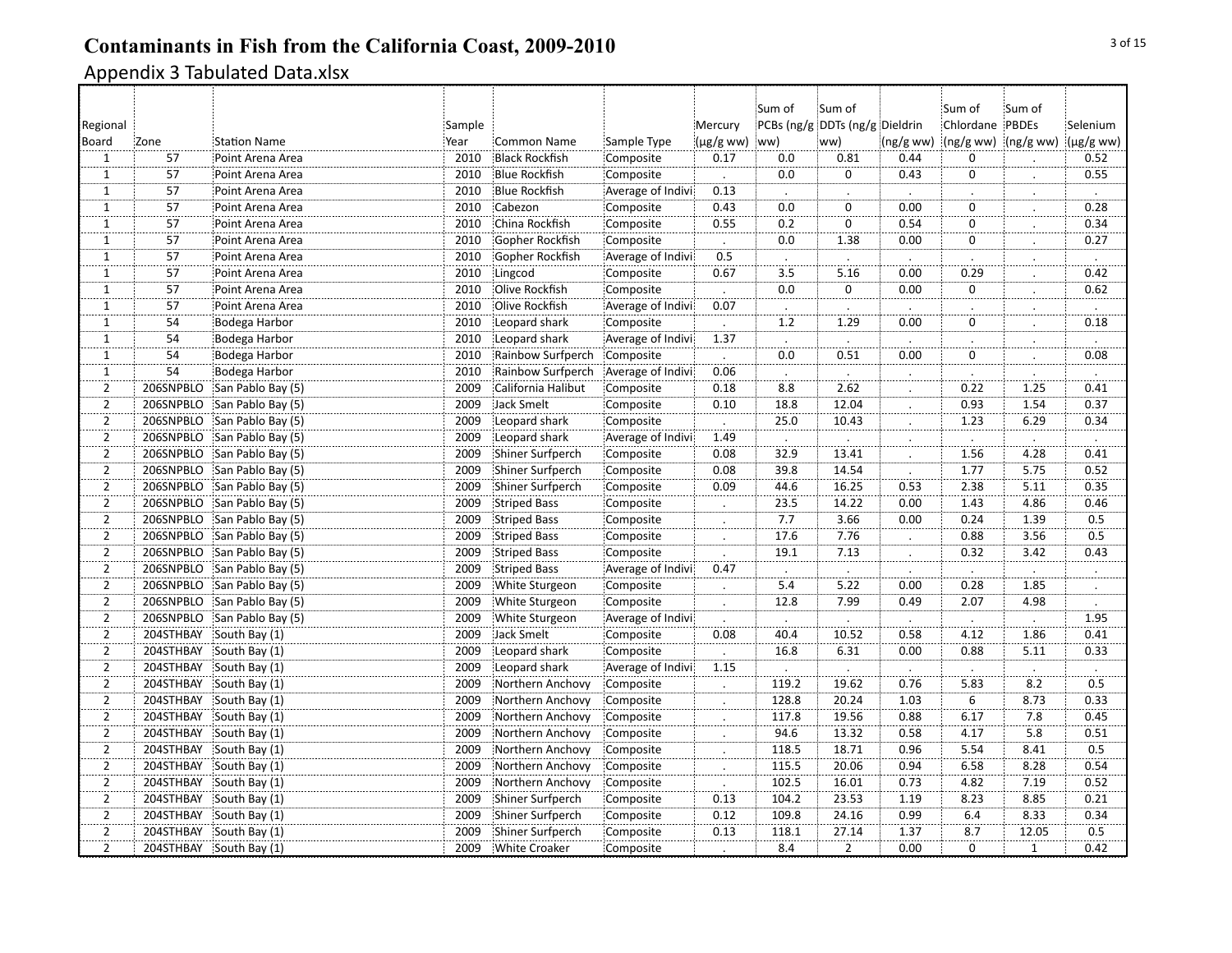| PCBs (ng/g DDTs (ng/g Dieldrin<br>Chlordane PBDEs<br>Mercury<br>Regional<br>Sample<br>$(\mu g/gww)$ ww)<br>$(ng/gww)$ (ng/g ww) (µg/g ww)<br>Board<br>Zone<br><b>Station Name</b><br><b>Common Name</b><br>Sample Type<br>ww)<br>(ng/gww)<br>Year<br>$\overline{3}$<br>5<br>$\overline{2}$<br>204STHBAY<br>South Bay (1)<br>2009<br><b>White Croaker</b><br>Composite<br>72.1<br>11<br>0.84<br>$\overline{2}$<br>5<br>$\overline{2}$<br>28.3<br>204STHBAY<br>South Bay (1)<br>2009<br><b>White Croaker</b><br>0.47<br>$\mathbf{1}$<br>Composite<br>$\overline{2}$<br>204STHBAY<br>South Bay (1)<br>2009<br>14.5<br>4.45<br>0.00<br>1.35<br>1.62<br>White Sturgeon<br>Composite<br>$\overline{2}$<br>13.3<br>1.28<br>204STHBAY<br>2009<br>White Sturgeon<br>4.49<br>0.45<br>2.87<br>South Bay (1)<br>Composite<br>$\cdot$<br>$\overline{2}$<br>$\overline{1}$<br>204STHBAY<br>South Bay (1)<br>2009<br>White Sturgeon<br>Average of Indivi<br>$\overline{2}$<br>203SANFRN<br>San Francisco Waterfront (3)<br>2009<br>California Halibut<br>0.24<br>32.8<br>3.79<br>0.3<br>Composite<br>2.44<br>$\overline{2}$<br>8.6<br>0.35<br>203SANFRN<br>2009<br>Jack Smelt<br>0.08<br>10.28<br>0.97<br>San Francisco Waterfront (3)<br>Composite<br>$\overline{2}$<br>164.2<br>203SANFRN<br>San Francisco Waterfront (3)<br>2009<br>Shiner Surfperch<br>0.08<br>17.96<br>11.04<br>6.59<br>Composite<br>$\overline{2}$<br>4.71<br>0.09<br>142.6<br>13.96<br>4.49<br>203SANFRN<br>San Francisco Waterfront (3)<br>2009<br>Shiner Surfperch<br>Composite<br>$\overline{2}$<br>203SANFRN<br>San Francisco Waterfront (3)<br>2009<br>Shiner Surfperch<br>0.10<br>179.4<br>19.03<br>8.21<br>6.67<br>Composite<br>$\overline{2}$<br>2030AKLND<br>2009<br>Jack Smelt<br>0.07<br>19.6<br>1.81<br>Oakland (2)<br>Composite<br>17.31<br>0.51<br>1.81<br>$\overline{2}$<br>2030AKLND<br>19.19<br>4.26<br>7.42<br>Oakland (2)<br>2009<br>Northern Anchovy<br>Composite<br>112.0<br>1.04<br>$\mathcal{L}_{\mathcal{L}}$<br>$\overline{2}$<br>6.06<br>2030AKLND<br>23.26<br>0.95<br>9.41<br>Oakland (2)<br>2009<br>Northern Anchovy<br>153.2<br>Composite<br>$\overline{2}$<br>30.44<br>2030AKLND<br>0.18<br>206.7<br>1.03<br>12.89<br>14.21<br>Oakland (2)<br>2009<br>Shiner Surfperch<br>Composite<br>$\overline{2}$<br>203OAKLND<br>Oakland (2)<br>2009<br>0.20<br>228.3<br>34.36<br>1.28<br>16.48<br>12.19<br>Shiner Surfperch<br>Composite<br>$\overline{2}$<br>2030AKLND<br>Oakland (2)<br>2009<br>Composite<br>0.20<br>213.8<br>29.01<br>1.08<br>14.79<br>11.69<br>Shiner Surfperch |                |  |  |  | Sum of | Sum of | :Sum of | :Sum of |          |
|-----------------------------------------------------------------------------------------------------------------------------------------------------------------------------------------------------------------------------------------------------------------------------------------------------------------------------------------------------------------------------------------------------------------------------------------------------------------------------------------------------------------------------------------------------------------------------------------------------------------------------------------------------------------------------------------------------------------------------------------------------------------------------------------------------------------------------------------------------------------------------------------------------------------------------------------------------------------------------------------------------------------------------------------------------------------------------------------------------------------------------------------------------------------------------------------------------------------------------------------------------------------------------------------------------------------------------------------------------------------------------------------------------------------------------------------------------------------------------------------------------------------------------------------------------------------------------------------------------------------------------------------------------------------------------------------------------------------------------------------------------------------------------------------------------------------------------------------------------------------------------------------------------------------------------------------------------------------------------------------------------------------------------------------------------------------------------------------------------------------------------------------------------------------------------------------------------------------------------------------------------------------------------------------------------------------------------------------------------------------------------------------------------------------------------------------------------------------------------------------------------------------------------------------------------------------|----------------|--|--|--|--------|--------|---------|---------|----------|
|                                                                                                                                                                                                                                                                                                                                                                                                                                                                                                                                                                                                                                                                                                                                                                                                                                                                                                                                                                                                                                                                                                                                                                                                                                                                                                                                                                                                                                                                                                                                                                                                                                                                                                                                                                                                                                                                                                                                                                                                                                                                                                                                                                                                                                                                                                                                                                                                                                                                                                                                                                 |                |  |  |  |        |        |         |         | Selenium |
|                                                                                                                                                                                                                                                                                                                                                                                                                                                                                                                                                                                                                                                                                                                                                                                                                                                                                                                                                                                                                                                                                                                                                                                                                                                                                                                                                                                                                                                                                                                                                                                                                                                                                                                                                                                                                                                                                                                                                                                                                                                                                                                                                                                                                                                                                                                                                                                                                                                                                                                                                                 |                |  |  |  |        |        |         |         |          |
|                                                                                                                                                                                                                                                                                                                                                                                                                                                                                                                                                                                                                                                                                                                                                                                                                                                                                                                                                                                                                                                                                                                                                                                                                                                                                                                                                                                                                                                                                                                                                                                                                                                                                                                                                                                                                                                                                                                                                                                                                                                                                                                                                                                                                                                                                                                                                                                                                                                                                                                                                                 |                |  |  |  |        |        |         |         | 0.45     |
|                                                                                                                                                                                                                                                                                                                                                                                                                                                                                                                                                                                                                                                                                                                                                                                                                                                                                                                                                                                                                                                                                                                                                                                                                                                                                                                                                                                                                                                                                                                                                                                                                                                                                                                                                                                                                                                                                                                                                                                                                                                                                                                                                                                                                                                                                                                                                                                                                                                                                                                                                                 |                |  |  |  |        |        |         |         | 0.53     |
|                                                                                                                                                                                                                                                                                                                                                                                                                                                                                                                                                                                                                                                                                                                                                                                                                                                                                                                                                                                                                                                                                                                                                                                                                                                                                                                                                                                                                                                                                                                                                                                                                                                                                                                                                                                                                                                                                                                                                                                                                                                                                                                                                                                                                                                                                                                                                                                                                                                                                                                                                                 |                |  |  |  |        |        |         |         |          |
|                                                                                                                                                                                                                                                                                                                                                                                                                                                                                                                                                                                                                                                                                                                                                                                                                                                                                                                                                                                                                                                                                                                                                                                                                                                                                                                                                                                                                                                                                                                                                                                                                                                                                                                                                                                                                                                                                                                                                                                                                                                                                                                                                                                                                                                                                                                                                                                                                                                                                                                                                                 |                |  |  |  |        |        |         |         |          |
|                                                                                                                                                                                                                                                                                                                                                                                                                                                                                                                                                                                                                                                                                                                                                                                                                                                                                                                                                                                                                                                                                                                                                                                                                                                                                                                                                                                                                                                                                                                                                                                                                                                                                                                                                                                                                                                                                                                                                                                                                                                                                                                                                                                                                                                                                                                                                                                                                                                                                                                                                                 |                |  |  |  |        |        |         |         |          |
|                                                                                                                                                                                                                                                                                                                                                                                                                                                                                                                                                                                                                                                                                                                                                                                                                                                                                                                                                                                                                                                                                                                                                                                                                                                                                                                                                                                                                                                                                                                                                                                                                                                                                                                                                                                                                                                                                                                                                                                                                                                                                                                                                                                                                                                                                                                                                                                                                                                                                                                                                                 |                |  |  |  |        |        |         |         | 0.32     |
|                                                                                                                                                                                                                                                                                                                                                                                                                                                                                                                                                                                                                                                                                                                                                                                                                                                                                                                                                                                                                                                                                                                                                                                                                                                                                                                                                                                                                                                                                                                                                                                                                                                                                                                                                                                                                                                                                                                                                                                                                                                                                                                                                                                                                                                                                                                                                                                                                                                                                                                                                                 |                |  |  |  |        |        |         |         | 0.23     |
|                                                                                                                                                                                                                                                                                                                                                                                                                                                                                                                                                                                                                                                                                                                                                                                                                                                                                                                                                                                                                                                                                                                                                                                                                                                                                                                                                                                                                                                                                                                                                                                                                                                                                                                                                                                                                                                                                                                                                                                                                                                                                                                                                                                                                                                                                                                                                                                                                                                                                                                                                                 |                |  |  |  |        |        |         |         | 0.48     |
|                                                                                                                                                                                                                                                                                                                                                                                                                                                                                                                                                                                                                                                                                                                                                                                                                                                                                                                                                                                                                                                                                                                                                                                                                                                                                                                                                                                                                                                                                                                                                                                                                                                                                                                                                                                                                                                                                                                                                                                                                                                                                                                                                                                                                                                                                                                                                                                                                                                                                                                                                                 |                |  |  |  |        |        |         |         | 0.49     |
|                                                                                                                                                                                                                                                                                                                                                                                                                                                                                                                                                                                                                                                                                                                                                                                                                                                                                                                                                                                                                                                                                                                                                                                                                                                                                                                                                                                                                                                                                                                                                                                                                                                                                                                                                                                                                                                                                                                                                                                                                                                                                                                                                                                                                                                                                                                                                                                                                                                                                                                                                                 |                |  |  |  |        |        |         |         | 0.53     |
|                                                                                                                                                                                                                                                                                                                                                                                                                                                                                                                                                                                                                                                                                                                                                                                                                                                                                                                                                                                                                                                                                                                                                                                                                                                                                                                                                                                                                                                                                                                                                                                                                                                                                                                                                                                                                                                                                                                                                                                                                                                                                                                                                                                                                                                                                                                                                                                                                                                                                                                                                                 |                |  |  |  |        |        |         |         | 0.28     |
|                                                                                                                                                                                                                                                                                                                                                                                                                                                                                                                                                                                                                                                                                                                                                                                                                                                                                                                                                                                                                                                                                                                                                                                                                                                                                                                                                                                                                                                                                                                                                                                                                                                                                                                                                                                                                                                                                                                                                                                                                                                                                                                                                                                                                                                                                                                                                                                                                                                                                                                                                                 |                |  |  |  |        |        |         |         | 0.41     |
|                                                                                                                                                                                                                                                                                                                                                                                                                                                                                                                                                                                                                                                                                                                                                                                                                                                                                                                                                                                                                                                                                                                                                                                                                                                                                                                                                                                                                                                                                                                                                                                                                                                                                                                                                                                                                                                                                                                                                                                                                                                                                                                                                                                                                                                                                                                                                                                                                                                                                                                                                                 |                |  |  |  |        |        |         |         | 0.47     |
|                                                                                                                                                                                                                                                                                                                                                                                                                                                                                                                                                                                                                                                                                                                                                                                                                                                                                                                                                                                                                                                                                                                                                                                                                                                                                                                                                                                                                                                                                                                                                                                                                                                                                                                                                                                                                                                                                                                                                                                                                                                                                                                                                                                                                                                                                                                                                                                                                                                                                                                                                                 |                |  |  |  |        |        |         |         | 0.41     |
|                                                                                                                                                                                                                                                                                                                                                                                                                                                                                                                                                                                                                                                                                                                                                                                                                                                                                                                                                                                                                                                                                                                                                                                                                                                                                                                                                                                                                                                                                                                                                                                                                                                                                                                                                                                                                                                                                                                                                                                                                                                                                                                                                                                                                                                                                                                                                                                                                                                                                                                                                                 |                |  |  |  |        |        |         |         | 0.51     |
|                                                                                                                                                                                                                                                                                                                                                                                                                                                                                                                                                                                                                                                                                                                                                                                                                                                                                                                                                                                                                                                                                                                                                                                                                                                                                                                                                                                                                                                                                                                                                                                                                                                                                                                                                                                                                                                                                                                                                                                                                                                                                                                                                                                                                                                                                                                                                                                                                                                                                                                                                                 |                |  |  |  |        |        |         |         | 0.39     |
| 37.2<br>203OAKLND<br>Oakland (2)<br>2009<br>$\overline{7}$<br>0.00<br>$\overline{2}$<br>3<br><b>White Croaker</b><br>Composite                                                                                                                                                                                                                                                                                                                                                                                                                                                                                                                                                                                                                                                                                                                                                                                                                                                                                                                                                                                                                                                                                                                                                                                                                                                                                                                                                                                                                                                                                                                                                                                                                                                                                                                                                                                                                                                                                                                                                                                                                                                                                                                                                                                                                                                                                                                                                                                                                                  | $\overline{2}$ |  |  |  |        |        |         |         | 0.35     |
| $\mathbf{L}$<br>$\overline{1}$<br>$\overline{2}$<br>$\dddot{4}$<br>$\overline{2}$<br>2030AKLND<br>Oakland (2)<br>2009<br>25.3<br>0.00<br><b>White Croaker</b><br>Composite<br>$\cdot$                                                                                                                                                                                                                                                                                                                                                                                                                                                                                                                                                                                                                                                                                                                                                                                                                                                                                                                                                                                                                                                                                                                                                                                                                                                                                                                                                                                                                                                                                                                                                                                                                                                                                                                                                                                                                                                                                                                                                                                                                                                                                                                                                                                                                                                                                                                                                                           |                |  |  |  |        |        |         |         | 0.36     |
| $\overline{2}$<br>0.58<br>$\overline{3}$<br>$6\overline{6}$<br>203OAKLND<br>Oakland (2)<br>2009<br><b>White Croaker</b><br>59.9<br>13<br>Composite                                                                                                                                                                                                                                                                                                                                                                                                                                                                                                                                                                                                                                                                                                                                                                                                                                                                                                                                                                                                                                                                                                                                                                                                                                                                                                                                                                                                                                                                                                                                                                                                                                                                                                                                                                                                                                                                                                                                                                                                                                                                                                                                                                                                                                                                                                                                                                                                              |                |  |  |  |        |        |         |         | 0.48     |
| $\overline{2}$<br>2030AKLND<br>Oakland (2)<br>2009<br>0.77<br>5<br><b>White Croaker</b><br>Composite<br>97.6<br>17<br>8                                                                                                                                                                                                                                                                                                                                                                                                                                                                                                                                                                                                                                                                                                                                                                                                                                                                                                                                                                                                                                                                                                                                                                                                                                                                                                                                                                                                                                                                                                                                                                                                                                                                                                                                                                                                                                                                                                                                                                                                                                                                                                                                                                                                                                                                                                                                                                                                                                         |                |  |  |  |        |        |         |         | 0.38     |
| $\overline{8}$<br>$\overline{5}$<br>$\overline{2}$<br>49.9<br>$\overline{2}$<br>203OAKLND<br>Oakland (2)<br>2009<br><b>White Croaker</b><br>Composite                                                                                                                                                                                                                                                                                                                                                                                                                                                                                                                                                                                                                                                                                                                                                                                                                                                                                                                                                                                                                                                                                                                                                                                                                                                                                                                                                                                                                                                                                                                                                                                                                                                                                                                                                                                                                                                                                                                                                                                                                                                                                                                                                                                                                                                                                                                                                                                                           |                |  |  |  |        |        |         |         | 0.29     |
| $\overline{2}$<br>$\overline{3}$<br>2030AKLND<br>6<br>0.47<br>$\overline{2}$<br>Oakland (2)<br>2009<br><b>White Croaker</b><br>Composite<br>43.9<br>$\bullet$                                                                                                                                                                                                                                                                                                                                                                                                                                                                                                                                                                                                                                                                                                                                                                                                                                                                                                                                                                                                                                                                                                                                                                                                                                                                                                                                                                                                                                                                                                                                                                                                                                                                                                                                                                                                                                                                                                                                                                                                                                                                                                                                                                                                                                                                                                                                                                                                   |                |  |  |  |        |        |         |         | 0.31     |
| $\overline{5}$<br>$\overline{2}$<br>$\overline{3}$<br>2030AKLND<br>2009<br>12<br>0.69<br>Oakland (2)<br><b>White Croaker</b><br>64.8<br>Composite                                                                                                                                                                                                                                                                                                                                                                                                                                                                                                                                                                                                                                                                                                                                                                                                                                                                                                                                                                                                                                                                                                                                                                                                                                                                                                                                                                                                                                                                                                                                                                                                                                                                                                                                                                                                                                                                                                                                                                                                                                                                                                                                                                                                                                                                                                                                                                                                               |                |  |  |  |        |        |         |         | 0.44     |
| $\overline{9}$<br>$\overline{2}$<br>$\overline{17}$<br>2030AKLND<br>2009<br><b>White Croaker</b><br>122.7<br>0.75<br>Oakland (2)<br>Composite<br>$\overline{4}$                                                                                                                                                                                                                                                                                                                                                                                                                                                                                                                                                                                                                                                                                                                                                                                                                                                                                                                                                                                                                                                                                                                                                                                                                                                                                                                                                                                                                                                                                                                                                                                                                                                                                                                                                                                                                                                                                                                                                                                                                                                                                                                                                                                                                                                                                                                                                                                                 |                |  |  |  |        |        |         |         | 0.35     |
| $\overline{2}$<br>2.98<br>0.00<br>1.76<br>203CENTRL<br>Central Bay (6)<br>2009<br>California Halibut<br>Composite<br>0.24<br>13.0<br>0.32                                                                                                                                                                                                                                                                                                                                                                                                                                                                                                                                                                                                                                                                                                                                                                                                                                                                                                                                                                                                                                                                                                                                                                                                                                                                                                                                                                                                                                                                                                                                                                                                                                                                                                                                                                                                                                                                                                                                                                                                                                                                                                                                                                                                                                                                                                                                                                                                                       |                |  |  |  |        |        |         |         | 0.46     |
| $\overline{2}$<br>203CENTRL<br>Central Bay (6)<br>2009<br>Leopard shark<br>Composite<br>20.0<br>5.05<br>0.47<br>1.33<br>3.38                                                                                                                                                                                                                                                                                                                                                                                                                                                                                                                                                                                                                                                                                                                                                                                                                                                                                                                                                                                                                                                                                                                                                                                                                                                                                                                                                                                                                                                                                                                                                                                                                                                                                                                                                                                                                                                                                                                                                                                                                                                                                                                                                                                                                                                                                                                                                                                                                                    |                |  |  |  |        |        |         |         | 0.23     |
| $\overline{2}$<br>1.23<br>203CENTRL<br>Central Bay (6)<br>2009<br>Leopard shark<br>Average of Indivi<br>$\Box$<br>$\ddot{\phantom{a}}$<br>$\ddot{\phantom{a}}$<br>$\cdot$<br>$\cdot$<br>$\cdot$                                                                                                                                                                                                                                                                                                                                                                                                                                                                                                                                                                                                                                                                                                                                                                                                                                                                                                                                                                                                                                                                                                                                                                                                                                                                                                                                                                                                                                                                                                                                                                                                                                                                                                                                                                                                                                                                                                                                                                                                                                                                                                                                                                                                                                                                                                                                                                 |                |  |  |  |        |        |         |         |          |
| $\overline{2}$<br>203CENTRL<br>Central Bay (6)<br>2009<br><b>Striped Bass</b><br>67.4<br>21.45<br>0.74<br>4.09<br>9.12<br>Composite<br>$\cdot$                                                                                                                                                                                                                                                                                                                                                                                                                                                                                                                                                                                                                                                                                                                                                                                                                                                                                                                                                                                                                                                                                                                                                                                                                                                                                                                                                                                                                                                                                                                                                                                                                                                                                                                                                                                                                                                                                                                                                                                                                                                                                                                                                                                                                                                                                                                                                                                                                  |                |  |  |  |        |        |         |         | 0.42     |
| $\overline{2}$<br>203CENTRL<br>Striped Bass<br>0.52<br>2.23<br>Central Bay (6)<br>2009<br>Composite<br>46.5<br>12.13<br>7.36<br>$\cdot$                                                                                                                                                                                                                                                                                                                                                                                                                                                                                                                                                                                                                                                                                                                                                                                                                                                                                                                                                                                                                                                                                                                                                                                                                                                                                                                                                                                                                                                                                                                                                                                                                                                                                                                                                                                                                                                                                                                                                                                                                                                                                                                                                                                                                                                                                                                                                                                                                         |                |  |  |  |        |        |         |         | 0.46     |
| $\overline{2}$<br>203CENTRL<br>Central Bay (6)<br>2009<br><b>Striped Bass</b><br>Average of Indivi<br>0.43                                                                                                                                                                                                                                                                                                                                                                                                                                                                                                                                                                                                                                                                                                                                                                                                                                                                                                                                                                                                                                                                                                                                                                                                                                                                                                                                                                                                                                                                                                                                                                                                                                                                                                                                                                                                                                                                                                                                                                                                                                                                                                                                                                                                                                                                                                                                                                                                                                                      |                |  |  |  |        |        |         |         |          |
| $\overline{1}$<br>$\overline{2}$<br>$\overline{4}$<br>ö<br>203CENTRL<br>2009<br><b>White Croaker</b><br>0.46<br>Central Bay (6)<br>Composite<br>14.8                                                                                                                                                                                                                                                                                                                                                                                                                                                                                                                                                                                                                                                                                                                                                                                                                                                                                                                                                                                                                                                                                                                                                                                                                                                                                                                                                                                                                                                                                                                                                                                                                                                                                                                                                                                                                                                                                                                                                                                                                                                                                                                                                                                                                                                                                                                                                                                                            |                |  |  |  |        |        |         |         | 0.36     |
| $\overline{2}$<br>76.6<br>2.69<br>8.02<br>203BRKLEY<br>2009<br>Composite<br>0.10<br>18.91<br>Berkeley (4)<br>Shiner Surfperch<br>$\therefore$                                                                                                                                                                                                                                                                                                                                                                                                                                                                                                                                                                                                                                                                                                                                                                                                                                                                                                                                                                                                                                                                                                                                                                                                                                                                                                                                                                                                                                                                                                                                                                                                                                                                                                                                                                                                                                                                                                                                                                                                                                                                                                                                                                                                                                                                                                                                                                                                                   |                |  |  |  |        |        |         |         | 0.41     |
| $\overline{2}$<br>72.6<br>2.68<br>7.45<br>21.55<br>203BRKLEY<br>Berkeley (4)<br>2009<br>0.10<br>Shiner Surfperch<br>Composite                                                                                                                                                                                                                                                                                                                                                                                                                                                                                                                                                                                                                                                                                                                                                                                                                                                                                                                                                                                                                                                                                                                                                                                                                                                                                                                                                                                                                                                                                                                                                                                                                                                                                                                                                                                                                                                                                                                                                                                                                                                                                                                                                                                                                                                                                                                                                                                                                                   |                |  |  |  |        |        |         |         | 0.41     |
| $\overline{2}$<br>0.10<br>203BRKLEY<br>2009<br>Composite<br>83.3<br>23.3<br>3.44<br>8.13<br>Berkeley (4)<br>Shiner Surfperch                                                                                                                                                                                                                                                                                                                                                                                                                                                                                                                                                                                                                                                                                                                                                                                                                                                                                                                                                                                                                                                                                                                                                                                                                                                                                                                                                                                                                                                                                                                                                                                                                                                                                                                                                                                                                                                                                                                                                                                                                                                                                                                                                                                                                                                                                                                                                                                                                                    |                |  |  |  |        |        |         |         | 0.39     |
| $\overline{2}$<br>53<br>Northern Marin Coast<br>2009<br>0.0<br>0.67<br>0.00<br>$\mathbf 0$<br><b>Blue Rockfish</b><br>Composite                                                                                                                                                                                                                                                                                                                                                                                                                                                                                                                                                                                                                                                                                                                                                                                                                                                                                                                                                                                                                                                                                                                                                                                                                                                                                                                                                                                                                                                                                                                                                                                                                                                                                                                                                                                                                                                                                                                                                                                                                                                                                                                                                                                                                                                                                                                                                                                                                                 |                |  |  |  |        |        |         |         | 0.45     |
| $\overline{2}$<br>53<br>0.06<br>2009<br><b>Blue Rockfish</b><br>Average of Indivi<br>Northern Marin Coast                                                                                                                                                                                                                                                                                                                                                                                                                                                                                                                                                                                                                                                                                                                                                                                                                                                                                                                                                                                                                                                                                                                                                                                                                                                                                                                                                                                                                                                                                                                                                                                                                                                                                                                                                                                                                                                                                                                                                                                                                                                                                                                                                                                                                                                                                                                                                                                                                                                       |                |  |  |  |        |        |         |         |          |
| $\overline{2}$<br>2.21<br>0.00<br>53<br>Northern Marin Coast<br>2009<br>Brown Rockfish<br>Composite<br>0.24<br>1.7<br>$\mathbf 0$                                                                                                                                                                                                                                                                                                                                                                                                                                                                                                                                                                                                                                                                                                                                                                                                                                                                                                                                                                                                                                                                                                                                                                                                                                                                                                                                                                                                                                                                                                                                                                                                                                                                                                                                                                                                                                                                                                                                                                                                                                                                                                                                                                                                                                                                                                                                                                                                                               |                |  |  |  |        |        |         |         | 0.28     |
| $\ddot{\cdot}$<br>$\overline{2}$<br>ö<br>0.0<br>0.7<br>0.00<br>53<br>2009<br>Northern Marin Coast<br>Olive Rockfish<br>Composite<br>$\cdot$<br>$\cdot$                                                                                                                                                                                                                                                                                                                                                                                                                                                                                                                                                                                                                                                                                                                                                                                                                                                                                                                                                                                                                                                                                                                                                                                                                                                                                                                                                                                                                                                                                                                                                                                                                                                                                                                                                                                                                                                                                                                                                                                                                                                                                                                                                                                                                                                                                                                                                                                                          |                |  |  |  |        |        |         |         | 0.47     |
| $\overline{2}$<br>Average of Indivi<br>0.04<br>53<br>Northern Marin Coast<br>2009<br>Olive Rockfish                                                                                                                                                                                                                                                                                                                                                                                                                                                                                                                                                                                                                                                                                                                                                                                                                                                                                                                                                                                                                                                                                                                                                                                                                                                                                                                                                                                                                                                                                                                                                                                                                                                                                                                                                                                                                                                                                                                                                                                                                                                                                                                                                                                                                                                                                                                                                                                                                                                             |                |  |  |  |        |        |         |         |          |
| Ŀ.<br>$\overline{2}$<br>0.00<br>$\pmb{0}$<br>52<br>Tomales Bay<br>2009<br>Brown Smooth-houn Composite<br>0.83<br>1.58<br>1.1                                                                                                                                                                                                                                                                                                                                                                                                                                                                                                                                                                                                                                                                                                                                                                                                                                                                                                                                                                                                                                                                                                                                                                                                                                                                                                                                                                                                                                                                                                                                                                                                                                                                                                                                                                                                                                                                                                                                                                                                                                                                                                                                                                                                                                                                                                                                                                                                                                    |                |  |  |  |        |        |         |         | 0.19     |
| $\overline{2}$<br>2.5<br>52<br>1.22<br>$\mathbf 0$<br>2009<br>Composite<br>1.66<br>0.00<br><b>Tomales Bay</b><br>Leopard shark                                                                                                                                                                                                                                                                                                                                                                                                                                                                                                                                                                                                                                                                                                                                                                                                                                                                                                                                                                                                                                                                                                                                                                                                                                                                                                                                                                                                                                                                                                                                                                                                                                                                                                                                                                                                                                                                                                                                                                                                                                                                                                                                                                                                                                                                                                                                                                                                                                  |                |  |  |  |        |        |         |         | 0.31     |
| $\overline{2}$<br>$\overline{52}$<br>0.07<br>3.2<br>0.00<br>2009<br>Shiner Surfperch<br>2.88<br>$\mathbf 0$<br><b>Tomales Bay</b><br>Composite                                                                                                                                                                                                                                                                                                                                                                                                                                                                                                                                                                                                                                                                                                                                                                                                                                                                                                                                                                                                                                                                                                                                                                                                                                                                                                                                                                                                                                                                                                                                                                                                                                                                                                                                                                                                                                                                                                                                                                                                                                                                                                                                                                                                                                                                                                                                                                                                                  |                |  |  |  |        |        |         |         | 0.37     |
| $\overline{2}$<br>52<br>2009<br>0.06<br>Shiner Surfperch<br><b>Tomales Bay</b><br>Average of Indivi                                                                                                                                                                                                                                                                                                                                                                                                                                                                                                                                                                                                                                                                                                                                                                                                                                                                                                                                                                                                                                                                                                                                                                                                                                                                                                                                                                                                                                                                                                                                                                                                                                                                                                                                                                                                                                                                                                                                                                                                                                                                                                                                                                                                                                                                                                                                                                                                                                                             |                |  |  |  |        |        |         |         |          |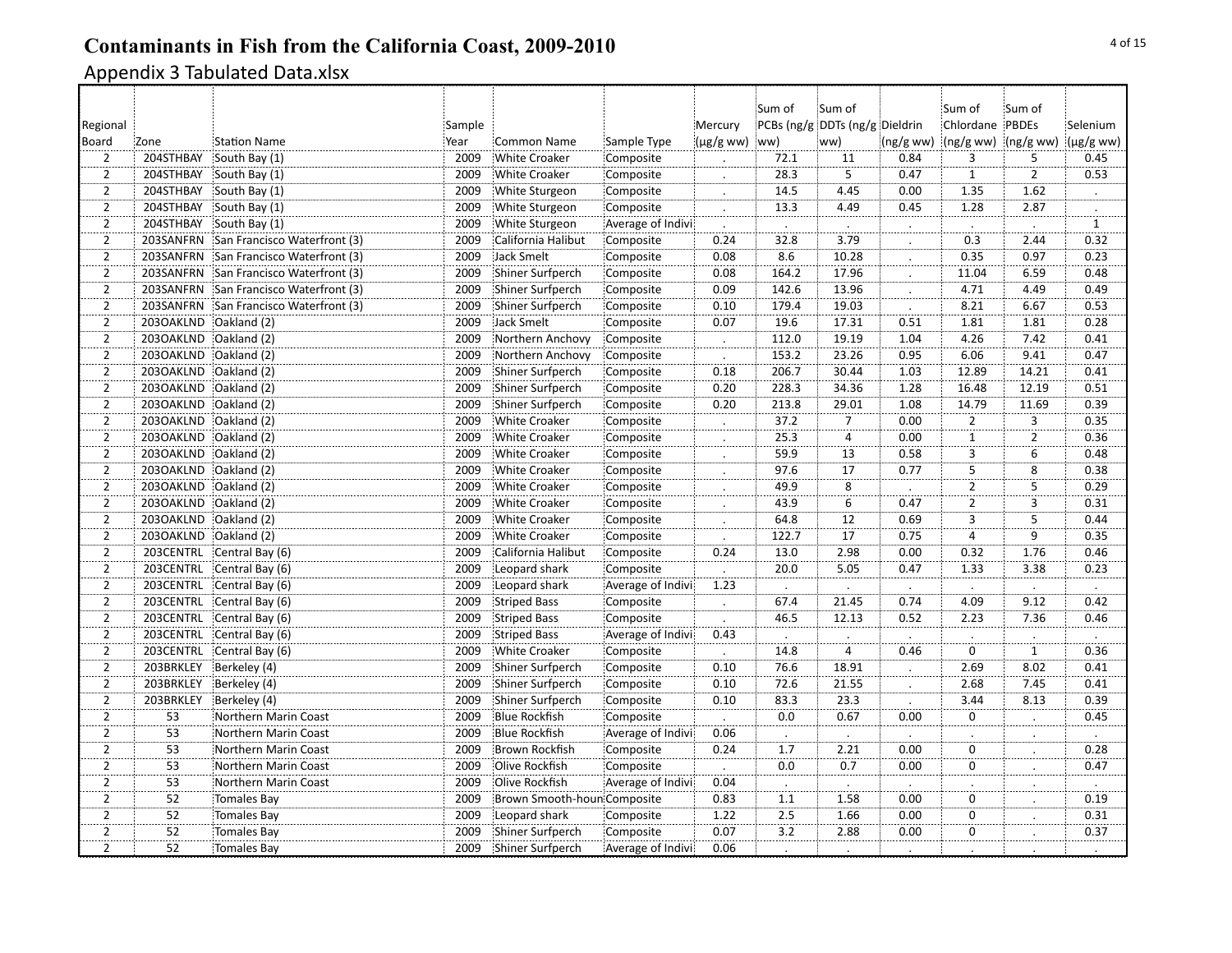|                |                 |                                           |        |                         |                   |                      | Sum of               | Sum of                         |                  | :Sum of                          | Sum of               |                |
|----------------|-----------------|-------------------------------------------|--------|-------------------------|-------------------|----------------------|----------------------|--------------------------------|------------------|----------------------------------|----------------------|----------------|
| Regional       |                 |                                           | Sample |                         |                   | Mercury              |                      | PCBs (ng/g DDTs (ng/g Dieldrin |                  | Chlordane PBDEs                  |                      | Selenium       |
| Board          | Zone            | <b>Station Name</b>                       | Year   | <b>Common Name</b>      | Sample Type       | $(\mu g/g$ ww) (ww)  |                      | ww)                            |                  | $(ng/gww)$ $(ng/gww)$ $(ng/gww)$ |                      | $(\mu g/g$ ww) |
| $\overline{2}$ | 52              | <b>Tomales Bay</b>                        | 2009   | <b>Top Smelt</b>        | Composite         | 0.05                 | 5.8                  | 15.51                          | 0.00             | 0.42                             |                      | 0.31           |
| $\overline{2}$ | 52              | <b>Tomales Bay</b>                        | 2009   | White Surfperch         | Composite         | 0.04                 | 0.2                  | 1.14                           | 0.00             | $\mathbf 0$                      | $\cdot$              | 0.08           |
| $\overline{2}$ | 52              | <b>Tomales Bay</b>                        | 2009   | White Surfperch         | Average of Indivi | 0.04                 |                      |                                |                  |                                  |                      |                |
| $\overline{2}$ | 51              | Southern Marin Coast                      | 2009   | Barred Surfperch        | Composite         | 0.2                  | 18.3                 | 12.31                          | 0.49             | 1.5                              | $\ddot{\phantom{0}}$ | 0.45           |
| $\overline{2}$ | 51              | Southern Marin Coast                      | 2009   | <b>Barred Surfperch</b> | Average of Indivi | 0.14                 | $\cdot$              |                                |                  |                                  | ÷.,                  |                |
| $\overline{2}$ | 51              | Southern Marin Coast                      | 2009   | <b>White Croaker</b>    | Composite         | 0.21                 | 2.0                  | ï                              | 0.00             | $\overline{0}$                   |                      | 0.29           |
| $\overline{2}$ | 50              | Farallon Islands                          | 2009   | <b>Blue Rockfish</b>    | Composite         | $\blacksquare$       | 0.0                  | 1.71                           | 0.00             | $\overline{0}$                   | $\cdot$              | 0.62           |
| $\overline{2}$ | $\overline{50}$ | <b>Farallon Islands</b>                   | 2009   | <b>Blue Rockfish</b>    | Average of Indivi | 0.04                 |                      |                                |                  |                                  |                      |                |
| $\overline{2}$ | 50              | Farallon Islands                          | 2009   | Gopher Rockfish         | Composite         | 0.29                 | 0.3                  | 2.28                           | $\frac{1}{0.00}$ | 0                                |                      | 0.33           |
| $\overline{2}$ | 50              | Farallon Islands                          | 2009   | Olive Rockfish          | Composite         |                      | 0.2                  | 3.03                           | 0.00             | $\mathbf 0$                      |                      | 0.54           |
| $\overline{2}$ | 50              | <b>Farallon Islands</b>                   | 2009   | Olive Rockfish          | Average of Indivi | 0.14                 |                      |                                |                  |                                  |                      |                |
| $\overline{2}$ | 49              | San Francisco Coast                       | 2009   | <b>Barred Surfperch</b> | Composite         | 0.11                 | 35.8                 | 21.7                           | 0.60             | 3.07                             | $\ddot{\cdot}$       | 0.21           |
| $\overline{2}$ | 49              | San Francisco Coast                       | 2009   | <b>Barred Surfperch</b> | Average of Indivi | 0.14                 | $\ddot{\phantom{a}}$ |                                |                  |                                  | $\bullet$            | $\cdot$        |
| $\overline{2}$ | 49              | San Francisco Coast                       | 2009   | <b>White Croaker</b>    | Composite         | 0.24                 | 5.0                  | $\overline{3}$                 | 0.00             | $\mathbf 0$                      |                      | 0.31           |
| $\overline{2}$ | 48              | Pacifica Coast                            | 2009   | <b>Blue Rockfish</b>    | Composite         |                      | 1.6                  | 3.33                           | 0.00             | 0                                |                      | 0.52           |
| $\overline{2}$ | 48              | Pacifica Coast                            | 2009   | <b>Blue Rockfish</b>    | Average of Indivi | 0.08                 |                      |                                |                  |                                  |                      |                |
| $\overline{2}$ | 48              | Pacifica Coast                            | 2009   | Gopher Rockfish         | Composite         | 0.34                 | 0.6                  | 1.66                           | 0.00             | $\Omega$                         |                      | 0.32           |
| $\overline{2}$ | 48              | Pacifica Coast                            | 2009   | Lingcod                 | Composite         | 0.42                 | $\overline{8.1}$     | 9.98                           | 0.00             | 0.35                             | $\ddot{\phantom{0}}$ | 0.25           |
| $\overline{2}$ | 47              | Half Moon Bay Coast                       | 2009   | <b>Barred Surfperch</b> | Composite         |                      | 0.6                  | 2.71                           | 0.00             | $\mathbf 0$                      |                      | 0.37           |
| $\overline{2}$ | 47              | Half Moon Bay Coast                       | 2009   | <b>Barred Surfperch</b> | Average of Indivi | 0.2                  |                      |                                |                  |                                  |                      |                |
| $\overline{2}$ | 47              | Half Moon Bay Coast                       | 2009   | <b>Blue Rockfish</b>    | Composite         |                      | 0.0                  | 0.98                           | 0.00             | $\mathbf 0$                      |                      | 0.41           |
| $\overline{2}$ | 47              | Half Moon Bay Coast                       | 2009   | <b>Blue Rockfish</b>    | Average of Indivi | 0.07                 | $\cdot$              | $\cdot$                        | $\cdot$          |                                  | $\bullet$            | $\cdot$        |
| $\overline{2}$ | 47              | Half Moon Bay Coast                       | 2009   | <b>Brown Rockfish</b>   | Composite         | 0.26                 | 3.2                  | 1.97                           | 0.00             | $\overline{0}$                   |                      | 0.29           |
| $\overline{2}$ | 47              | Half Moon Bay Coast                       | 2009   | Gopher Rockfish         | Composite         | 0.26                 | 0.5                  | 1.39                           | 0.00             | $\mathbf 0$                      |                      | 0.36           |
| $\overline{2}$ | 47              | Half Moon Bay Coast                       | 2009   | Lingcod                 | Composite         | 0.27                 | 5.0                  | 12.11                          | 0.00             | 0.35                             |                      | 0.3            |
| $\overline{2}$ | 47              | Half Moon Bay Coast                       | 2010   | <b>Blue Rockfish</b>    | Average of Indivi | 0.07                 |                      |                                |                  |                                  | ż.,                  |                |
| $\overline{2}$ | 46              | Pillar Point Harbor                       | 2009   | <b>Black Perch</b>      | Composite         | $\ddot{\phantom{a}}$ | 0.6                  | 1.69                           | 0.00             | 0.3                              | $\cdot$              | 0.18           |
| $\overline{2}$ | 46              | Pillar Point Harbor                       | 2009   | <b>Black Perch</b>      | Average of Indivi | 0.06                 | $\cdot$              |                                |                  |                                  |                      |                |
| $\overline{2}$ | 46              | Pillar Point Harbor                       | 2009   | Shiner Surfperch        | Composite         | 0.06                 | 12.7                 | 12.99                          | 0.00             | 2.56                             | $\ddot{\phantom{0}}$ | 0.23           |
| $\overline{2}$ | 46              | Pillar Point Harbor                       | 2009   | Shiner Surfperch        | Average of Indivi | 0.06                 |                      |                                |                  |                                  | .:                   |                |
| $\overline{2}$ | 46              | Pillar Point Harbor                       | 2009   | <b>Top Smelt</b>        | Composite         | 0.09                 | 11.5                 | 15.81                          | 0.51             | 1.75                             |                      | 0.23           |
| $\overline{2}$ | 46              | Pillar Point Harbor                       | 2009   | <b>White Croaker</b>    | Composite         | 0.1                  | $\overline{3.3}$     | 3                              | 0.00             | $\boldsymbol{0}$                 | $\cdot$              | 0.27           |
| $\overline{2}$ | 46              | Pillar Point Harbor                       | 2009   | White Surfperch         | Composite         | 0.06                 | $\overline{5.3}$     | 6.86                           | 0.00             | 1.74                             |                      | 0.19           |
| $\overline{2}$ | 46              | Pillar Point Harbor                       | 2009   | White Surfperch         | Average of Indivi | 0.07                 |                      |                                |                  |                                  |                      |                |
| $\overline{2}$ | 45              | San Mateo Coast                           | 2009   | <b>Black Rockfish</b>   | Composite         |                      | 0.3                  | 2.65                           | 0.00             | $\mathbf 0$                      |                      | 0.38           |
| $\overline{2}$ | 45              | San Mateo Coast                           | 2009   | <b>Black Rockfish</b>   | Average of Indivi | 0.05                 |                      |                                |                  |                                  |                      |                |
| $\overline{2}$ | 45              | San Mateo Coast                           | 2009   | <b>Blue Rockfish</b>    | Composite         |                      | 0.0                  | 1.57                           | 0.00             | $\Omega$                         | $\ddot{\cdot}$       | 0.36           |
| $\overline{2}$ | $\overline{45}$ | San Mateo Coast                           | 2009   | <b>Blue Rockfish</b>    | Average of Indivi | 0.05                 | $\cdot$              |                                |                  |                                  |                      | $\cdot$        |
| $\overline{2}$ | 45              | San Mateo Coast                           | 2009   | Gopher Rockfish         | Composite         | 0.43                 | 0.2                  | 3.34                           | 0.00             | 0.23                             |                      | 0.36           |
| $\overline{2}$ | 45              | San Mateo Coast                           | 2009   | Olive Rockfish          | Composite         |                      | 3.0                  | 4.63                           | 0.00             | 0.23                             |                      | 0.33           |
| $\overline{2}$ | 45              | San Mateo Coast                           | 2009   | Olive Rockfish          | Average of Indivi | 0.15                 |                      |                                |                  |                                  |                      |                |
| $\overline{3}$ | 36/37           | Southern Monterey County Coast/Big Sur Co | 2010   | <b>Blue Rockfish</b>    | Composite         | $\cdot$              | 0.0                  | 1.07                           | 0.00             | $\overline{0}$                   | $\cdot$              | 0.29           |
| $\frac{1}{3}$  | 36/37           | Southern Monterey County Coast/Big Sur Co | 2010   | <b>Blue Rockfish</b>    | Average of Indivi | 0.06                 |                      |                                |                  |                                  |                      |                |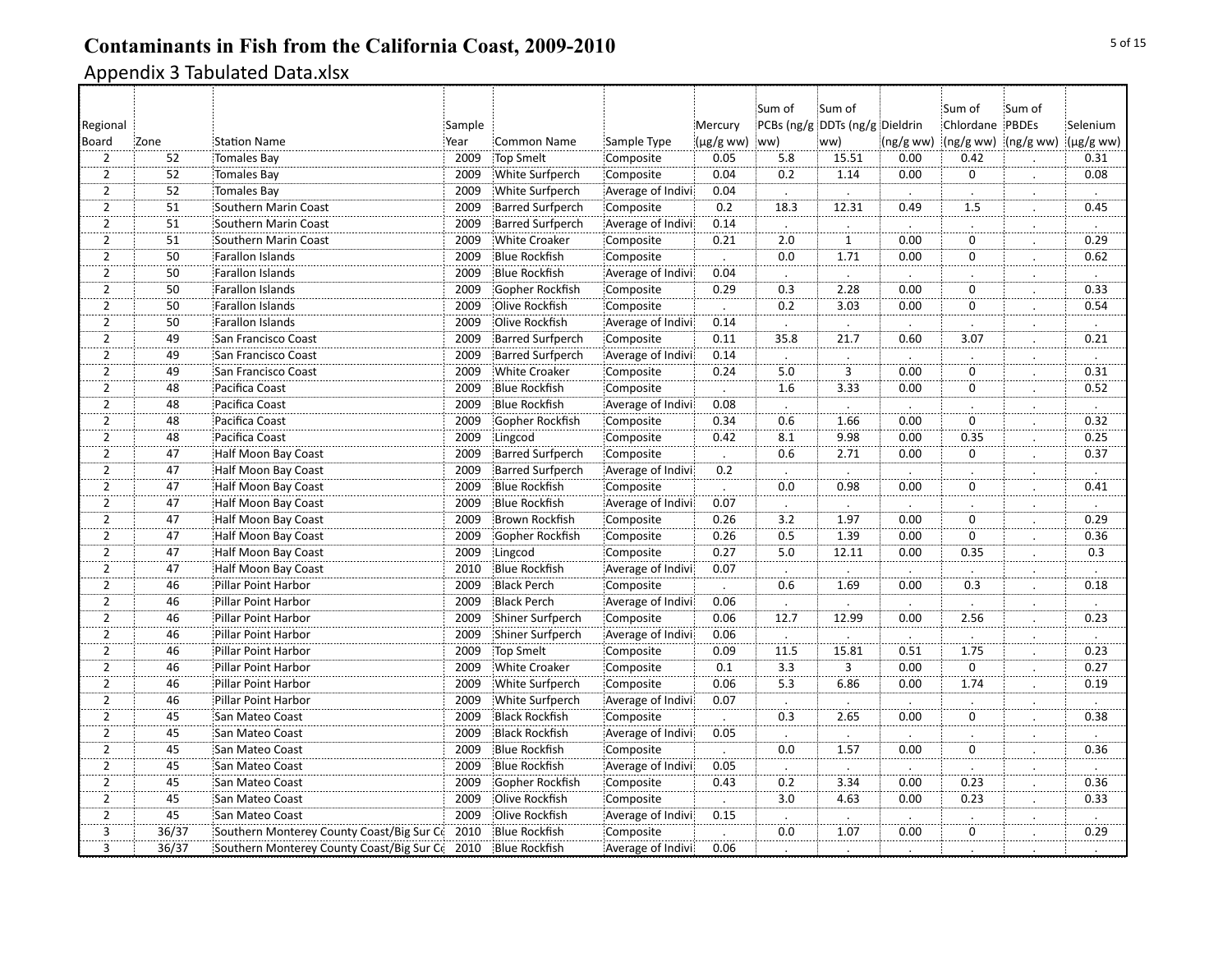|                         |       |                                           |        |                         |                   |                     | Sum of           | Sum of                         |                      | :Sum of             | Sum of               |                |
|-------------------------|-------|-------------------------------------------|--------|-------------------------|-------------------|---------------------|------------------|--------------------------------|----------------------|---------------------|----------------------|----------------|
| Regional                |       |                                           | Sample |                         |                   | Mercury             |                  | PCBs (ng/g DDTs (ng/g Dieldrin |                      | Chlordane PBDEs     |                      | Selenium       |
| Board                   | Zone  | <b>Station Name</b>                       | Year   | <b>Common Name</b>      | Sample Type       | $(\mu g/g$ ww) (ww) |                  | ww)                            | (ng/g ww)            | (ng/g ww) (ng/g ww) |                      | $(\mu g/g$ ww) |
| $\overline{3}$          | 36/37 | Southern Monterey County Coast/Big Sur Cd | 2010   | Brown Rockfish          | Composite         | 0.14                | 0.0              | 0.95                           | 0.00                 | $\mathbf 0$         |                      | 0.31           |
| $\overline{3}$          | 36/37 | Southern Monterey County Coast/Big Sur Co | 2010   | Olive Rockfish          | Composite         | $\cdot$             | 0.2              | 2.08                           | 0.00                 | $\mathbf 0$         | $\cdot$              | 0.49           |
| $\overline{3}$          | 36/37 | Southern Monterey County Coast/Big Sur Co | 2010   | Olive Rockfish          | Average of Indivi | 0.28                |                  |                                |                      |                     |                      |                |
| 3                       | 36/37 | Southern Monterey County Coast/Big Sur Co | 2010   | Rainbow Surfperch       | Composite         | $\blacksquare$      | 1.0              | 2.04                           | 0.58                 | 0                   | $\ddot{\phantom{0}}$ | 0.08           |
| $\overline{3}$          | 36/37 | Southern Monterey County Coast/Big Sur Cd | 2010   | Rainbow Surfperch       | Average of Indivi | 0.1                 |                  |                                |                      |                     |                      |                |
| $\overline{3}$          | 36/37 | Southern Monterey County Coast/Big Sur Co | 2010   | Vermillion Rockfish     | Composite         | 0.27                | 0.6              | 6.52                           | 0.55                 | $\overline{0}$      | $\therefore$         | 0.31           |
| $\overline{3}$          | 34/35 | Cambria/Cayucos Coast/Northern San Luis C | 2010   | <b>Barred Surfperch</b> | Composite         | 0.03                | $\overline{1.1}$ | 6.31                           | $\therefore$         | 0.24                | $\vdots$             | 0.4            |
| $\overline{3}$          | 34/35 | Cambria/Cayucos Coast/Northern San Luis G | 2010   | <b>Barred Surfperch</b> | Average of Indivi | 0.11                |                  |                                |                      |                     |                      |                |
| $\overline{3}$          | 34/35 | Cambria/Cayucos Coast/Northern San Luis C | 2010   | Cabezon                 | Composite         | 0.36                | 0.0              | 0.72                           | $\frac{1}{0.00}$     | $\mathbf 0$         |                      | 0.24           |
| 3                       | 34/35 | Cambria/Cayucos Coast/Northern San Luis C | 2010   | Gopher Rockfish         | Composite         |                     | 0.0              | 2.22                           | 0.00                 | 0                   |                      | 0.27           |
| $\overline{3}$          | 34/35 | Cambria/Cayucos Coast/Northern San Luis C | 2010   | Gopher Rockfish         | Average of Indivi | 0.6                 |                  |                                |                      |                     | $\blacksquare$       |                |
| $\overline{3}$          | 34/35 | Cambria/Cayucos Coast/Northern San Luis G | 2010   | Kelp Greenling          | Composite         | 0.16                | 0.0              | 4.61                           |                      | $\mathbf 0$         |                      | 0.25           |
| $\overline{3}$          | 34/35 | Cambria/Cayucos Coast/Northern San Luis C | 2010   | Vermillion Rockfish     | Composite         | 0.28                | $-4.5$           | 24.37                          | 0.00                 | $\overline{1.1}$    | $\cdot$              | 0.15           |
| $\overline{\mathbf{3}}$ | 28/29 | North Santa Barbara County Coast/Pismo Be | 2010   | <b>Blue Rockfish</b>    | Composite         |                     | 0.0              | 1.51                           | 0.00                 | $\mathbf 0$         |                      | 0.52           |
| 3                       | 28/29 | North Santa Barbara County Coast/Pismo Be | 2010   | <b>Blue Rockfish</b>    | Average of Indivi | 0.16                |                  |                                |                      |                     |                      |                |
| $\overline{3}$          | 28/29 | North Santa Barbara County Coast/Pismo Be | 2010   | <b>Brown Rockfish</b>   | Composite         | 0.12                | 0.5              | 6.41                           | 0.00                 | $\mathbf 0$         |                      | 0.4            |
| $\overline{3}$          | 28/29 | North Santa Barbara County Coast/Pismo Be | 2010   | Gopher Rockfish         | Composite         | $\blacksquare$      | 0.0              | 4.28                           | 0.00                 | 0                   | $\mathbf{L}$         | 0.21           |
| $\overline{3}$          | 28/29 | North Santa Barbara County Coast/Pismo Be | 2010   | Gopher Rockfish         | Average of Indivi | 0.32                | $\cdot$          | $\ddot{\phantom{0}}$           |                      |                     |                      |                |
| 3                       | 28/29 | North Santa Barbara County Coast/Pismo Be | 2010   | Lingcod                 | Composite         | 0.22                | 3.1              | 22.2                           | 0.00                 | 0                   |                      | 0.08           |
| 3                       | 28/29 | North Santa Barbara County Coast/Pismo Be | 2010   | Vermillion Rockfish     | Composite         | 0.08                | 0.3              | 8.48                           | 0.00                 | 0                   |                      | 0.21           |
| $\overline{3}$          | 43    | Santa Cruz Coast Area                     | 2010   | <b>Black Rockfish</b>   | Composite         |                     | 0.0              | 0.92                           | 0.00                 | $\mathbf 0$         |                      | 0.44           |
| $\overline{3}$          | 43    | Santa Cruz Coast Area                     | 2010   | <b>Black Rockfish</b>   | Average of Indivi | 0.06                | $\cdot$          | $\cdot$                        | $\cdot$              |                     | $\bullet$            | $\mathcal{L}$  |
| $\overline{3}$          | 43    | Santa Cruz Coast Area                     | 2010   | <b>Blue Rockfish</b>    | Composite         |                     | 0.0              | 1.14                           | 0.00                 | $\overline{0}$      |                      | 0.57           |
| $\overline{3}$          | 43    | Santa Cruz Coast Area                     | 2010   | <b>Blue Rockfish</b>    | Average of Indivi | 0.08                |                  |                                |                      |                     |                      |                |
| $\overline{3}$          | 43    | Santa Cruz Coast Area                     | 2010   | Cabezon                 | Composite         | 0.28                | 0.0              | 0.87                           | 0.00                 | $\mathbf 0$         |                      | 0.46           |
| $\overline{3}$          | 43    | Santa Cruz Coast Area                     | 2010   | Gopher Rockfish         | Composite         |                     | 0.0              | 2.29                           |                      | 0.73                |                      | 0.28           |
| $\overline{3}$          | 43    | Santa Cruz Coast Area                     | 2010   | Gopher Rockfish         | Average of Indivi | 0.27                | $\cdot$          | $\cdot$                        | $\bullet$            |                     | $\bullet$            | $\blacksquare$ |
| $\overline{3}$          | 43    | Santa Cruz Coast Area                     | 2010   | Kelp Greenling          | Composite         | 0.25                | 0.3              | 3.84                           |                      | $\Omega$            |                      | 0.23           |
| 3                       | 43    | Santa Cruz Coast Area                     | 2010   | Lingcod                 | Composite         | 0.27                | 0.7              | 5.7                            | 0.00                 | 0.21                | $\ddot{\phantom{a}}$ | 0.33           |
| $\overline{3}$          | 43    | Santa Cruz Coast Area                     | 2010   | <b>White Croaker</b>    | Composite         | 0.22                | 0.3              | 3                              | 0.00                 | $\mathbf 0$         |                      | 0.3            |
| $\overline{3}$          | 42    | Santa Cruz Area Wharfs/Beachs             | 2010   | Cabezon                 | Composite         | 0.19                | 0.0              | $\overline{1.3}$               |                      | $\overline{0}$      | .                    | 0.29           |
| $\overline{3}$          | 42    | Santa Cruz Area Wharfs/Beachs             | 2010   | Gopher Rockfish         | Composite         | $\cdot$             | 0.2              | 1.67                           | 0.00                 | $\mathbf 0$         | $\cdot$              | 0.08           |
| $\overline{3}$          | 42    | Santa Cruz Area Wharfs/Beachs             | 2010   | Gopher Rockfish         | Average of Indivi | 0.39                |                  |                                |                      |                     | .                    |                |
| $\overline{3}$          | 42    | Santa Cruz Area Wharfs/Beachs             | 2010   | Kelp Greenling          | Composite         | 0.38                | 0.0              | 4.77                           | 0.00                 | 0                   |                      | 0.08           |
| $\overline{3}$          | 42    | Santa Cruz Area Wharfs/Beachs             | 2010   | Lingcod                 | Composite         | 0.26                | 2.0              | 10.98                          |                      | $\mathbf 0$         |                      | 0.21           |
| $\overline{3}$          | 42    | Santa Cruz Area Wharfs/Beachs             | 2010   | White Croaker           | Composite         | 0.28                | 0.0              | $\mathbf{1}$                   | 0.00                 | $\overline{0}$      | $\blacksquare$       | 0.3            |
| 3                       | 41    | <b>Elkhorn Slough</b>                     | 2010   | Bat Ray                 | Composite         | $\cdot$             | 0.5              | 3.54                           | 0.89                 | 0.42                | $\ddot{\cdot}$       | 0.21           |
| $\overline{3}$          | 41    | Elkhorn Slough                            | 2010   | Bat Ray                 | Average of Indivi | 0.15                | $\cdot$          |                                | $\ddot{\phantom{a}}$ |                     |                      | $\cdot$        |
| 3                       | 41    | Elkhorn Slough                            | 2010   | Leopard shark           | Composite         |                     | 3.0              | 3.87                           | 0.59                 | $\mathbf 0$         |                      | 0.32           |
| $\overline{3}$          | 41    | Elkhorn Slough                            | 2010   | Leopard shark           | Average of Indivi | 1.06                |                  |                                |                      |                     |                      |                |
| $\overline{3}$          | 41    | Elkhorn Slough                            | 2010   | Shiner Surfperch        | Composite         | 0.04                | 4.9              | 34.37                          | 0.80                 | 1.28                |                      | 0.29           |
| $\overline{3}$          | 41    | <b>Elkhorn Slough</b>                     | 2010   | Shiner Surfperch        | Average of Indivi | 0.05                | $\blacksquare$   |                                |                      |                     |                      | $\cdot$        |
| $\frac{1}{3}$           | 41    | <b>Elkhorn Slough</b>                     | 2010   | Top Smelt               | Composite         | 0.06                | $\overline{2.5}$ | 18.05                          | 1.29                 | 1.02                |                      | 0.31           |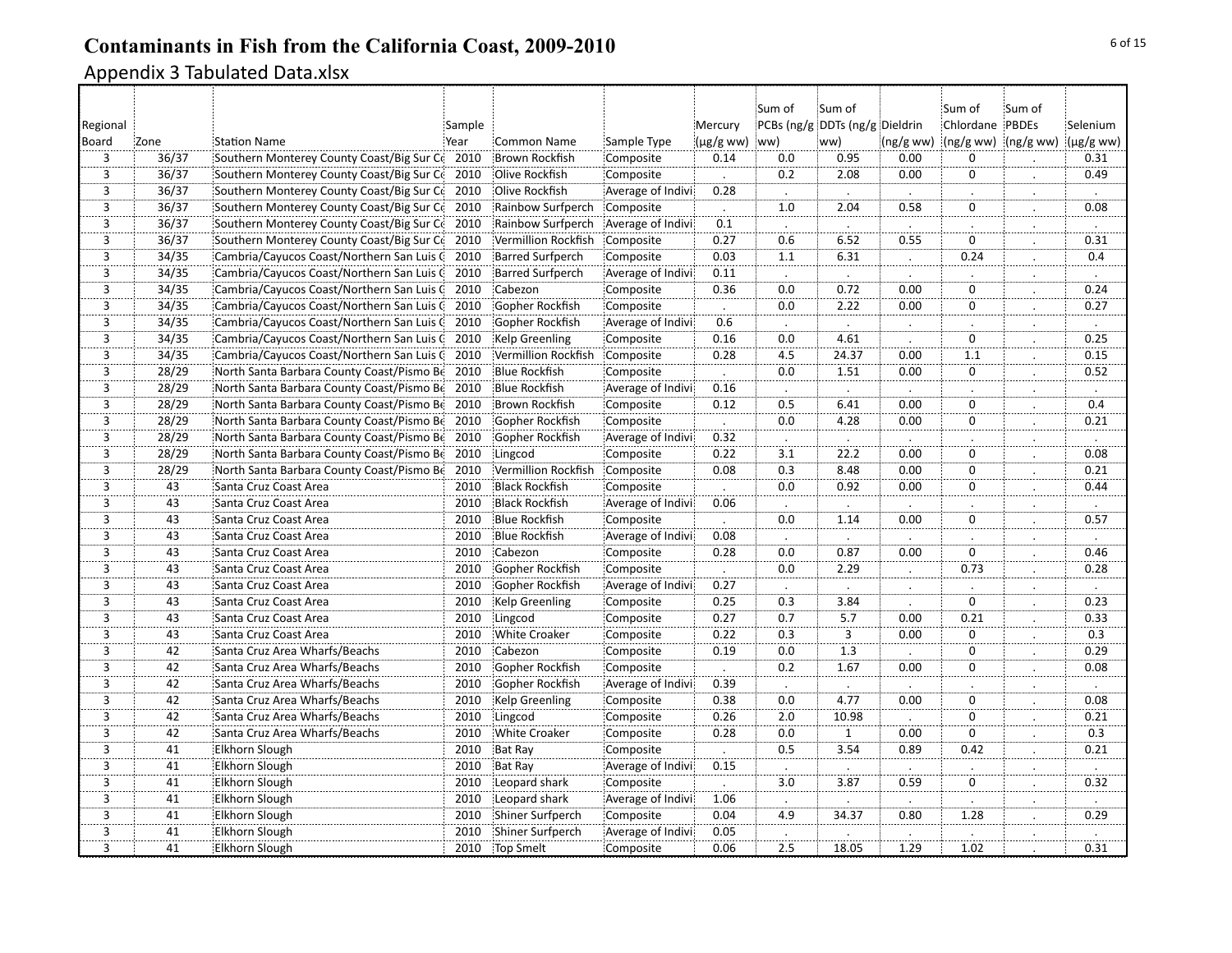|                                      |                 |                              |        |                                       |                   |                      | Sum of           | Sum of                         |                      | :Sum of             | :Sum of              |                      |
|--------------------------------------|-----------------|------------------------------|--------|---------------------------------------|-------------------|----------------------|------------------|--------------------------------|----------------------|---------------------|----------------------|----------------------|
| Regional                             |                 |                              | Sample |                                       |                   | Mercury              |                  | PCBs (ng/g DDTs (ng/g Dieldrin |                      | Chlordane PBDEs     |                      | Selenium             |
| Board                                | Zone            | <b>Station Name</b>          | Year   | <b>Common Name</b>                    | Sample Type       | $(\mu g/g$ ww)       | ww)              | ww)                            | (ng/g ww)            | (ng/g ww) (ng/g ww) |                      | (µg/g ww)            |
| 3                                    | 40              | Moss Landing/Marina Coast    | 2010   | <b>Black and Yellow Roc Composite</b> |                   | 0.32                 | 0.0              | 2.4                            |                      | 0.47                |                      | 0.08                 |
| $\overline{3}$                       | 40              | Moss Landing/Marina Coast    | 2010   | <b>Black Rockfish</b>                 | Composite         |                      | 0.0              | 0.87                           | 0.00                 | $\mathbf 0$         | $\cdot$              | 0.35                 |
| $\overline{3}$                       | 40              | Moss Landing/Marina Coast    | 2010   | <b>Black Rockfish</b>                 | Average of Indivi | 0.08                 |                  |                                |                      |                     |                      |                      |
| 3                                    | 40              | Moss Landing/Marina Coast    | 2010   | <b>Brown Rockfish</b>                 | Composite         | 0.24                 | 3.9              | 2.53                           | 0.00                 | $\mathbf 0$         | $\ddot{\phantom{0}}$ | 0.4                  |
| $\overline{3}$                       | 40              | Moss Landing/Marina Coast    | 2010   | China Rockfish                        | Composite         | 0.11                 | 2.8              | 1.04                           |                      | 0.47                | ∴.                   | 0.27                 |
| $\overline{3}$                       | 40              | Moss Landing/Marina Coast    | 2010   | Gopher Rockfish                       | Composite         |                      | 0.5              | 2.23                           | 0.00                 | $\mathbf 0$         | $\cdot$              | 0.25                 |
| $\overline{3}$                       | 40              | Moss Landing/Marina Coast    | 2010   | Gopher Rockfish                       | Average of Indivi | 0.23                 |                  | $\cdot$                        |                      |                     | $\therefore$         | $\ddot{\phantom{a}}$ |
| $\frac{1}{3}$                        | $\overline{39}$ | Monterey/Pacific Grove Coast | 2010   | <b>Black Rockfish</b>                 | Composite         |                      | $\frac{1}{2.7}$  | 4.05                           | $\frac{1}{0.00}$     | $\overline{0.2}$    |                      | 0.31                 |
| 3                                    | 39              | Monterey/Pacific Grove Coast | 2010   | <b>Black Rockfish</b>                 | Average of Indivi | 0.07                 | $\cdot$          |                                |                      |                     |                      |                      |
| $\overline{3}$                       | 39              | Monterey/Pacific Grove Coast | 2010   | <b>Blue Rockfish</b>                  | Composite         |                      | 0.0              | 1.28                           | 0.00                 | $\mathbf 0$         |                      | 0.24                 |
| $\overline{3}$                       | 39              | Monterey/Pacific Grove Coast | 2010   | <b>Blue Rockfish</b>                  | Average of Indivi | 0.08                 |                  |                                |                      |                     |                      |                      |
| 3                                    | 39              | Monterey/Pacific Grove Coast | 2010   | Gopher Rockfish                       | Composite         | 0.32                 | 0.0              | 0.76                           | 0.00                 | $\mathbf 0$         | ż.                   | 0.08                 |
| $\dddot{3}$                          | $\overline{39}$ | Monterey/Pacific Grove Coast | 2010   | Kelp Rockfish                         | Composite         | 0.05                 | $\overline{0.9}$ | 1.86                           |                      | $\overline{0}$      |                      | 0.08                 |
| 3                                    | 39              | Monterey/Pacific Grove Coast | 2010   | Rainbow Surfperch                     | Composite         | 0.14                 | 0.2              | 3.1                            | 0.00                 | $\mathbf 0$         |                      | 0.15                 |
| $\overline{3}$                       | $\overline{38}$ | <b>Carmel Coast</b>          | 2010   | <b>Blue Rockfish</b>                  | Composite         |                      | 0.0              | 1.02                           | 0.00                 | $\mathbf 0$         |                      | 0.64                 |
| $\overline{3}$                       | 38              | Carmel Coast                 | 2010   | <b>Blue Rockfish</b>                  | Average of Indivi | 0.18                 |                  |                                |                      |                     |                      |                      |
| $\overline{3}$                       | 38              | <b>Carmel Coast</b>          | 2010   | Cabezon                               | Composite         | 0.24                 | $\overline{0.3}$ | $\overline{0}$                 |                      | $\mathbf 0$         | Ż.                   | 0.32                 |
| $\overline{3}$                       | $\overline{38}$ | Carmel Coast                 | 2010   | Gopher Rockfish                       | Composite         | $\cdot$              | 0.2              | 1.31                           | 0.00                 | ö                   |                      | 0.27                 |
| 3                                    | 38              | <b>Carmel Coast</b>          | 2010   | Gopher Rockfish                       | Average of Indivi | 0.7                  | $\cdot$          |                                | $\therefore$         |                     |                      |                      |
| $\overline{3}$                       | 38              | Carmel Coast                 | 2010   | Lingcod                               | Composite         | 0.56                 | 8.2              | 22                             |                      | $\mathbf 0$         |                      | 0.39                 |
| $\overline{3}$                       | 38              | <b>Carmel Coast</b>          | 2010   | Olive Rockfish                        | Composite         |                      | 2.5              | 3.02                           | 0.00                 | $\mathbf 0$         | $\cdot$              | 0.67                 |
| $\overline{3}$                       | $\overline{38}$ | <b>Carmel Coast</b>          | 2010   | Olive Rockfish                        | Average of Indivi | 0.28                 | $\cdot$          | $\cdot$                        |                      |                     | $\bullet$            | $\cdot$              |
| $\overline{3}$                       | 38              | <b>Carmel Coast</b>          | 2010   | Rainbow Surfperch                     | Composite         | $\ddot{\phantom{a}}$ | 0.3              | 2.49                           | 0.00                 | $\overline{0}$      |                      | 0.24                 |
| $\overline{3}$                       | 38              | <b>Carmel Coast</b>          | 2010   | Rainbow Surfperch                     | Average of Indivi | 0.26                 |                  |                                |                      |                     |                      |                      |
| $\overline{3}$                       | 38              | Carmel Coast                 | 2010   | Vermillion Rockfish                   | Composite         | 0.09                 | 0.0              | 2.07                           | 0.00                 | $\mathbf 0$         |                      | 0.45                 |
| $\overline{\overline{\overline{3}}}$ | 33              | Morro Bay                    | 2010   | <b>Bat Ray</b>                        | Composite         |                      | 0.6              | 2.59                           | 0.00                 | 0.2                 |                      | 0.26                 |
| $\overline{3}$                       | $\overline{33}$ | Morro Bay                    | 2010   | <b>Bat Ray</b>                        | Average of Indivi | 0.41                 | $\cdot$          | $\cdot$                        |                      |                     | $\cdot$              | $\cdot$              |
| $\overline{3}$                       | 33              | Morro Bay                    | 2010   | Leopard shark                         | Composite         |                      | 1.4              | 1.72                           | 0.00                 | $\mathbf 0$         |                      | 0.34                 |
| 3                                    | 33              | Morro Bay                    | 2010   | Leopard shark                         | Average of Indivi | 0.94                 | $\cdot$          |                                |                      |                     | $\ddot{\phantom{0}}$ | $\cdot$              |
| $\overline{3}$                       | 33              | Morro Bay                    | 2010   | Pile Surfperch                        | Composite         |                      | 0.0              | 1.85                           | 0.00                 | $\mathbf 0$         |                      | 0.25                 |
| $\overline{3}$                       | $\overline{33}$ | Morro Bay                    | 2010   | Pile Surfperch                        | Average of Indivi | 0.16                 |                  |                                |                      |                     | $\bullet$            |                      |
| $\overline{3}$                       | $\overline{33}$ | Morro Bay                    | 2010   | Rainbow Surfperch                     | Composite         | $\cdot$              | 1.3              | 4.79                           | 0.00                 | $\mathbf 0$         | $\cdot$              | 0.19                 |
| $\overline{3}$                       | $\overline{33}$ | Morro Bay                    | 2010   | Rainbow Surfperch                     | Average of Indivi | 0.21                 |                  |                                |                      |                     |                      |                      |
| $\overline{3}$                       | 33              | Morro Bay                    | 2010   | Shiner Surfperch                      | Composite         | 0.04                 | 4.6              | 24.77                          | $\frac{1}{0.00}$     | 0                   |                      | 0.28                 |
| $\overline{3}$                       | $\overline{33}$ | Morro Bay                    | 2010   | Shiner Surfperch                      | Average of Indivi | 0.06                 |                  |                                |                      |                     |                      |                      |
| $\overline{3}$                       | $\overline{32}$ | Morro Bay Coast              | 2010   | Cabezon                               | Composite         | 0.31                 | $\overline{0.0}$ | 1.51                           | 0.00                 | $\overline{0}$      |                      | 0.08                 |
| 3                                    | 32              | Morro Bay Coast              | 2010   | Gopher Rockfish                       | Composite         | $\cdot$              | 0.0              | 3.54                           | 0.00                 | $\mathbf 0$         | $\cdot$              | 0.3                  |
| $\overline{3}$                       | $\overline{32}$ | Morro Bay Coast              | 2010   | Gopher Rockfish                       | Average of Indivi | 0.43                 | $\cdot$          |                                | $\ddot{\phantom{a}}$ |                     |                      |                      |
| 3                                    | 32              | Morro Bay Coast              | 2010   | Olive Rockfish                        | Composite         |                      | 0.0              | 6.6                            | 0.00                 | 0                   |                      | 0.39                 |
| $\overline{3}$                       | 32              | Morro Bay Coast              | 2010   | Olive Rockfish                        | Average of Indivi | 0.12                 |                  |                                |                      |                     |                      |                      |
| $\overline{3}$                       | $\overline{32}$ | Morro Bay Coast              | 2010   | Rosy Rockfish                         | Composite         | 0.6                  | 4.4              | 13.53                          |                      | 0                   |                      | $\overline{0.3}$     |
| $\overline{3}$                       | $\overline{32}$ | Morro Bay Coast              | 2010   | Vermillion Rockfish                   | Composite         | 0.19                 | 3.8              | 16.79                          | 0.43                 | $\overline{0}$      | $\cdot$              | 0.45                 |
| $\overline{3}$                       | $\overline{31}$ | Diablo Canyon Coast          | 2010   | <b>Black and Yellow Roc Composite</b> |                   | 0.46                 | $\overline{0.3}$ | 3.01                           |                      | $\overline{0}$      |                      | 0.22                 |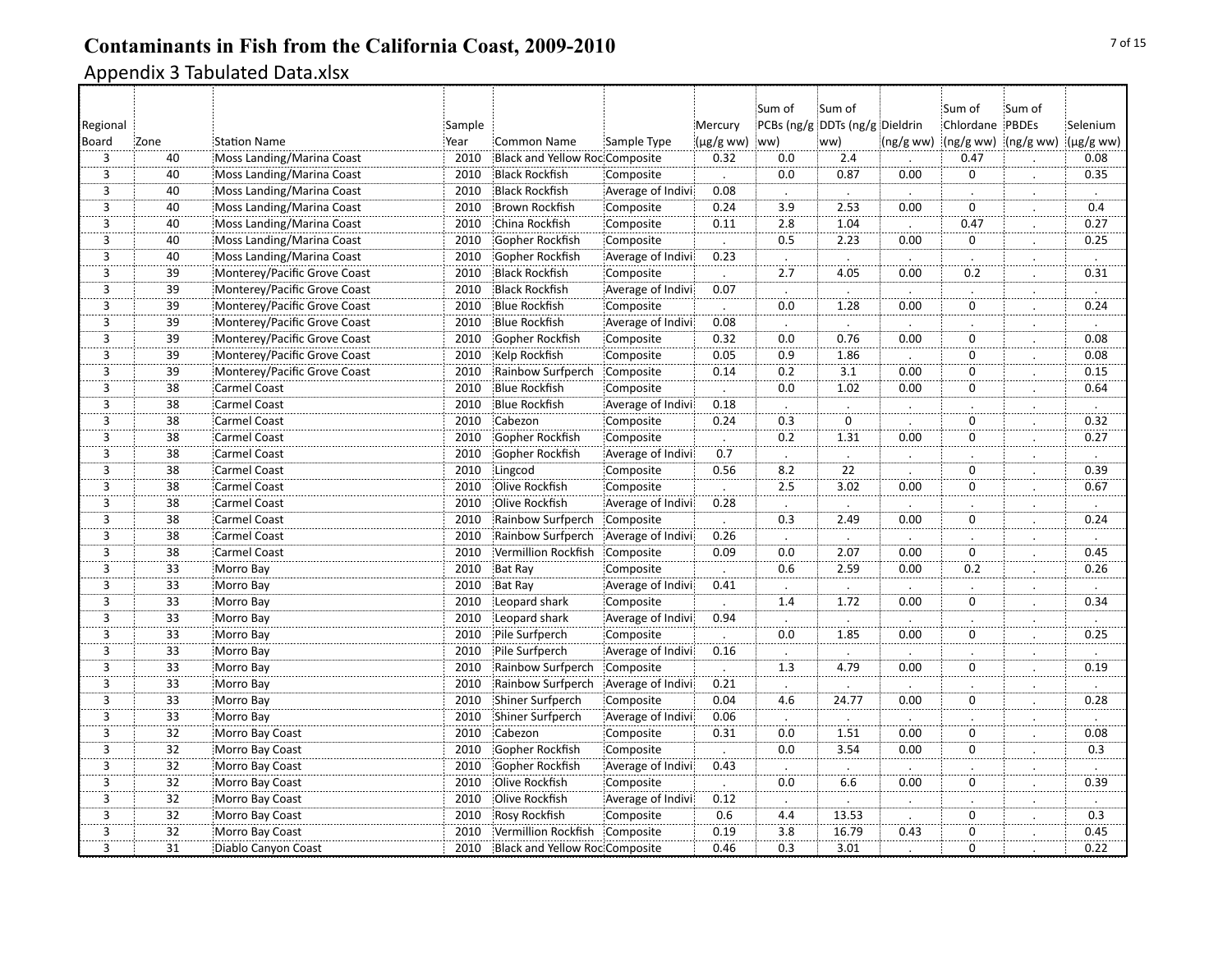|                         |                 |                                    |        |                         |                   |                      | Sum of               | Sum of                         |                | :Sum of             | Sum of               |                      |
|-------------------------|-----------------|------------------------------------|--------|-------------------------|-------------------|----------------------|----------------------|--------------------------------|----------------|---------------------|----------------------|----------------------|
| Regional                |                 |                                    | Sample |                         |                   | Mercury              |                      | PCBs (ng/g DDTs (ng/g Dieldrin |                | Chlordane PBDEs     |                      | Selenium             |
| Board                   | Zone            | <b>Station Name</b>                | Year   | <b>Common Name</b>      | Sample Type       | (µg/g ww) ww)        |                      | ww)                            | (ng/g ww)      | (ng/g ww) (ng/g ww) |                      | $(\mu g/g$ ww)       |
| $\overline{3}$          | 31              | Diablo Canyon Coast                | 2010   | <b>Blue Rockfish</b>    | Composite         |                      | 0.0                  | 1.88                           | 0.00           | $\Omega$            |                      | 0.23                 |
| $\overline{3}$          | 31              | Diablo Canyon Coast                | 2010   | <b>Blue Rockfish</b>    | Average of Indivi | 0.12                 | $\cdot$              |                                |                |                     |                      | $\cdot$              |
| $\overline{3}$          | 31              | Diablo Canyon Coast                | 2010   | Gopher Rockfish         | Composite         | $\ddot{\phantom{a}}$ | 0.0                  | 2.07                           | 0.00           | $\Omega$            |                      | 0.08                 |
| $\overline{3}$          | 31              | Diablo Canyon Coast                | 2010   | Gopher Rockfish         | Average of Indivi | 0.61                 | $\cdot$              |                                |                |                     | $\ddot{\phantom{0}}$ | $\ddot{\phantom{a}}$ |
| $\overline{3}$          | 31              | Diablo Canyon Coast                | 2010   | Kelp Rockfish           | Composite         | 0.24                 | 0.3                  | 5.88                           |                | $\mathbf 0$         |                      | 0.28                 |
| $\overline{3}$          | 31              | Diablo Canyon Coast                | 2010   | Rainbow Surfperch       | Composite         |                      | 0.0                  | 3.01                           | 0.00           | $\Omega$            | .                    | 0.38                 |
| $\overline{3}$          | $\overline{31}$ | Diablo Canyon Coast                | 2010   | Rainbow Surfperch       | Average of Indivi | 0.14                 | $\cdot$              |                                | $\cdot$        |                     | $\blacksquare$       | $\cdot$              |
| $\overline{3}$          | $\overline{30}$ | Port San Luis Area                 | 2010   | <b>Barred Surfperch</b> | Composite         | 0.07                 | 36.2                 | 32.58                          | 0.00           | 1.92                |                      | 0.65                 |
| $\overline{3}$          | 30              | Port San Luis Area                 | 2010   | <b>Barred Surfperch</b> | Average of Indivi | 0.08                 | $\ddot{\phantom{a}}$ |                                |                |                     |                      |                      |
| 3                       | 30              | Port San Luis Area                 | 2010   | <b>Brown Rockfish</b>   | Composite         | 0.12                 | 0.3                  | 4.57                           | 0.49           | $\mathbf 0$         |                      | 0.22                 |
| $\overline{3}$          | 30              | Port San Luis Area                 | 2010   | Copper Rockfish         | Composite         | 0.47                 | 1.8                  | 10.39                          | 0.00           | $\mathbf 0$         | $\cdot$              | 0.25                 |
| $\overline{3}$          | 30              | Port San Luis Area                 | 2010   | Gopher Rockfish         | Composite         | $\cdot$              | 0.0                  | 2.88                           | 0.00           | $\mathbf 0$         | $\ddot{\cdot}$       | 0.2                  |
| $\overline{3}$          | $\overline{30}$ | Port San Luis Area                 | 2010   | Gopher Rockfish         | Average of Indivi | 0.25                 | $\cdot$              |                                |                |                     |                      |                      |
| $\overline{\mathbf{3}}$ | 27              | Goleta to Pt Conception            | 2009   | <b>Barred Sand Bass</b> | Composite         |                      | 4.7                  | 14.25                          | 0.00           | 0.47                |                      | 0.29                 |
| $\overline{\mathbf{3}}$ | 27              | Goleta to Pt Conception            | 2009   | <b>Barred Sand Bass</b> | Composite         | 0.21                 | À.                   |                                | $\mathbf{L}$   |                     |                      | 0.31                 |
| $\overline{3}$          | 27              | Goleta to Pt Conception            | 2009   | <b>Barred Sand Bass</b> | Average of Indivi | 0.27                 |                      |                                |                |                     |                      |                      |
| $\overline{3}$          | 27              | Goleta to Pt Conception            | 2009   | <b>Blue Rockfish</b>    | Composite         | $\blacksquare$       | 0.0                  | 1.47                           | 0.00           | $\mathbf 0$         | $\mathbf{L}$         | 0.49                 |
| $\overline{3}$          | $\overline{27}$ | Goleta to Pt Conception            | 2009   | <b>Blue Rockfish</b>    | Average of Indivi | 0.02                 |                      |                                |                |                     |                      |                      |
| 3                       | 27              | Goleta to Pt Conception            | 2009   | Brown Rockfish          | Composite         | 0.15                 | 0.0                  | 3.48                           | 0.00           | $\mathbf 0$         |                      | 0.29                 |
| 3                       | 27              | Goleta to Pt Conception            | 2009   | Chub Mackerel           | Composite         | 0.09                 | 1.6                  | 7.95                           | 0.00           | 0                   |                      | 0.42                 |
| $\overline{3}$          | 27              | Goleta to Pt Conception            | 2009   | Chub Mackerel           | Composite         | 0.11                 | $\cdot$              |                                |                |                     |                      | 0.44                 |
| $\overline{3}$          | 27              | Goleta to Pt Conception            | 2009   | Chub Mackerel           | Composite         | 0.1                  | $\cdot$              |                                |                |                     | $\bullet$            | 0.42                 |
| $\overline{3}$          | 27              | Goleta to Pt Conception            | 2009   | Gopher Rockfish         | Composite         | 0.33                 | 0.0                  | 1.54                           | 0.00           | $\overline{0}$      |                      | 0.32                 |
| $\overline{3}$          | 27              | Goleta to Pt Conception            | 2009   | Kelp Bass               | Composite         |                      | 1.2                  | 6.49                           | 0.00           | 0.81                | $\ddot{\phantom{a}}$ | 0.37                 |
| $\overline{3}$          | 27              | Goleta to Pt Conception            | 2009   | Kelp Bass               | Average of Indivi | 0.07                 | $\cdot$              |                                |                |                     |                      | $\cdot$              |
| $\overline{3}$          | 26              | Santa Barbara Channel Oil Platform | 2009   | <b>Brown Rockfish</b>   | Composite         | 0.14                 | 2.3                  | 14.97                          | 0.00           | 0.26                |                      | 0.27                 |
| $\overline{3}$          | 26              | Santa Barbara Channel Oil Platform | 2009   | Chub Mackerel           | Composite         | 0.05                 | 3.3                  | 12.02                          | 0.00           | $\mathbf 0$         | $\cdot$              | 0.32                 |
| $\overline{3}$          | 26              | Santa Barbara Channel Oil Platform | 2009   | Chub Mackerel           | Composite         | 0.09                 |                      |                                |                |                     |                      | 0.41                 |
| 3                       | 26              | Santa Barbara Channel Oil Platform | 2009   | Chub Mackerel           | Composite         | 0.07                 | $\cdot$              | $\cdot$                        | $\cdot$        |                     | $\cdot$              | 0.43                 |
| $\overline{3}$          | 26              | Santa Barbara Channel Oil Platform | 2009   | Gopher Rockfish         | Composite         | 0.27                 | 0.5                  | 2.84                           | 0.00           | $\Omega$            |                      | 0.36                 |
| $\overline{3}$          | 26              | Santa Barbara Channel Oil Platform | 2009   | Kelp Bass               | Composite         |                      | 2.2                  | 14.91                          | 0.00           | 0.32                | .<br>$\cdot$         | 0.68                 |
| $\overline{3}$          | $\overline{26}$ | Santa Barbara Channel Oil Platform | 2009   | Kelp Bass               | Average of Indivi | 0.17                 |                      |                                | $\cdot$        |                     | $\bullet$            | $\cdot$              |
| $\overline{3}$          | $\overline{26}$ | Santa Barbara Channel Oil Platform | 2009   | <b>White Croaker</b>    | Composite         | 0.16                 | $\frac{1}{0.9}$      | $\overline{5}$                 | 0.00           | $\overline{0}$      |                      | 0.31                 |
| $\overline{3}$          | 26              | Santa Barbara Channel Oil Platform | 2009   | <b>White Croaker</b>    | Composite         | 0.14                 | $\cdot$              | $\ddot{\phantom{a}}$           | $\blacksquare$ |                     |                      | 0.27                 |
| $\overline{3}$          | 26              | Santa Barbara Channel Oil Platform | 2009   | <b>White Croaker</b>    | Composite         | 0.16                 |                      |                                |                |                     |                      | 0.39                 |
| $\overline{3}$          | 26              | Santa Barbara Channel Oil Platform | 2009   | White Surfperch         | Composite         | 0.06                 | $\overline{3.8}$     | 17.39                          | 0.00           | 0.49                |                      | 0.25                 |
| $\overline{3}$          | 26              | Santa Barbara Channel Oil Platform | 2009   | White Surfperch         | Average of Indivi | 0.07                 | $\cdot$              |                                | $\blacksquare$ |                     | $\ddot{\cdot}$       | $\ddot{\phantom{a}}$ |
| $\overline{3}$          | $\overline{25}$ | Rincon to Goleta                   | 2009   | <b>Black Perch</b>      | Composite         | $\cdot$              | $\overline{0.0}$     | 1.71                           | 0.00           | ö                   | $\cdot$              | 0.18                 |
| 3                       | 25              | Rincon to Goleta                   | 2009   | <b>Black Perch</b>      | Average of Indivi | 0.08                 |                      |                                |                |                     |                      |                      |
| $\overline{3}$          | 25              | Rincon to Goleta                   | 2009   | <b>Blue Rockfish</b>    | Composite         |                      | 0.2                  | 1.25                           |                | 0.54                |                      | 0.39                 |
| $\overline{3}$          | $\overline{25}$ | Rincon to Goleta                   | 2009   | <b>Blue Rockfish</b>    | Average of Indivi | 0.02                 |                      |                                |                |                     |                      |                      |
| $\overline{3}$          | 25              | Rincon to Goleta                   | 2009   | Chub Mackerel           | Composite         | 0.05                 | 7.0                  | 33.82                          | 0.00           | 0.44                | ż.                   | 0.39                 |
| $\frac{1}{3}$           | $\overline{25}$ | Rincon to Goleta                   | 2009   | Chub Mackerel           | Composite         | 0.07                 |                      |                                |                |                     |                      | 0.41                 |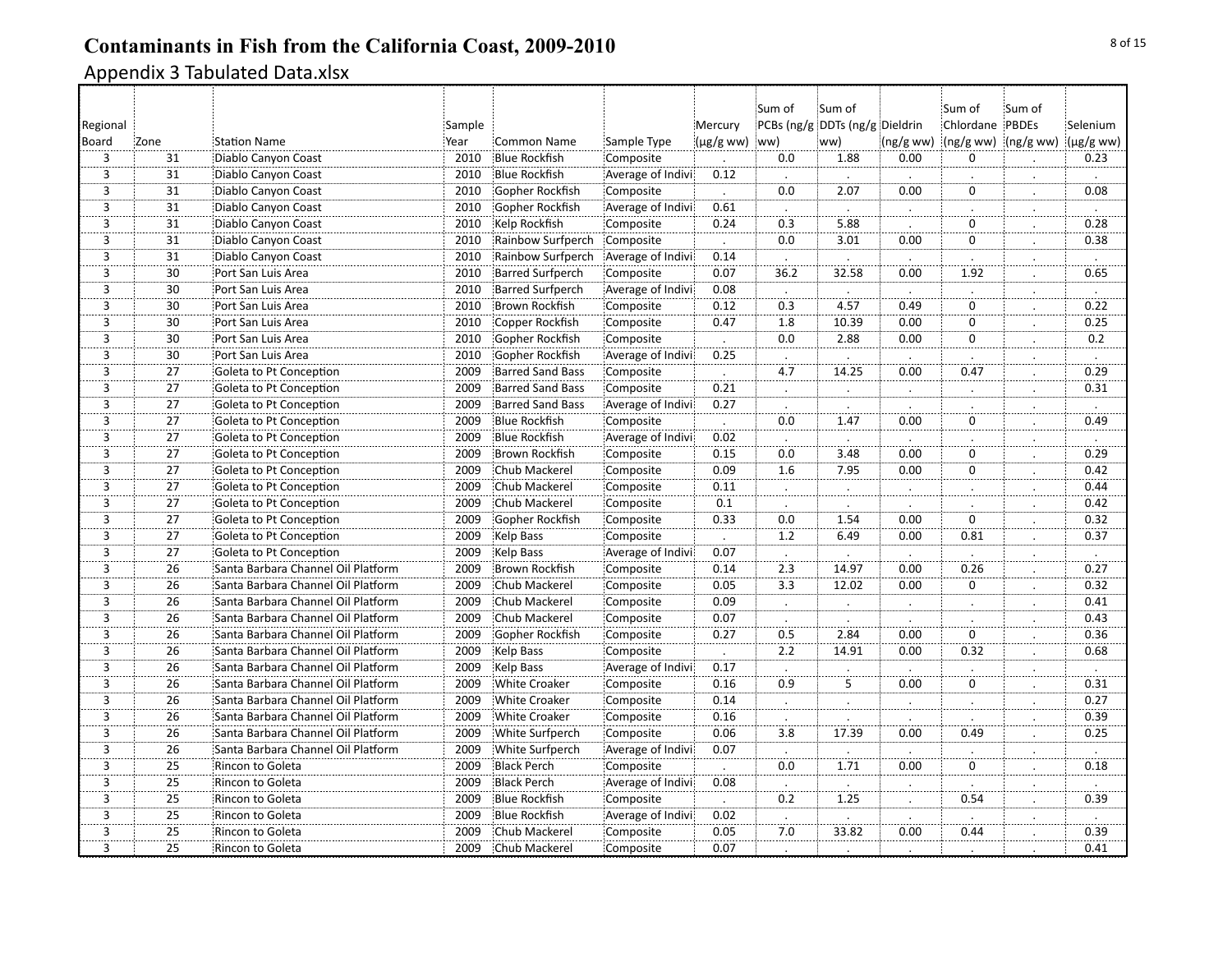| Regional       |                            |                          | Sample |                         |                   | Mercury              | Sum of           | Sum of<br>PCBs (ng/g DDTs (ng/g Dieldrin |                      | :Sum of<br>Chlordane PBDEs | Sum of         | Selenium               |
|----------------|----------------------------|--------------------------|--------|-------------------------|-------------------|----------------------|------------------|------------------------------------------|----------------------|----------------------------|----------------|------------------------|
| Board          | Zone                       | <b>Station Name</b>      | Year   | <b>Common Name</b>      | Sample Type       | $(\mu g/g$ ww)       | ww)              | ww)                                      | (ng/gww)             | (ng/g ww) (ng/g ww)        |                | $(\mu$ g/g ww)         |
| $\overline{3}$ | 25                         | Rincon to Goleta         | 2009   | <b>Chub Mackerel</b>    | Composite         | 0.06                 |                  |                                          |                      |                            |                | 0.39                   |
| $\overline{3}$ | 25                         | Rincon to Goleta         | 2009   | Kelp Bass               | Composite         | $\ddot{\phantom{a}}$ | 2.6              | 10.12                                    | 0.00                 | 0.36                       | $\blacksquare$ | 0.28                   |
| 3              | 25                         | Rincon to Goleta         | 2009   | <b>Kelp Bass</b>        | Composite         | 0.1                  | $\cdot$          |                                          |                      |                            |                | 0.32                   |
| $\overline{3}$ | 25                         | Rincon to Goleta         | 2009   | Kelp Bass               | Composite         | 0.12                 | $\cdot$          |                                          | $\blacksquare$       |                            |                | 0.71                   |
| 3              | 25                         | Rincon to Goleta         | 2009   | Kelp Bass               | Average of Indivi | 0.16                 | $\cdot$          |                                          |                      |                            |                |                        |
| 3              | 25                         | Rincon to Goleta         | 2009   | Olive Rockfish          | Composite         |                      | 2.4              | 14.02                                    | 0.00                 | 0.38                       |                | $\dot{\overline{0.7}}$ |
| $\overline{3}$ | 25                         | Rincon to Goleta         | 2009   | Olive Rockfish          | Average of Indivi | 0.08                 | $\cdot$          |                                          | $\cdot$              |                            |                |                        |
| $\overline{3}$ | $\overline{25}$            | Rincon to Goleta         | 2009   | <b>White Croaker</b>    | Composite         | 0.12                 | $\overline{3.8}$ | $\overline{23}$                          | 0.00                 | $\mathbf{1}$               |                | 0.35                   |
| $\overline{3}$ | $\overline{25}$            | Rincon to Goleta         | 2009   | <b>White Croaker</b>    | Composite         | 0.12                 | $\cdot$          |                                          |                      |                            |                | 0.36                   |
| 3              | 25                         | Rincon to Goleta         | 2009   | <b>White Croaker</b>    | Composite         | 0.12                 | $\cdot$          |                                          |                      |                            |                | 0.35                   |
| $\overline{3}$ | 23                         | Northern Channel Islands | 2009   | <b>Black Perch</b>      | Composite         |                      | 0.0              | 1.28                                     | 0.00                 | $\mathbf 0$                |                | 0.18                   |
| $\overline{3}$ | 23                         | Northern Channel Islands | 2009   | <b>Black Perch</b>      | Average of Indivi | 0.1                  | $\cdot$          |                                          | $\cdot$              |                            |                | $\cdot$                |
| $\overline{3}$ | $\overline{23}$            | Northern Channel Islands | 2009   | <b>Brown Rockfish</b>   | Composite         | 0.24                 | $\overline{0.0}$ | 2.33                                     | 0.00                 | $\overline{0}$             | .              | 0.35                   |
| $\overline{3}$ | $\overline{23}$            | Northern Channel Islands | 2009   | Kelp Bass               | Composite         |                      | $\overline{0.5}$ | 4.71                                     | 0.00                 | $\mathbf 0$                |                | 0.64                   |
| 3              | 23                         | Northern Channel Islands | 2009   | Kelp Bass               | Composite         | 0.13                 | $\cdot$          | $\mathbf{L}$                             | $\ldots$             |                            |                | 0.56                   |
| $\overline{3}$ | 23                         | Northern Channel Islands | 2009   | Kelp Bass               | Average of Indivi | 0.18                 |                  |                                          |                      |                            |                |                        |
| $\overline{3}$ | 23                         | Northern Channel Islands | 2009   | Kelp Rockfish           | Composite         | 0.11                 | 0.0              | 1.3                                      | 0.00                 | $\mathbf 0$                |                | 0.44                   |
| $\overline{4}$ | $\overline{24}$            | Ventura to Rincon        | 2009   | <b>Barred Surfperch</b> | Composite         | 0.03                 | 9.5              | 49.36                                    | 0.00                 | $\overline{3.5}$           | $\cdot$        | 0.51                   |
| $\overline{4}$ | 24                         | Ventura to Rincon        | 2009   | <b>Barred Surfperch</b> | Average of Indivi | 0.03                 | $\cdot$          |                                          | $\ddot{\phantom{a}}$ |                            |                | $\cdot$                |
| 4              | 24                         | Ventura to Rincon        | 2009   | Shiner Surfperch        | Composite         | 0.05                 | 8.6              | 67.55                                    | 0.00                 | 3.04                       |                | 0.37                   |
| 4              | 24                         | Ventura to Rincon        | 2009   | <b>White Croaker</b>    | Composite         | 0.1                  | 4.6              | 26                                       | 0.00                 | $\overline{2}$             |                | 0.31                   |
| $\overline{4}$ | 24                         | Ventura to Rincon        | 2009   | <b>White Croaker</b>    | Composite         | 0.13                 | $\cdot$          | $\ddot{\phantom{0}}$                     | $\bullet$            | $\cdot$                    | $\cdot$        | 0.31                   |
| $\overline{4}$ | 24                         | Ventura to Rincon        | 2009   | <b>White Croaker</b>    | Composite         | 0.14                 |                  |                                          |                      |                            |                | 0.36                   |
| 4              | 22                         | Pt Dume to Oxnard        | 2009   | <b>Black Perch</b>      | Composite         | $\cdot$              | $\overline{1.7}$ | 6.43                                     | 0.00                 | 0.28                       | $\cdot$        | 0.19                   |
| $\overline{4}$ | $\overline{22}$            | Pt Dume to Oxnard        | 2009   | <b>Black Perch</b>      | Average of Indivi | 0.03                 | $\cdot$          |                                          | $\blacksquare$       |                            |                |                        |
| $\overline{4}$ | 22                         | Pt Dume to Oxnard        | 2009   | Chub Mackerel           | Composite         | 0.07                 | 4.7              | 16.07                                    | 0.00                 | 0.2                        |                | 0.42                   |
| $\overline{4}$ | 22                         | Pt Dume to Oxnard        | 2009   | Chub Mackerel           | Composite         | 0.05                 | $\cdot$          | $\ddot{\phantom{0}}$                     | $\ddot{\phantom{a}}$ | $\cdot$                    | $\cdot$        | 0.56                   |
| $\overline{4}$ | 22                         | Pt Dume to Oxnard        | 2009   | Chub Mackerel           | Composite         | 0.1                  |                  |                                          |                      |                            |                | 0.53                   |
| 4              | $\overline{2}\overline{2}$ | Pt Dume to Oxnard        | 2009   | Gopher Rockfish         | Composite         | 0.21                 | $\overline{0.2}$ | 3.66                                     | 0.00                 | $\mathbf 0$                |                | 0.4                    |
| $\overline{4}$ | $\overline{22}$            | Pt Dume to Oxnard        | 2009   | Kelp Bass               | Composite         |                      | $\overline{3.7}$ | 10.42                                    | 0.00                 | 0.24                       |                | 0.43                   |
| $\overline{4}$ | 22                         | Pt Dume to Oxnard        | 2009   | Kelp Bass               | Composite         | 0.16                 | $\cdot$          |                                          | $\bullet$            |                            | $\bullet$      | 0.27                   |
| $\overline{4}$ | $\overline{22}$            | Pt Dume to Oxnard        | 2009   | Kelp Bass               | Composite         | 0.3                  | L.               |                                          | Ż.                   |                            |                | 0.6                    |
| $\overline{4}$ | $\overline{22}$            | Pt Dume to Oxnard        | 2009   | Kelp Bass               | Average of Indivi | 0.2                  |                  |                                          |                      |                            |                |                        |
| 4              | $\overline{2}\overline{2}$ | Pt Dume to Oxnard        | 2009   | <b>White Croaker</b>    | Composite         | 0.12                 | $\overline{3.0}$ | $\overline{19}$                          | 0.00                 | $\mathbf{1}$               |                | 0.31                   |
| 4              | 22                         | Pt Dume to Oxnard        | 2009   | <b>White Croaker</b>    | Composite         | 0.11                 |                  |                                          |                      |                            |                | 0.3                    |
| 4              | 22                         | Pt Dume to Oxnard        | 2009   | <b>White Croaker</b>    | Composite         | 0.11                 |                  |                                          |                      |                            |                | 0.28                   |
| $\overline{4}$ | 21                         | North Santa Monica Bay   | 2009   | <b>Barred Sand Bass</b> | Composite         | $\vdots$             | 5.9              | 12.67                                    | 0.00                 | 0.36                       | .              | 2.41                   |
| $\overline{4}$ | $\overline{21}$            | North Santa Monica Bay   | 2009   | Barred Sand Bass        | Composite         | $\cdot$              | $\cdot$          |                                          |                      |                            | $\bullet$      | 0.29                   |
| 4              | $\overline{21}$            | North Santa Monica Bay   | 2009   | <b>Barred Sand Bass</b> | Average of Indivi | 0.18                 | $\cdot$          |                                          |                      |                            |                |                        |
| 4              | 21                         | North Santa Monica Bay   | 2009   | <b>Black Perch</b>      | Composite         |                      | 4.9              | 6.76                                     | 0.00                 | 0.2                        |                | 0.27                   |
| $\overline{4}$ | 21                         | North Santa Monica Bay   | 2009   | <b>Black Perch</b>      | Average of Indivi | 0.06                 |                  |                                          |                      |                            |                |                        |
| 4              | 21                         | North Santa Monica Bay   | 2009   | <b>Brown Rockfish</b>   | Composite         | 0.08                 | 1.0              | 5.2                                      | 0.00                 | $\mathbf 0$                |                | 0.34                   |
| $\overline{4}$ | 21                         | North Santa Monica Bay   | 2009   | Chub Mackerel           | Composite         | 0.06                 | 3.6              | 13.71                                    | 0.00                 | 0.27                       |                | 0.46                   |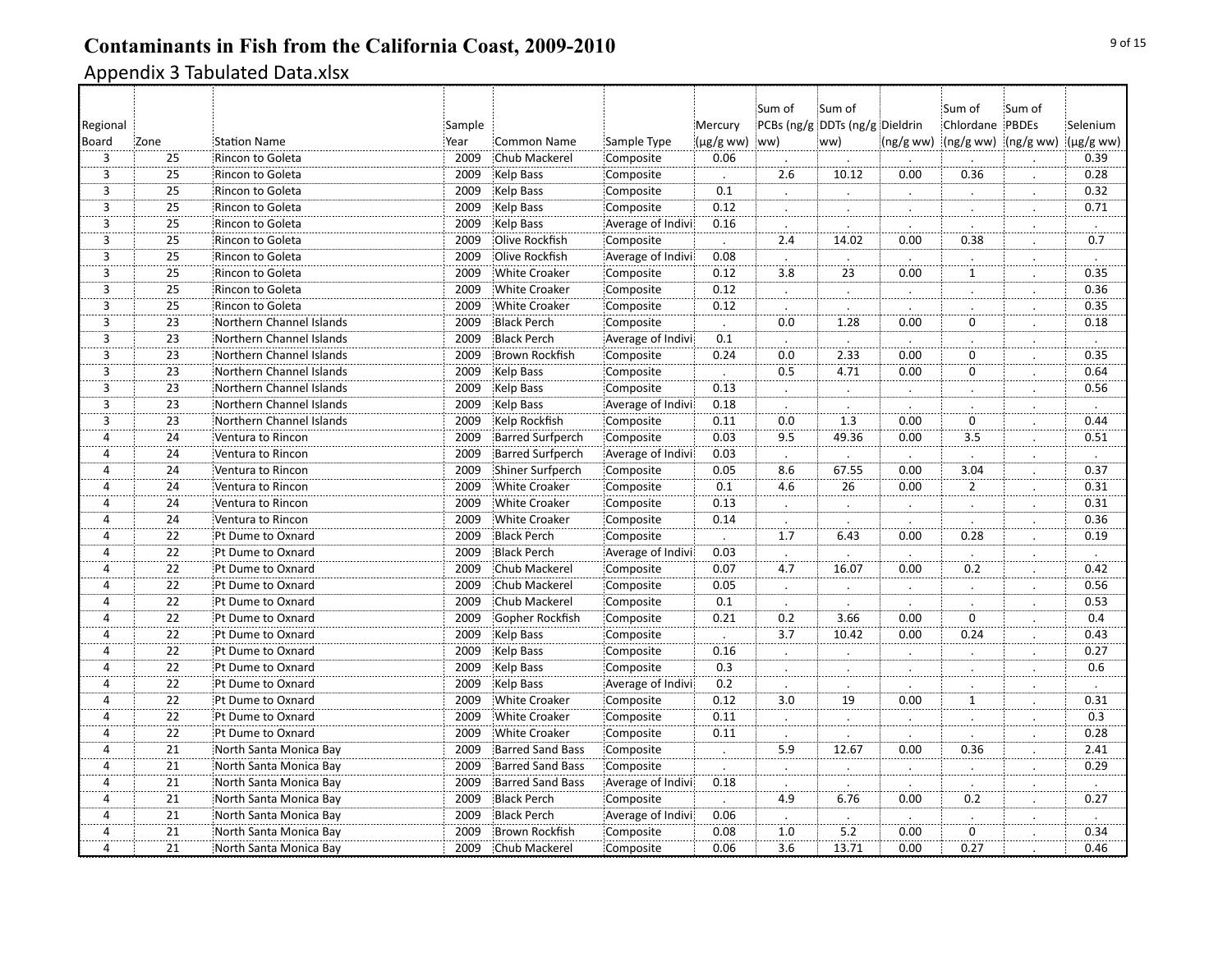|                |                 |                         |        |                                |                   |                | Sum of               | Sum of                         |                      | Sum of              | Sum of               |                |
|----------------|-----------------|-------------------------|--------|--------------------------------|-------------------|----------------|----------------------|--------------------------------|----------------------|---------------------|----------------------|----------------|
| Regional       |                 |                         | Sample |                                |                   | Mercury        |                      | PCBs (ng/g DDTs (ng/g Dieldrin |                      | Chlordane PBDEs     |                      | Selenium       |
| Board          | Zone            | <b>Station Name</b>     | Year   | <b>Common Name</b>             | Sample Type       | $(\mu g/g$ ww) | (ww                  | ww)                            | (ng/gww)             | (ng/g ww) (ng/g ww) |                      | $(\mu g/g$ ww) |
| $\overline{4}$ | 21              | North Santa Monica Bay  | 2009   | Chub Mackerel                  | Composite         | 0.06           |                      |                                |                      |                     |                      | 0.46           |
| $\overline{4}$ | 21              | North Santa Monica Bay  | 2009   | Chub Mackerel                  | Composite         | 0.05           |                      |                                |                      |                     | $\cdot$              | 0.49           |
| $\overline{4}$ | 21              | North Santa Monica Bay  | 2009   | Kelp Bass                      | Composite         | $\overline{a}$ | 5.4                  | 13.24                          | 0.00                 | 0.32                |                      | 0.33           |
| 4              | 21              | North Santa Monica Bay  | 2009   | Kelp Bass                      | Composite         | 0.16           | $\cdot$              | $\ddot{\phantom{a}}$           | $\ddot{\phantom{a}}$ |                     | $\ddot{\phantom{a}}$ | 0.35           |
| $\overline{4}$ | 21              | North Santa Monica Bay  | 2009   | <b>Kelp Bass</b>               | Composite         | 0.16           |                      | ċ.                             | Ż.                   |                     | $\cdot$              | 0.45           |
| $\overline{4}$ | 21              | North Santa Monica Bay  | 2009   | Kelp Bass                      | Average of Indivi | 0.15           |                      |                                |                      |                     |                      |                |
| $\overline{4}$ | $\overline{20}$ | Middle Santa Monica Bay | 2009   | <b>Barred Sand Bass</b>        | Composite         | $\mathcal{L}$  | 21.1                 | 25.78                          | 0.46                 | 1.84                | $\cdot$              | 0.46           |
| $\overline{4}$ | $\overline{20}$ | Middle Santa Monica Bay | 2009   | <b>Barred Sand Bass</b>        | Average of Indivi | 0.27           |                      |                                |                      |                     |                      |                |
| $\overline{4}$ | 20              | Middle Santa Monica Bay | 2009   | <b>Barred Surfperch</b>        | Composite         | 0.05           | 45.4                 | 65.13                          | 0.87                 | 7.36                |                      | 0.38           |
| $\overline{4}$ | 20              | Middle Santa Monica Bay | 2009   | <b>Barred Surfperch</b>        | Average of Indivi | 0.06           |                      |                                |                      |                     |                      |                |
| $\overline{4}$ | 20              | Middle Santa Monica Bay | 2009   | <b>Black Croaker</b>           | Composite         | 0.41           | 27.5                 | 40.09                          | 0.00                 | 0.54                |                      | 0.23           |
| $\overline{4}$ | 20              | Middle Santa Monica Bay | 2009   | Chub Mackerel                  | Composite         | 0.06           | 21.9                 | 25.59                          | 0.00                 | 2.41                | $\vdots$             | 0.52           |
| $\overline{4}$ | $\overline{20}$ | Middle Santa Monica Bay | 2009   | Chub Mackerel                  | Composite         | 0.05           | $\cdot$              | $\cdot$                        |                      |                     | $\cdot$              | 0.41           |
| $\overline{4}$ | $\overline{20}$ | Middle Santa Monica Bay | 2009   | Chub Mackerel                  | Composite         | 0.04           | $\cdot$              |                                |                      |                     |                      | 0.54           |
| $\overline{4}$ | 20              | Middle Santa Monica Bay | 2009   | Kelp Bass                      | Composite         |                | 9.7                  | 17.48                          | 0.00                 | 0.22                |                      | 0.29           |
| 4              | 20              | Middle Santa Monica Bay | 2009   | Kelp Bass                      | Composite         | 0.24           | $\cdot$              |                                | $\cdot$              |                     |                      | 0.08           |
| $\overline{4}$ | 20              | Middle Santa Monica Bay | 2009   | Kelp Bass                      | Composite         | 0.18           | $\therefore$         | $\bullet$                      | $\therefore$         |                     | $\cdot$              | 0.22           |
| $\overline{4}$ | $\overline{20}$ | Middle Santa Monica Bay | 2009   | Kelp Bass                      | Average of Indivi | 0.19           |                      |                                |                      |                     | $\cdot$              | $\cdot$        |
| $\overline{4}$ | 20              | Middle Santa Monica Bay | 2009   | Spotted Scorpionfish Composite |                   | 0.18           | 25.1                 | 70.03                          | 0.00                 | 1.2                 |                      | 0.39           |
| 4              | 19              | South Santa Monica Bay  | 2009   | <b>Barred Sand Bass</b>        | Composite         | $\cdot$        | 32.8                 | 32.27                          | 0.47                 | 2.07                | $\cdot$              | 0.39           |
| 4              | 19              | South Santa Monica Bay  | 2009   | <b>Barred Sand Bass</b>        | Average of Indivi | 0.18           |                      |                                |                      |                     | Ż.                   |                |
| $\overline{4}$ | 19              | South Santa Monica Bay  | 2009   | <b>Barred Surfperch</b>        | Composite         | 0.09           | 10.3                 | 14.5                           | 0.49                 | 0.87                | $\cdot$              | 0.46           |
| $\overline{4}$ | 19              | South Santa Monica Bay  | 2009   | <b>Barred Surfperch</b>        | Average of Indivi | 0.1            | $\ddot{\phantom{a}}$ |                                |                      |                     |                      |                |
| 4              | 19              | South Santa Monica Bay  | 2009   | Chub Mackerel                  | Composite         | 0.04           | 12.9                 | 38.75                          | 0.00                 | 0.39                | $\cdot$              | 0.48           |
| $\overline{4}$ | 19              | South Santa Monica Bay  | 2009   | Chub Mackerel                  | Composite         | 0.04           |                      | $\cdot$                        | $\bullet$            | $\cdot$             | $\cdot$              | 0.42           |
| 4              | 19              | South Santa Monica Bay  | 2009   | Chub Mackerel                  | Composite         | 0.05           |                      |                                |                      |                     |                      | 0.48           |
| $\overline{4}$ | 19              | South Santa Monica Bay  | 2009   | Kelp Bass                      | Composite         | $\Box$         | $\overline{16.5}$    | 19.8                           | 0.00                 | $\overline{0.42}$   | $\cdot$              | 0.32           |
| $\overline{4}$ | 19              | South Santa Monica Bay  | 2009   | <b>Kelp Bass</b>               | Composite         | 0.13           |                      | $\cdot$                        |                      |                     |                      | 0.23           |
| 4              | 19              | South Santa Monica Bay  | 2009   | Kelp Bass                      | Composite         | 0.13           | $\cdot$              | $\ddot{\phantom{a}}$           | $\ddot{\phantom{a}}$ |                     |                      | 0.58           |
| $\overline{4}$ | 19              | South Santa Monica Bay  | 2009   | Kelp Bass                      | Average of Indivi | 0.13           |                      |                                |                      |                     |                      |                |
| ï,             | $\overline{19}$ | South Santa Monica Bay  | 2009   | <b>White Croaker</b>           | Composite         | 0.09           | 28.5                 | $\frac{1}{69}$                 | 0.00                 | $\overline{0}$      |                      | 0.84           |
| $\overline{4}$ | $\overline{19}$ | South Santa Monica Bay  | 2009   | <b>White Croaker</b>           | Composite         | 0.08           | $\therefore$         | $\vdots$                       | $\therefore$         |                     | $\cdot$              | 1.01           |
| $\overline{4}$ | $\overline{19}$ | South Santa Monica Bay  | 2009   | <b>White Croaker</b>           | Composite         | 0.11           |                      |                                |                      |                     |                      | 1.15           |
| 4              | 18              | Palos Verdes            | 2009   | <b>Black Perch</b>             | Composite         | 0.06           | 9.9                  | 85.3                           | 0.00                 | $\mathbf 0$         | $\cdot$              | 0.08           |
| $\overline{4}$ | 18              | Palos Verdes            | 2009   | <b>Black Perch</b>             | Average of Indivi | 0.06           |                      |                                |                      |                     |                      |                |
| $\overline{4}$ | 18              | Palos Verdes            | 2009   | Chub Mackerel                  | Composite         | 0.05           | 8.3                  | 25.61                          | 0.00                 | 0.27                |                      | 0.43           |
| $\overline{4}$ | $\overline{18}$ | Palos Verdes            | 2009   | Chub Mackerel                  | Composite         | 0.05           | $\ddot{a}$           | $\vdots$                       | $\therefore$         |                     | $\vdots$             | 0.45           |
| $\overline{4}$ | $\overline{18}$ | Palos Verdes            | 2009   | Chub Mackerel                  | Composite         | 0.04           |                      |                                |                      |                     | $\cdot$              | 0.43           |
| 4              | 18              | Palos Verdes            | 2009   | Gopher Rockfish                | Composite         | 0.06           | 5.3                  | 41.22                          | 0.00                 | $\mathbf 0$         |                      | 0.35           |
| $\overline{4}$ | 18              | Palos Verdes            | 2009   | Kelp Bass                      | Composite         |                | 12.8                 | 75.12                          | 0.00                 | 0.3                 |                      | 0.2            |
| $\overline{4}$ | 18              | Palos Verdes            | 2009   | Kelp Bass                      | Composite         | 0.12           |                      |                                |                      |                     |                      | 0.81           |
| $\overline{4}$ | 18              | Palos Verdes            | 2009   | Kelp Bass                      | Composite         | $\cdot$        |                      |                                |                      |                     |                      | 0.63           |
| $\overline{4}$ | $\overline{18}$ | Palos Verdes            | 2009   | Kelp Bass                      | Average of Indivi | 0.14           |                      |                                |                      |                     |                      |                |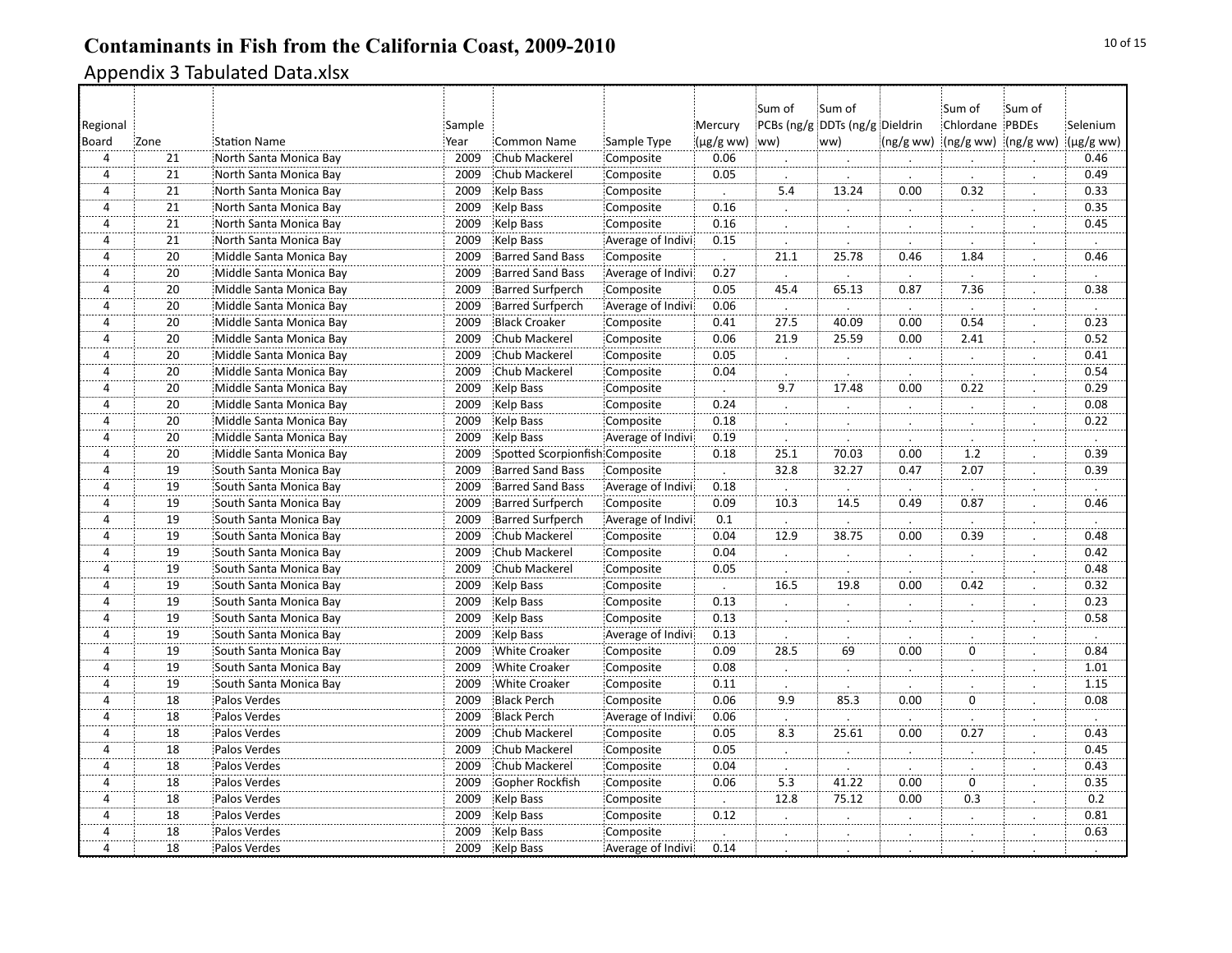|                |                                    |                             |        |                             |                   |                      | Sum of           | Sum of                         |              | :Sum of             | Sum of                      |           |
|----------------|------------------------------------|-----------------------------|--------|-----------------------------|-------------------|----------------------|------------------|--------------------------------|--------------|---------------------|-----------------------------|-----------|
| Regional       |                                    |                             | Sample |                             |                   | Mercury              |                  | PCBs (ng/g DDTs (ng/g Dieldrin |              | Chlordane PBDEs     |                             | Selenium  |
| Board          | Zone                               | <b>Station Name</b>         | Year   | <b>Common Name</b>          | Sample Type       | $(\mu g/g$ ww)       | (ww              | ww)                            | (ng/gww)     | (ng/g ww) (ng/g ww) |                             | (µg/g ww) |
| $\overline{4}$ | 18                                 | Palos Verdes                | 2009   | <b>White Croaker</b>        | Composite         | 0.1                  | 22.2             | 136                            | 0.00         | $\Omega$            |                             | 0.44      |
| $\overline{4}$ | $\overline{18}$                    | Palos Verdes                | 2009   | <b>White Croaker</b>        | Composite         | 0.09                 |                  |                                |              |                     |                             | 0.34      |
| $\overline{4}$ | 18                                 | Palos Verdes                | 2009   | <b>White Croaker</b>        | Composite         | 0.09                 | $\bullet$        | $\cdot$                        | $\cdot$      | $\cdot$             | $\bullet$                   | 0.34      |
| 4              | 17                                 | Catalina Island             | 2009   | <b>Black Perch</b>          | Composite         | 0.09                 | 0.0              | 0.88                           | 0.00         | $\mathbf 0$         |                             | 0.26      |
| 4              | 17                                 |                             | 2009   | <b>Black Perch</b>          |                   |                      |                  |                                |              |                     | $\ddot{\phantom{a}}$        |           |
|                | 17                                 | Catalina Island             |        |                             | Average of Indivi | 0.12<br>0.02         | 0.0              | 2.76                           | 0.00         | ö                   | ÷.,                         |           |
| 4              |                                    | Catalina Island             | 2009   | Chub Mackerel               | Composite         |                      |                  |                                |              |                     |                             | 0.65      |
| $\overline{4}$ | $\overline{17}$<br>$\overline{17}$ | Catalina Island             | 2009   | Chub Mackerel               | Composite         | 0.01                 | $\therefore$     | $\vdots$                       | $\therefore$ | $\cdot$             | $\ddot{\cdot}$ .            | 0.91      |
| 4              |                                    | Catalina Island             | 2009   | Chub Mackerel               | Composite         | 0.01                 |                  |                                |              |                     |                             | 0.57      |
| 4              | 17                                 | Catalina Island             | 2009   | Kelp Bass                   | Composite         | 0.11                 | 0.6              | 4.85                           | 0.00         | $\mathbf 0$         |                             | 0.38      |
| 4              | 17                                 | Catalina Island             | 2009   | Kelp Bass                   | Composite         | 0.14                 | $\sim$           | $\cdot$                        | Ż.           |                     |                             | 0.63      |
| 4              | 17                                 | Catalina Island             | 2009   | Kelp Bass                   | Composite         |                      |                  |                                |              |                     |                             | 0.49      |
| 4              | 17                                 | Catalina Island             | 2009   | Kelp Bass                   | Average of Indivi | 0.19                 | $\cdot$          |                                |              |                     | $\mathcal{L}_{\mathcal{L}}$ | $\cdot$   |
| $\overline{4}$ | <br>17                             | Catalina Island             | 2009   | Ocean Whitefish             | Composite         | 0.1                  | $\overline{0.7}$ | 5.01                           | 0.00         | $\mathbf 0$         | $\cdot$                     | 0.31      |
| 4              | 17                                 | Catalina Island             | 2009   | Rosy Rockfish               | Composite         | 0.18                 | 0.7              | 7.5                            | 0.00         | $\mathbf 0$         |                             | 0.4       |
| 4              | 16                                 | San Pedro Bay               | 2009   | <b>Barred Sand Bass</b>     | Composite         |                      | 43.0             | 70.88                          | 0.00         | 0.93                |                             | 0.49      |
| 4              | 16                                 | San Pedro Bay               | 2009   | <b>Barred Sand Bass</b>     | Average of Indivi | 0.1                  |                  |                                |              |                     |                             |           |
| $\overline{4}$ | $\overline{16}$                    | San Pedro Bay               | 2009   | <b>Black Perch</b>          | Composite         | 0.08                 | 23.8             | 49.23                          | 0.00         | 0.73                | $\cdot$                     | 0.35      |
| 4              | $\overline{16}$                    | San Pedro Bay               | 2009   | <b>Black Perch</b>          | Average of Indivi | 0.1                  | $\cdot$          |                                |              |                     |                             |           |
| 4              | 16                                 | San Pedro Bay               | 2009   | Shiner Surfperch            | Composite         | 0.02                 | 49.9             | 175.08                         | 0.53         | 2.99                |                             | 0.52      |
| 4              | 16                                 | San Pedro Bay               | 2009   | Shiner Surfperch            | Average of Indivi | 0.03                 |                  |                                |              |                     |                             |           |
| 4              | 16                                 | San Pedro Bay               | 2009   | Spiny dogfish               | Composite         | 1.3                  | 296.2            | 1077.4                         | 0.89         | 42.08               |                             | 0.35      |
| 4              | 16                                 | San Pedro Bay               | 2009   | <b>White Croaker</b>        | Composite         | 0.1                  | $\blacksquare$   |                                | $\cdot$      |                     | $\bullet$                   | 0.38      |
| $\overline{4}$ | 16                                 | San Pedro Bay               | 2009   | <b>White Croaker</b>        | Composite         | 0.09                 | 29.1             | 52                             | 0.63         | $\overline{4}$      |                             | 0.5       |
| 4              | 16                                 | San Pedro Bay               | 2009   | <b>White Croaker</b>        | Composite         | 0.1                  |                  |                                |              |                     |                             | 0.78      |
| 4              | 16                                 | San Pedro Bay               | 2009   | White Surfperch             | Composite         | 0.02                 | 79.8             | 147.07                         | 0.63         | 5.39                |                             | 0.45      |
| 4              | 16                                 | San Pedro Bay               | 2009   | White Surfperch             | Average of Indivi | 0.02                 |                  |                                |              |                     |                             |           |
| 4              | $\overline{15}$                    | Long Beach                  | 2009   | <b>Barred Sand Bass</b>     | Composite         | $\ddot{\phantom{a}}$ | 49.0             | 48.25                          | 0.00         | 1.46                | $\bullet$                   | 0.34      |
| $\overline{4}$ | 15                                 | Long Beach                  | 2009   | <b>Barred Sand Bass</b>     | Average of Indivi | 0.16                 | $\cdot$          |                                |              |                     |                             |           |
| 4              | 15                                 | Long Beach                  | 2009   | Brown Smooth-houn Composite |                   | 0.7                  | 21.4             | 97.09                          | 0.00         | 1.21                | $\ddot{\phantom{a}}$        | 0.21      |
| 4              | 15                                 | Long Beach                  | 2009   | California Halibut          | Composite         | 0.05                 | 19.2             | 32.85                          | 0.00         | 1.45                |                             | 0.08      |
| $\overline{4}$ | 15                                 | Long Beach                  | 2009   | Chub Mackerel               | Composite         | 0.15                 | 30.9             | 106.54                         | 0.00         | 1.64                | .                           | 0.52      |
| 4              | $\overline{15}$                    | Long Beach                  | 2009   | Chub Mackerel               | Composite         | 0.14                 |                  |                                |              |                     |                             | 0.54      |
| $\overline{4}$ | $\overline{15}$                    | Long Beach                  | 2009   | Chub Mackerel               | Composite         | 0.09                 | $\cdot$          | $\cdot$                        | $\cdot$      | $\cdot$             | $\cdot$                     | 0.44      |
| 4              | $\overline{15}$                    |                             | 2009   |                             |                   | 0.04                 |                  |                                |              |                     |                             |           |
|                |                                    | Long Beach                  |        | Shiner Surfperch            | Average of Indivi |                      |                  |                                |              |                     |                             |           |
| $\overline{4}$ | $\overline{15}$                    | Long Beach                  | 2009   | <b>Top Smelt</b>            | Composite         | 0.05                 | 50.7             | 145.29                         | 0.00         | 2.42                |                             | 0.3       |
| 4              | 15                                 | Long Beach                  | 2009   | <b>White Croaker</b>        | Composite         | 0.13                 | 104.0            | 111                            | 0.00         | 11                  |                             | 0.19      |
| 4              | $\overline{15}$                    | Long Beach                  | 2009   | <b>White Croaker</b>        | Composite         | 0.11                 | $\ddotsc$        | $\ddot{a}$                     | $\dot{a}$    | $\ddot{\cdot}$      |                             | 0.38      |
| $\overline{4}$ | $\overline{15}$                    | Long Beach                  | 2009   | White Croaker               | Composite         | 0.12                 |                  |                                |              |                     |                             | 0.35      |
| 4              | 15                                 | Long Beach                  | 2009   | Yellowfin Croaker           | Composite         | 0.03                 | 16.4             | 23.37                          | 0.00         | 1.75                |                             | 0.28      |
| $\overline{4}$ | $\overline{15}$                    | Long Beach                  | 2009   | Yellowfin Croaker           | Composite         | 0.03                 |                  |                                | ż.           |                     |                             | 0.24      |
| 4              | 15                                 | Long Beach                  | 2009   | <b>Yellowfin Croaker</b>    | Composite         | 0.02                 |                  |                                |              |                     |                             | 0.51      |
| $\bf 8$        | 14                                 | Orange County Oil Platforms | 2009   | <b>Barred Sand Bass</b>     | Composite         |                      | 32.6             | 91.39                          | 0.00         | 2.61                |                             | 0.38      |
| $\overline{8}$ | 14                                 | Orange County Oil Platforms | 2009   | <b>Barred Sand Bass</b>     | Average of Indivi | 0.19                 |                  |                                |              |                     |                             |           |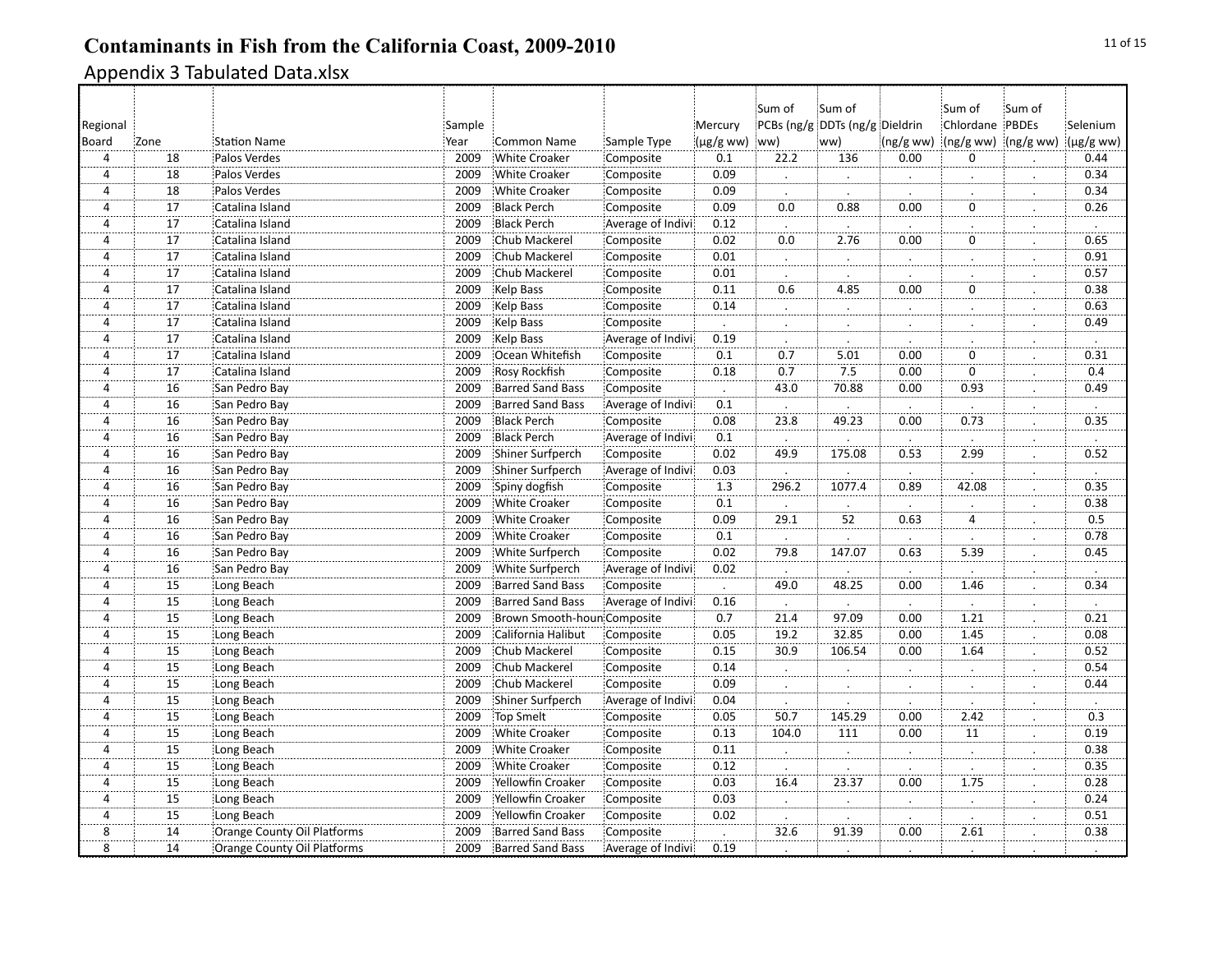| (µg/g ww) ww)<br>8<br>14<br>Orange County Oil Platforms<br>2009<br>0.03<br>23.2<br>63.83<br>0.00<br>1.43<br>Chub Mackerel<br>Composite<br>$\overline{8}$<br>0.03<br>14<br>Orange County Oil Platforms<br>2009<br>Chub Mackerel<br>Composite<br>$\bullet$<br>$\bullet$<br>$\cdot$<br>$\cdot$<br>$\cdot$<br>8<br>14<br>Orange County Oil Platforms<br>2009<br>Chub Mackerel<br>Composite<br>0.03<br>$\overline{8}$<br>20.8<br>0.00<br>0.59<br>49.55<br>Kelp Bass<br>0.11<br>14<br>Orange County Oil Platforms<br>2009<br>Composite<br>$\ddot{\phantom{0}}$<br>8<br>14<br>Orange County Oil Platforms<br>2009<br>Kelp Bass<br>Composite<br>$\cdot$<br>$\therefore$<br>$\cdot$<br>$\overline{8}$<br>Orange County Oil Platforms<br>2009<br>Kelp Bass<br>Composite<br>14<br>0.16<br>$\overline{8}$<br>$\overline{14}$<br>0.16<br>Orange County Oil Platforms<br>2009<br>Kelp Bass<br>Average of Indivi<br>$\cdot$<br>$\cdot$<br>$\overline{8}$<br>$\overline{57}$<br>14<br>0.13<br>22.6<br>0.00<br>$\mathbf 0$<br>Orange County Oil Platforms<br>2009<br><b>White Croaker</b><br>Composite<br>$\overline{8}$<br>Santa Ana River to Seal Beach<br>2009<br><b>Barred Sand Bass</b><br>Composite<br>18.2<br>34.75<br>0.00<br>0.4<br>13<br>$\ddot{\phantom{a}}$<br>$\cdot$<br>8<br>13<br>2009<br><b>Barred Sand Bass</b><br>0.21<br>Santa Ana River to Seal Beach<br>Average of Indivi<br>$\overline{8}$<br>99.97<br>0.06<br>0.00<br>4.39<br>13<br>Santa Ana River to Seal Beach<br>2009<br><b>Barred Surfperch</b><br>Composite<br>46.7<br>$\overline{8}$<br>$\overline{13}$<br>0.07<br>Santa Ana River to Seal Beach<br>2009<br><b>Barred Surfperch</b><br>Average of Indivi<br>$\cdot$<br>$\ddot{\phantom{a}}$<br>$\mathcal{L}_{\mathcal{L}}$<br>$\overline{8}$<br>70.1<br>$\overline{13}$<br>1.29<br>0.72<br>2009<br>177.58<br>22.55<br>Santa Ana River to Seal Beach<br>Brown Smooth-houn Composite<br>$\overline{\bf 8}$<br>$\overline{3.7}$<br>0.05<br>0.2<br>13<br>Chub Mackerel<br>11.24<br>0.00<br>Santa Ana River to Seal Beach<br>2009<br>Composite<br>8<br>$\overline{13}$<br>0.03<br>Santa Ana River to Seal Beach<br>2009<br>Chub Mackerel<br>Composite<br>$\mathbb{R}^2$<br>$\mathbb{Z}^2$<br>$\overline{8}$<br>$\overline{13}$<br>0.04<br>2009<br>Chub Mackerel<br>Composite<br>Santa Ana River to Seal Beach<br>$\overline{8}$<br>32.51<br>13<br>24.3<br>0.00<br>1.03<br>Santa Ana River to Seal Beach<br>2009<br>Kelp Bass<br>Composite<br>$\therefore$<br>ż.<br>$\overline{8}$<br>$\overline{13}$<br>Santa Ana River to Seal Beach<br>2009<br>Kelp Bass<br>Composite<br>$\cdot$<br>$\cdot$<br>$\cdot$<br>$\bullet$<br>$\cdot$<br>$\cdot$<br>$\bf 8$<br>13<br><b>Kelp Bass</b><br>0.13<br>Santa Ana River to Seal Beach<br>2009<br>Average of Indivi<br>$\cdot$<br>8<br>13<br>2009<br>Spotfin Croaker<br>Composite<br>0.05<br>94.66<br>1.39<br>26.35<br>Santa Ana River to Seal Beach<br>108.0<br>8<br>12<br>2009<br><b>Black Perch</b><br>Composite<br>10.5<br>2.15<br>Newport Bay<br>36.96<br>0.00<br>$\ddot{\cdot}$<br>$\overline{\mathbf{8}}$<br>$\overline{12}$<br>2009<br><b>Black Perch</b><br>Average of Indivi<br>0.03<br>Newport Bay<br>$\cdot$<br>$\cdot$<br>$\cdot$<br>$\cdot$<br>$\cdot$<br>$\overline{8}$<br>12<br>0.01<br>3.15<br>2009<br><b>Shiner Surfperch</b><br>Composite<br>19.7<br>64.89<br>0.00<br>Newport Bay<br>$\overline{8}$<br>0.03<br>12<br>2009<br>Shiner Surfperch<br>Average of Indivi<br>Newport Bay<br>$\cdot$<br>$\cdot$<br>8<br>12<br>2009<br>Spotted Sand Bass<br>Composite<br>22.4<br>29.7<br>0.00<br>2.09<br>Newport Bay<br>$\cdot$<br>8<br>12<br>Composite<br>Newport Bay<br>2009<br>Spotted Sand Bass<br><br>Ż.<br>$\overline{8}$<br>12<br>2009<br><b>Spotted Sand Bass</b><br>0.16<br>Newport Bay<br>Average of Indivi<br>$\cdot$<br>$\cdot$<br>8<br>12<br><b>Top Smelt</b><br>25.6<br>99.54<br>0.00<br>5.61<br>Newport Bay<br>2009<br>Supercomposite<br>0.01<br>$\overline{0}$<br>8<br>12<br>2009<br><b>White Croaker</b><br>Composite<br>0.23<br>10.8<br>24<br>0.00<br>Newport Bay<br>$\ddot{\phantom{a}}$<br>8<br>$\overline{12}$<br>2009<br>0.22<br>Newport Bay<br><b>White Croaker</b><br>Composite<br>$\ddot{ }$<br>$\ddot{\cdot}$<br>$\overline{8}$<br>12<br>0.23<br>2009<br><b>White Croaker</b><br>Composite<br>Newport Bay<br>$\cdot$<br>$\overline{8}$<br>$\overline{11}$<br>6.3<br>2009<br>23.64<br>0.00<br>0.26<br>Crystal Cove to Santa Ana River<br><b>Barred Sand Bass</b><br>Composite<br>$\cdot$<br>$\cdot$ .<br>$\overline{\overset{}{8}}$<br>$\overline{11}$<br>0.19<br>2009<br><b>Barred Sand Bass</b><br>Crystal Cove to Santa Ana River<br>Average of Indivi<br>$\overline{8}$<br>2009<br>1.45<br>0.95<br>26.5<br>11<br>Crystal Cove to Santa Ana River<br>Brown Smooth-houn Composite<br>136.4<br>427.77<br>8<br>11<br>0.05<br>9.75<br>$\Omega$<br>Crystal Cove to Santa Ana River<br>2009<br>Chub Mackerel<br>Composite<br>1.9<br>0.00<br><br>$\overline{8}$<br>11<br>2009<br>0.04<br>Crystal Cove to Santa Ana River<br>Chub Mackerel<br>Composite<br>8<br>11<br>Crystal Cove to Santa Ana River<br>2009<br>Chub Mackerel<br>0.04<br>Composite<br>$\cdot$<br>٠ | Selenium             | Sum of               | Sum of<br>Chlordane PBDEs |          | Sum of<br>PCBs (ng/g DDTs (ng/g Dieldrin | Sum of           | Mercury |             |                    | Sample |                                 |                 | Regional       |
|----------------------------------------------------------------------------------------------------------------------------------------------------------------------------------------------------------------------------------------------------------------------------------------------------------------------------------------------------------------------------------------------------------------------------------------------------------------------------------------------------------------------------------------------------------------------------------------------------------------------------------------------------------------------------------------------------------------------------------------------------------------------------------------------------------------------------------------------------------------------------------------------------------------------------------------------------------------------------------------------------------------------------------------------------------------------------------------------------------------------------------------------------------------------------------------------------------------------------------------------------------------------------------------------------------------------------------------------------------------------------------------------------------------------------------------------------------------------------------------------------------------------------------------------------------------------------------------------------------------------------------------------------------------------------------------------------------------------------------------------------------------------------------------------------------------------------------------------------------------------------------------------------------------------------------------------------------------------------------------------------------------------------------------------------------------------------------------------------------------------------------------------------------------------------------------------------------------------------------------------------------------------------------------------------------------------------------------------------------------------------------------------------------------------------------------------------------------------------------------------------------------------------------------------------------------------------------------------------------------------------------------------------------------------------------------------------------------------------------------------------------------------------------------------------------------------------------------------------------------------------------------------------------------------------------------------------------------------------------------------------------------------------------------------------------------------------------------------------------------------------------------------------------------------------------------------------------------------------------------------------------------------------------------------------------------------------------------------------------------------------------------------------------------------------------------------------------------------------------------------------------------------------------------------------------------------------------------------------------------------------------------------------------------------------------------------------------------------------------------------------------------------------------------------------------------------------------------------------------------------------------------------------------------------------------------------------------------------------------------------------------------------------------------------------------------------------------------------------------------------------------------------------------------------------------------------------------------------------------------------------------------------------------------------------------------------------------------------------------------------------------------------------------------------------------------------------------------------------------------------------------------------------------------------------------------------------------------------------------------------------------------------------------------------------------------------------------------------------------------------------------------------------------------------------------------------------------------------------------------------------------------------------------------------------------------------------------------------------------------------------------------------------------------------------------------------------------------------------------------------------------------------|----------------------|----------------------|---------------------------|----------|------------------------------------------|------------------|---------|-------------|--------------------|--------|---------------------------------|-----------------|----------------|
|                                                                                                                                                                                                                                                                                                                                                                                                                                                                                                                                                                                                                                                                                                                                                                                                                                                                                                                                                                                                                                                                                                                                                                                                                                                                                                                                                                                                                                                                                                                                                                                                                                                                                                                                                                                                                                                                                                                                                                                                                                                                                                                                                                                                                                                                                                                                                                                                                                                                                                                                                                                                                                                                                                                                                                                                                                                                                                                                                                                                                                                                                                                                                                                                                                                                                                                                                                                                                                                                                                                                                                                                                                                                                                                                                                                                                                                                                                                                                                                                                                                                                                                                                                                                                                                                                                                                                                                                                                                                                                                                                                                                                                                                                                                                                                                                                                                                                                                                                                                                                                                                                                                                              | $(\mu g/g$ ww)       | (ng/gww)             | (ng/g ww)                 | (ng/gww) | ww)                                      |                  |         | Sample Type | <b>Common Name</b> | Year   | <b>Station Name</b>             | Zone            | Board          |
|                                                                                                                                                                                                                                                                                                                                                                                                                                                                                                                                                                                                                                                                                                                                                                                                                                                                                                                                                                                                                                                                                                                                                                                                                                                                                                                                                                                                                                                                                                                                                                                                                                                                                                                                                                                                                                                                                                                                                                                                                                                                                                                                                                                                                                                                                                                                                                                                                                                                                                                                                                                                                                                                                                                                                                                                                                                                                                                                                                                                                                                                                                                                                                                                                                                                                                                                                                                                                                                                                                                                                                                                                                                                                                                                                                                                                                                                                                                                                                                                                                                                                                                                                                                                                                                                                                                                                                                                                                                                                                                                                                                                                                                                                                                                                                                                                                                                                                                                                                                                                                                                                                                                              | 0.48                 |                      |                           |          |                                          |                  |         |             |                    |        |                                 |                 |                |
|                                                                                                                                                                                                                                                                                                                                                                                                                                                                                                                                                                                                                                                                                                                                                                                                                                                                                                                                                                                                                                                                                                                                                                                                                                                                                                                                                                                                                                                                                                                                                                                                                                                                                                                                                                                                                                                                                                                                                                                                                                                                                                                                                                                                                                                                                                                                                                                                                                                                                                                                                                                                                                                                                                                                                                                                                                                                                                                                                                                                                                                                                                                                                                                                                                                                                                                                                                                                                                                                                                                                                                                                                                                                                                                                                                                                                                                                                                                                                                                                                                                                                                                                                                                                                                                                                                                                                                                                                                                                                                                                                                                                                                                                                                                                                                                                                                                                                                                                                                                                                                                                                                                                              | 0.62                 |                      |                           |          |                                          |                  |         |             |                    |        |                                 |                 |                |
|                                                                                                                                                                                                                                                                                                                                                                                                                                                                                                                                                                                                                                                                                                                                                                                                                                                                                                                                                                                                                                                                                                                                                                                                                                                                                                                                                                                                                                                                                                                                                                                                                                                                                                                                                                                                                                                                                                                                                                                                                                                                                                                                                                                                                                                                                                                                                                                                                                                                                                                                                                                                                                                                                                                                                                                                                                                                                                                                                                                                                                                                                                                                                                                                                                                                                                                                                                                                                                                                                                                                                                                                                                                                                                                                                                                                                                                                                                                                                                                                                                                                                                                                                                                                                                                                                                                                                                                                                                                                                                                                                                                                                                                                                                                                                                                                                                                                                                                                                                                                                                                                                                                                              | 0.57                 |                      |                           |          |                                          |                  |         |             |                    |        |                                 |                 |                |
|                                                                                                                                                                                                                                                                                                                                                                                                                                                                                                                                                                                                                                                                                                                                                                                                                                                                                                                                                                                                                                                                                                                                                                                                                                                                                                                                                                                                                                                                                                                                                                                                                                                                                                                                                                                                                                                                                                                                                                                                                                                                                                                                                                                                                                                                                                                                                                                                                                                                                                                                                                                                                                                                                                                                                                                                                                                                                                                                                                                                                                                                                                                                                                                                                                                                                                                                                                                                                                                                                                                                                                                                                                                                                                                                                                                                                                                                                                                                                                                                                                                                                                                                                                                                                                                                                                                                                                                                                                                                                                                                                                                                                                                                                                                                                                                                                                                                                                                                                                                                                                                                                                                                              | 0.34                 |                      |                           |          |                                          |                  |         |             |                    |        |                                 |                 |                |
|                                                                                                                                                                                                                                                                                                                                                                                                                                                                                                                                                                                                                                                                                                                                                                                                                                                                                                                                                                                                                                                                                                                                                                                                                                                                                                                                                                                                                                                                                                                                                                                                                                                                                                                                                                                                                                                                                                                                                                                                                                                                                                                                                                                                                                                                                                                                                                                                                                                                                                                                                                                                                                                                                                                                                                                                                                                                                                                                                                                                                                                                                                                                                                                                                                                                                                                                                                                                                                                                                                                                                                                                                                                                                                                                                                                                                                                                                                                                                                                                                                                                                                                                                                                                                                                                                                                                                                                                                                                                                                                                                                                                                                                                                                                                                                                                                                                                                                                                                                                                                                                                                                                                              | 0.67                 |                      |                           |          |                                          |                  |         |             |                    |        |                                 |                 |                |
|                                                                                                                                                                                                                                                                                                                                                                                                                                                                                                                                                                                                                                                                                                                                                                                                                                                                                                                                                                                                                                                                                                                                                                                                                                                                                                                                                                                                                                                                                                                                                                                                                                                                                                                                                                                                                                                                                                                                                                                                                                                                                                                                                                                                                                                                                                                                                                                                                                                                                                                                                                                                                                                                                                                                                                                                                                                                                                                                                                                                                                                                                                                                                                                                                                                                                                                                                                                                                                                                                                                                                                                                                                                                                                                                                                                                                                                                                                                                                                                                                                                                                                                                                                                                                                                                                                                                                                                                                                                                                                                                                                                                                                                                                                                                                                                                                                                                                                                                                                                                                                                                                                                                              | 0.32                 |                      |                           |          |                                          |                  |         |             |                    |        |                                 |                 |                |
|                                                                                                                                                                                                                                                                                                                                                                                                                                                                                                                                                                                                                                                                                                                                                                                                                                                                                                                                                                                                                                                                                                                                                                                                                                                                                                                                                                                                                                                                                                                                                                                                                                                                                                                                                                                                                                                                                                                                                                                                                                                                                                                                                                                                                                                                                                                                                                                                                                                                                                                                                                                                                                                                                                                                                                                                                                                                                                                                                                                                                                                                                                                                                                                                                                                                                                                                                                                                                                                                                                                                                                                                                                                                                                                                                                                                                                                                                                                                                                                                                                                                                                                                                                                                                                                                                                                                                                                                                                                                                                                                                                                                                                                                                                                                                                                                                                                                                                                                                                                                                                                                                                                                              | $\blacksquare$       |                      |                           |          |                                          |                  |         |             |                    |        |                                 |                 |                |
|                                                                                                                                                                                                                                                                                                                                                                                                                                                                                                                                                                                                                                                                                                                                                                                                                                                                                                                                                                                                                                                                                                                                                                                                                                                                                                                                                                                                                                                                                                                                                                                                                                                                                                                                                                                                                                                                                                                                                                                                                                                                                                                                                                                                                                                                                                                                                                                                                                                                                                                                                                                                                                                                                                                                                                                                                                                                                                                                                                                                                                                                                                                                                                                                                                                                                                                                                                                                                                                                                                                                                                                                                                                                                                                                                                                                                                                                                                                                                                                                                                                                                                                                                                                                                                                                                                                                                                                                                                                                                                                                                                                                                                                                                                                                                                                                                                                                                                                                                                                                                                                                                                                                              | 0.36                 |                      |                           |          |                                          |                  |         |             |                    |        |                                 |                 |                |
|                                                                                                                                                                                                                                                                                                                                                                                                                                                                                                                                                                                                                                                                                                                                                                                                                                                                                                                                                                                                                                                                                                                                                                                                                                                                                                                                                                                                                                                                                                                                                                                                                                                                                                                                                                                                                                                                                                                                                                                                                                                                                                                                                                                                                                                                                                                                                                                                                                                                                                                                                                                                                                                                                                                                                                                                                                                                                                                                                                                                                                                                                                                                                                                                                                                                                                                                                                                                                                                                                                                                                                                                                                                                                                                                                                                                                                                                                                                                                                                                                                                                                                                                                                                                                                                                                                                                                                                                                                                                                                                                                                                                                                                                                                                                                                                                                                                                                                                                                                                                                                                                                                                                              | 0.42                 |                      |                           |          |                                          |                  |         |             |                    |        |                                 |                 |                |
|                                                                                                                                                                                                                                                                                                                                                                                                                                                                                                                                                                                                                                                                                                                                                                                                                                                                                                                                                                                                                                                                                                                                                                                                                                                                                                                                                                                                                                                                                                                                                                                                                                                                                                                                                                                                                                                                                                                                                                                                                                                                                                                                                                                                                                                                                                                                                                                                                                                                                                                                                                                                                                                                                                                                                                                                                                                                                                                                                                                                                                                                                                                                                                                                                                                                                                                                                                                                                                                                                                                                                                                                                                                                                                                                                                                                                                                                                                                                                                                                                                                                                                                                                                                                                                                                                                                                                                                                                                                                                                                                                                                                                                                                                                                                                                                                                                                                                                                                                                                                                                                                                                                                              |                      |                      |                           |          |                                          |                  |         |             |                    |        |                                 |                 |                |
|                                                                                                                                                                                                                                                                                                                                                                                                                                                                                                                                                                                                                                                                                                                                                                                                                                                                                                                                                                                                                                                                                                                                                                                                                                                                                                                                                                                                                                                                                                                                                                                                                                                                                                                                                                                                                                                                                                                                                                                                                                                                                                                                                                                                                                                                                                                                                                                                                                                                                                                                                                                                                                                                                                                                                                                                                                                                                                                                                                                                                                                                                                                                                                                                                                                                                                                                                                                                                                                                                                                                                                                                                                                                                                                                                                                                                                                                                                                                                                                                                                                                                                                                                                                                                                                                                                                                                                                                                                                                                                                                                                                                                                                                                                                                                                                                                                                                                                                                                                                                                                                                                                                                              | 0.59                 |                      |                           |          |                                          |                  |         |             |                    |        |                                 |                 |                |
|                                                                                                                                                                                                                                                                                                                                                                                                                                                                                                                                                                                                                                                                                                                                                                                                                                                                                                                                                                                                                                                                                                                                                                                                                                                                                                                                                                                                                                                                                                                                                                                                                                                                                                                                                                                                                                                                                                                                                                                                                                                                                                                                                                                                                                                                                                                                                                                                                                                                                                                                                                                                                                                                                                                                                                                                                                                                                                                                                                                                                                                                                                                                                                                                                                                                                                                                                                                                                                                                                                                                                                                                                                                                                                                                                                                                                                                                                                                                                                                                                                                                                                                                                                                                                                                                                                                                                                                                                                                                                                                                                                                                                                                                                                                                                                                                                                                                                                                                                                                                                                                                                                                                              | $\ddot{\phantom{a}}$ |                      |                           |          |                                          |                  |         |             |                    |        |                                 |                 |                |
|                                                                                                                                                                                                                                                                                                                                                                                                                                                                                                                                                                                                                                                                                                                                                                                                                                                                                                                                                                                                                                                                                                                                                                                                                                                                                                                                                                                                                                                                                                                                                                                                                                                                                                                                                                                                                                                                                                                                                                                                                                                                                                                                                                                                                                                                                                                                                                                                                                                                                                                                                                                                                                                                                                                                                                                                                                                                                                                                                                                                                                                                                                                                                                                                                                                                                                                                                                                                                                                                                                                                                                                                                                                                                                                                                                                                                                                                                                                                                                                                                                                                                                                                                                                                                                                                                                                                                                                                                                                                                                                                                                                                                                                                                                                                                                                                                                                                                                                                                                                                                                                                                                                                              | $\overline{0.4}$     |                      |                           |          |                                          |                  |         |             |                    |        |                                 |                 |                |
|                                                                                                                                                                                                                                                                                                                                                                                                                                                                                                                                                                                                                                                                                                                                                                                                                                                                                                                                                                                                                                                                                                                                                                                                                                                                                                                                                                                                                                                                                                                                                                                                                                                                                                                                                                                                                                                                                                                                                                                                                                                                                                                                                                                                                                                                                                                                                                                                                                                                                                                                                                                                                                                                                                                                                                                                                                                                                                                                                                                                                                                                                                                                                                                                                                                                                                                                                                                                                                                                                                                                                                                                                                                                                                                                                                                                                                                                                                                                                                                                                                                                                                                                                                                                                                                                                                                                                                                                                                                                                                                                                                                                                                                                                                                                                                                                                                                                                                                                                                                                                                                                                                                                              | 0.6                  |                      |                           |          |                                          |                  |         |             |                    |        |                                 |                 |                |
|                                                                                                                                                                                                                                                                                                                                                                                                                                                                                                                                                                                                                                                                                                                                                                                                                                                                                                                                                                                                                                                                                                                                                                                                                                                                                                                                                                                                                                                                                                                                                                                                                                                                                                                                                                                                                                                                                                                                                                                                                                                                                                                                                                                                                                                                                                                                                                                                                                                                                                                                                                                                                                                                                                                                                                                                                                                                                                                                                                                                                                                                                                                                                                                                                                                                                                                                                                                                                                                                                                                                                                                                                                                                                                                                                                                                                                                                                                                                                                                                                                                                                                                                                                                                                                                                                                                                                                                                                                                                                                                                                                                                                                                                                                                                                                                                                                                                                                                                                                                                                                                                                                                                              | 0.36                 |                      |                           |          |                                          |                  |         |             |                    |        |                                 |                 |                |
|                                                                                                                                                                                                                                                                                                                                                                                                                                                                                                                                                                                                                                                                                                                                                                                                                                                                                                                                                                                                                                                                                                                                                                                                                                                                                                                                                                                                                                                                                                                                                                                                                                                                                                                                                                                                                                                                                                                                                                                                                                                                                                                                                                                                                                                                                                                                                                                                                                                                                                                                                                                                                                                                                                                                                                                                                                                                                                                                                                                                                                                                                                                                                                                                                                                                                                                                                                                                                                                                                                                                                                                                                                                                                                                                                                                                                                                                                                                                                                                                                                                                                                                                                                                                                                                                                                                                                                                                                                                                                                                                                                                                                                                                                                                                                                                                                                                                                                                                                                                                                                                                                                                                              | 0.45                 |                      |                           |          |                                          |                  |         |             |                    |        |                                 |                 |                |
|                                                                                                                                                                                                                                                                                                                                                                                                                                                                                                                                                                                                                                                                                                                                                                                                                                                                                                                                                                                                                                                                                                                                                                                                                                                                                                                                                                                                                                                                                                                                                                                                                                                                                                                                                                                                                                                                                                                                                                                                                                                                                                                                                                                                                                                                                                                                                                                                                                                                                                                                                                                                                                                                                                                                                                                                                                                                                                                                                                                                                                                                                                                                                                                                                                                                                                                                                                                                                                                                                                                                                                                                                                                                                                                                                                                                                                                                                                                                                                                                                                                                                                                                                                                                                                                                                                                                                                                                                                                                                                                                                                                                                                                                                                                                                                                                                                                                                                                                                                                                                                                                                                                                              | 0.28                 |                      |                           |          |                                          |                  |         |             |                    |        |                                 |                 |                |
|                                                                                                                                                                                                                                                                                                                                                                                                                                                                                                                                                                                                                                                                                                                                                                                                                                                                                                                                                                                                                                                                                                                                                                                                                                                                                                                                                                                                                                                                                                                                                                                                                                                                                                                                                                                                                                                                                                                                                                                                                                                                                                                                                                                                                                                                                                                                                                                                                                                                                                                                                                                                                                                                                                                                                                                                                                                                                                                                                                                                                                                                                                                                                                                                                                                                                                                                                                                                                                                                                                                                                                                                                                                                                                                                                                                                                                                                                                                                                                                                                                                                                                                                                                                                                                                                                                                                                                                                                                                                                                                                                                                                                                                                                                                                                                                                                                                                                                                                                                                                                                                                                                                                              | 0.37                 |                      |                           |          |                                          |                  |         |             |                    |        |                                 |                 |                |
|                                                                                                                                                                                                                                                                                                                                                                                                                                                                                                                                                                                                                                                                                                                                                                                                                                                                                                                                                                                                                                                                                                                                                                                                                                                                                                                                                                                                                                                                                                                                                                                                                                                                                                                                                                                                                                                                                                                                                                                                                                                                                                                                                                                                                                                                                                                                                                                                                                                                                                                                                                                                                                                                                                                                                                                                                                                                                                                                                                                                                                                                                                                                                                                                                                                                                                                                                                                                                                                                                                                                                                                                                                                                                                                                                                                                                                                                                                                                                                                                                                                                                                                                                                                                                                                                                                                                                                                                                                                                                                                                                                                                                                                                                                                                                                                                                                                                                                                                                                                                                                                                                                                                              |                      |                      |                           |          |                                          |                  |         |             |                    |        |                                 |                 |                |
|                                                                                                                                                                                                                                                                                                                                                                                                                                                                                                                                                                                                                                                                                                                                                                                                                                                                                                                                                                                                                                                                                                                                                                                                                                                                                                                                                                                                                                                                                                                                                                                                                                                                                                                                                                                                                                                                                                                                                                                                                                                                                                                                                                                                                                                                                                                                                                                                                                                                                                                                                                                                                                                                                                                                                                                                                                                                                                                                                                                                                                                                                                                                                                                                                                                                                                                                                                                                                                                                                                                                                                                                                                                                                                                                                                                                                                                                                                                                                                                                                                                                                                                                                                                                                                                                                                                                                                                                                                                                                                                                                                                                                                                                                                                                                                                                                                                                                                                                                                                                                                                                                                                                              | 0.48                 |                      |                           |          |                                          |                  |         |             |                    |        |                                 |                 |                |
|                                                                                                                                                                                                                                                                                                                                                                                                                                                                                                                                                                                                                                                                                                                                                                                                                                                                                                                                                                                                                                                                                                                                                                                                                                                                                                                                                                                                                                                                                                                                                                                                                                                                                                                                                                                                                                                                                                                                                                                                                                                                                                                                                                                                                                                                                                                                                                                                                                                                                                                                                                                                                                                                                                                                                                                                                                                                                                                                                                                                                                                                                                                                                                                                                                                                                                                                                                                                                                                                                                                                                                                                                                                                                                                                                                                                                                                                                                                                                                                                                                                                                                                                                                                                                                                                                                                                                                                                                                                                                                                                                                                                                                                                                                                                                                                                                                                                                                                                                                                                                                                                                                                                              | 0.24                 |                      |                           |          |                                          |                  |         |             |                    |        |                                 |                 |                |
|                                                                                                                                                                                                                                                                                                                                                                                                                                                                                                                                                                                                                                                                                                                                                                                                                                                                                                                                                                                                                                                                                                                                                                                                                                                                                                                                                                                                                                                                                                                                                                                                                                                                                                                                                                                                                                                                                                                                                                                                                                                                                                                                                                                                                                                                                                                                                                                                                                                                                                                                                                                                                                                                                                                                                                                                                                                                                                                                                                                                                                                                                                                                                                                                                                                                                                                                                                                                                                                                                                                                                                                                                                                                                                                                                                                                                                                                                                                                                                                                                                                                                                                                                                                                                                                                                                                                                                                                                                                                                                                                                                                                                                                                                                                                                                                                                                                                                                                                                                                                                                                                                                                                              | $\cdot$              |                      |                           |          |                                          |                  |         |             |                    |        |                                 |                 |                |
|                                                                                                                                                                                                                                                                                                                                                                                                                                                                                                                                                                                                                                                                                                                                                                                                                                                                                                                                                                                                                                                                                                                                                                                                                                                                                                                                                                                                                                                                                                                                                                                                                                                                                                                                                                                                                                                                                                                                                                                                                                                                                                                                                                                                                                                                                                                                                                                                                                                                                                                                                                                                                                                                                                                                                                                                                                                                                                                                                                                                                                                                                                                                                                                                                                                                                                                                                                                                                                                                                                                                                                                                                                                                                                                                                                                                                                                                                                                                                                                                                                                                                                                                                                                                                                                                                                                                                                                                                                                                                                                                                                                                                                                                                                                                                                                                                                                                                                                                                                                                                                                                                                                                              | 0.21                 |                      |                           |          |                                          |                  |         |             |                    |        |                                 |                 |                |
|                                                                                                                                                                                                                                                                                                                                                                                                                                                                                                                                                                                                                                                                                                                                                                                                                                                                                                                                                                                                                                                                                                                                                                                                                                                                                                                                                                                                                                                                                                                                                                                                                                                                                                                                                                                                                                                                                                                                                                                                                                                                                                                                                                                                                                                                                                                                                                                                                                                                                                                                                                                                                                                                                                                                                                                                                                                                                                                                                                                                                                                                                                                                                                                                                                                                                                                                                                                                                                                                                                                                                                                                                                                                                                                                                                                                                                                                                                                                                                                                                                                                                                                                                                                                                                                                                                                                                                                                                                                                                                                                                                                                                                                                                                                                                                                                                                                                                                                                                                                                                                                                                                                                              |                      |                      |                           |          |                                          |                  |         |             |                    |        |                                 |                 |                |
|                                                                                                                                                                                                                                                                                                                                                                                                                                                                                                                                                                                                                                                                                                                                                                                                                                                                                                                                                                                                                                                                                                                                                                                                                                                                                                                                                                                                                                                                                                                                                                                                                                                                                                                                                                                                                                                                                                                                                                                                                                                                                                                                                                                                                                                                                                                                                                                                                                                                                                                                                                                                                                                                                                                                                                                                                                                                                                                                                                                                                                                                                                                                                                                                                                                                                                                                                                                                                                                                                                                                                                                                                                                                                                                                                                                                                                                                                                                                                                                                                                                                                                                                                                                                                                                                                                                                                                                                                                                                                                                                                                                                                                                                                                                                                                                                                                                                                                                                                                                                                                                                                                                                              | 0.67                 |                      |                           |          |                                          |                  |         |             |                    |        |                                 |                 |                |
|                                                                                                                                                                                                                                                                                                                                                                                                                                                                                                                                                                                                                                                                                                                                                                                                                                                                                                                                                                                                                                                                                                                                                                                                                                                                                                                                                                                                                                                                                                                                                                                                                                                                                                                                                                                                                                                                                                                                                                                                                                                                                                                                                                                                                                                                                                                                                                                                                                                                                                                                                                                                                                                                                                                                                                                                                                                                                                                                                                                                                                                                                                                                                                                                                                                                                                                                                                                                                                                                                                                                                                                                                                                                                                                                                                                                                                                                                                                                                                                                                                                                                                                                                                                                                                                                                                                                                                                                                                                                                                                                                                                                                                                                                                                                                                                                                                                                                                                                                                                                                                                                                                                                              | 0.62                 |                      |                           |          |                                          |                  |         |             |                    |        |                                 |                 |                |
|                                                                                                                                                                                                                                                                                                                                                                                                                                                                                                                                                                                                                                                                                                                                                                                                                                                                                                                                                                                                                                                                                                                                                                                                                                                                                                                                                                                                                                                                                                                                                                                                                                                                                                                                                                                                                                                                                                                                                                                                                                                                                                                                                                                                                                                                                                                                                                                                                                                                                                                                                                                                                                                                                                                                                                                                                                                                                                                                                                                                                                                                                                                                                                                                                                                                                                                                                                                                                                                                                                                                                                                                                                                                                                                                                                                                                                                                                                                                                                                                                                                                                                                                                                                                                                                                                                                                                                                                                                                                                                                                                                                                                                                                                                                                                                                                                                                                                                                                                                                                                                                                                                                                              | $\ddot{\phantom{a}}$ |                      |                           |          |                                          |                  |         |             |                    |        |                                 |                 |                |
|                                                                                                                                                                                                                                                                                                                                                                                                                                                                                                                                                                                                                                                                                                                                                                                                                                                                                                                                                                                                                                                                                                                                                                                                                                                                                                                                                                                                                                                                                                                                                                                                                                                                                                                                                                                                                                                                                                                                                                                                                                                                                                                                                                                                                                                                                                                                                                                                                                                                                                                                                                                                                                                                                                                                                                                                                                                                                                                                                                                                                                                                                                                                                                                                                                                                                                                                                                                                                                                                                                                                                                                                                                                                                                                                                                                                                                                                                                                                                                                                                                                                                                                                                                                                                                                                                                                                                                                                                                                                                                                                                                                                                                                                                                                                                                                                                                                                                                                                                                                                                                                                                                                                              | 0.63                 |                      |                           |          |                                          |                  |         |             |                    |        |                                 |                 |                |
|                                                                                                                                                                                                                                                                                                                                                                                                                                                                                                                                                                                                                                                                                                                                                                                                                                                                                                                                                                                                                                                                                                                                                                                                                                                                                                                                                                                                                                                                                                                                                                                                                                                                                                                                                                                                                                                                                                                                                                                                                                                                                                                                                                                                                                                                                                                                                                                                                                                                                                                                                                                                                                                                                                                                                                                                                                                                                                                                                                                                                                                                                                                                                                                                                                                                                                                                                                                                                                                                                                                                                                                                                                                                                                                                                                                                                                                                                                                                                                                                                                                                                                                                                                                                                                                                                                                                                                                                                                                                                                                                                                                                                                                                                                                                                                                                                                                                                                                                                                                                                                                                                                                                              | 0.35                 |                      |                           |          |                                          |                  |         |             |                    |        |                                 |                 |                |
|                                                                                                                                                                                                                                                                                                                                                                                                                                                                                                                                                                                                                                                                                                                                                                                                                                                                                                                                                                                                                                                                                                                                                                                                                                                                                                                                                                                                                                                                                                                                                                                                                                                                                                                                                                                                                                                                                                                                                                                                                                                                                                                                                                                                                                                                                                                                                                                                                                                                                                                                                                                                                                                                                                                                                                                                                                                                                                                                                                                                                                                                                                                                                                                                                                                                                                                                                                                                                                                                                                                                                                                                                                                                                                                                                                                                                                                                                                                                                                                                                                                                                                                                                                                                                                                                                                                                                                                                                                                                                                                                                                                                                                                                                                                                                                                                                                                                                                                                                                                                                                                                                                                                              | 0.34                 |                      |                           |          |                                          |                  |         |             |                    |        |                                 |                 |                |
|                                                                                                                                                                                                                                                                                                                                                                                                                                                                                                                                                                                                                                                                                                                                                                                                                                                                                                                                                                                                                                                                                                                                                                                                                                                                                                                                                                                                                                                                                                                                                                                                                                                                                                                                                                                                                                                                                                                                                                                                                                                                                                                                                                                                                                                                                                                                                                                                                                                                                                                                                                                                                                                                                                                                                                                                                                                                                                                                                                                                                                                                                                                                                                                                                                                                                                                                                                                                                                                                                                                                                                                                                                                                                                                                                                                                                                                                                                                                                                                                                                                                                                                                                                                                                                                                                                                                                                                                                                                                                                                                                                                                                                                                                                                                                                                                                                                                                                                                                                                                                                                                                                                                              | 0.38                 |                      |                           |          |                                          |                  |         |             |                    |        |                                 |                 |                |
|                                                                                                                                                                                                                                                                                                                                                                                                                                                                                                                                                                                                                                                                                                                                                                                                                                                                                                                                                                                                                                                                                                                                                                                                                                                                                                                                                                                                                                                                                                                                                                                                                                                                                                                                                                                                                                                                                                                                                                                                                                                                                                                                                                                                                                                                                                                                                                                                                                                                                                                                                                                                                                                                                                                                                                                                                                                                                                                                                                                                                                                                                                                                                                                                                                                                                                                                                                                                                                                                                                                                                                                                                                                                                                                                                                                                                                                                                                                                                                                                                                                                                                                                                                                                                                                                                                                                                                                                                                                                                                                                                                                                                                                                                                                                                                                                                                                                                                                                                                                                                                                                                                                                              | 0.31                 |                      |                           |          |                                          |                  |         |             |                    |        |                                 |                 |                |
|                                                                                                                                                                                                                                                                                                                                                                                                                                                                                                                                                                                                                                                                                                                                                                                                                                                                                                                                                                                                                                                                                                                                                                                                                                                                                                                                                                                                                                                                                                                                                                                                                                                                                                                                                                                                                                                                                                                                                                                                                                                                                                                                                                                                                                                                                                                                                                                                                                                                                                                                                                                                                                                                                                                                                                                                                                                                                                                                                                                                                                                                                                                                                                                                                                                                                                                                                                                                                                                                                                                                                                                                                                                                                                                                                                                                                                                                                                                                                                                                                                                                                                                                                                                                                                                                                                                                                                                                                                                                                                                                                                                                                                                                                                                                                                                                                                                                                                                                                                                                                                                                                                                                              |                      |                      |                           |          |                                          |                  |         |             |                    |        |                                 |                 |                |
|                                                                                                                                                                                                                                                                                                                                                                                                                                                                                                                                                                                                                                                                                                                                                                                                                                                                                                                                                                                                                                                                                                                                                                                                                                                                                                                                                                                                                                                                                                                                                                                                                                                                                                                                                                                                                                                                                                                                                                                                                                                                                                                                                                                                                                                                                                                                                                                                                                                                                                                                                                                                                                                                                                                                                                                                                                                                                                                                                                                                                                                                                                                                                                                                                                                                                                                                                                                                                                                                                                                                                                                                                                                                                                                                                                                                                                                                                                                                                                                                                                                                                                                                                                                                                                                                                                                                                                                                                                                                                                                                                                                                                                                                                                                                                                                                                                                                                                                                                                                                                                                                                                                                              | 0.47                 |                      |                           |          |                                          |                  |         |             |                    |        |                                 |                 |                |
|                                                                                                                                                                                                                                                                                                                                                                                                                                                                                                                                                                                                                                                                                                                                                                                                                                                                                                                                                                                                                                                                                                                                                                                                                                                                                                                                                                                                                                                                                                                                                                                                                                                                                                                                                                                                                                                                                                                                                                                                                                                                                                                                                                                                                                                                                                                                                                                                                                                                                                                                                                                                                                                                                                                                                                                                                                                                                                                                                                                                                                                                                                                                                                                                                                                                                                                                                                                                                                                                                                                                                                                                                                                                                                                                                                                                                                                                                                                                                                                                                                                                                                                                                                                                                                                                                                                                                                                                                                                                                                                                                                                                                                                                                                                                                                                                                                                                                                                                                                                                                                                                                                                                              | 0.71                 |                      |                           |          |                                          |                  |         |             |                    |        |                                 |                 |                |
|                                                                                                                                                                                                                                                                                                                                                                                                                                                                                                                                                                                                                                                                                                                                                                                                                                                                                                                                                                                                                                                                                                                                                                                                                                                                                                                                                                                                                                                                                                                                                                                                                                                                                                                                                                                                                                                                                                                                                                                                                                                                                                                                                                                                                                                                                                                                                                                                                                                                                                                                                                                                                                                                                                                                                                                                                                                                                                                                                                                                                                                                                                                                                                                                                                                                                                                                                                                                                                                                                                                                                                                                                                                                                                                                                                                                                                                                                                                                                                                                                                                                                                                                                                                                                                                                                                                                                                                                                                                                                                                                                                                                                                                                                                                                                                                                                                                                                                                                                                                                                                                                                                                                              | 0.37                 |                      |                           |          |                                          |                  |         |             |                    |        |                                 |                 |                |
|                                                                                                                                                                                                                                                                                                                                                                                                                                                                                                                                                                                                                                                                                                                                                                                                                                                                                                                                                                                                                                                                                                                                                                                                                                                                                                                                                                                                                                                                                                                                                                                                                                                                                                                                                                                                                                                                                                                                                                                                                                                                                                                                                                                                                                                                                                                                                                                                                                                                                                                                                                                                                                                                                                                                                                                                                                                                                                                                                                                                                                                                                                                                                                                                                                                                                                                                                                                                                                                                                                                                                                                                                                                                                                                                                                                                                                                                                                                                                                                                                                                                                                                                                                                                                                                                                                                                                                                                                                                                                                                                                                                                                                                                                                                                                                                                                                                                                                                                                                                                                                                                                                                                              | 0.41                 |                      |                           |          |                                          |                  |         |             |                    |        |                                 |                 |                |
|                                                                                                                                                                                                                                                                                                                                                                                                                                                                                                                                                                                                                                                                                                                                                                                                                                                                                                                                                                                                                                                                                                                                                                                                                                                                                                                                                                                                                                                                                                                                                                                                                                                                                                                                                                                                                                                                                                                                                                                                                                                                                                                                                                                                                                                                                                                                                                                                                                                                                                                                                                                                                                                                                                                                                                                                                                                                                                                                                                                                                                                                                                                                                                                                                                                                                                                                                                                                                                                                                                                                                                                                                                                                                                                                                                                                                                                                                                                                                                                                                                                                                                                                                                                                                                                                                                                                                                                                                                                                                                                                                                                                                                                                                                                                                                                                                                                                                                                                                                                                                                                                                                                                              | 0.27                 | $\ddot{\phantom{0}}$ | 0.4                       | 0.00     | 23.3                                     | $\overline{8.6}$ | 0.13    | Composite   | Kelp Bass          | 2009   | Crystal Cove to Santa Ana River | $\overline{11}$ | $\overline{8}$ |
| 8<br>11<br>Kelp Bass<br>Crystal Cove to Santa Ana River<br>2009<br>Composite                                                                                                                                                                                                                                                                                                                                                                                                                                                                                                                                                                                                                                                                                                                                                                                                                                                                                                                                                                                                                                                                                                                                                                                                                                                                                                                                                                                                                                                                                                                                                                                                                                                                                                                                                                                                                                                                                                                                                                                                                                                                                                                                                                                                                                                                                                                                                                                                                                                                                                                                                                                                                                                                                                                                                                                                                                                                                                                                                                                                                                                                                                                                                                                                                                                                                                                                                                                                                                                                                                                                                                                                                                                                                                                                                                                                                                                                                                                                                                                                                                                                                                                                                                                                                                                                                                                                                                                                                                                                                                                                                                                                                                                                                                                                                                                                                                                                                                                                                                                                                                                                 | 0.27                 |                      |                           |          |                                          |                  |         |             |                    |        |                                 |                 |                |
| $\overline{8}$<br>11<br>Crystal Cove to Santa Ana River<br>2009<br>Kelp Bass<br>Composite<br>0.16                                                                                                                                                                                                                                                                                                                                                                                                                                                                                                                                                                                                                                                                                                                                                                                                                                                                                                                                                                                                                                                                                                                                                                                                                                                                                                                                                                                                                                                                                                                                                                                                                                                                                                                                                                                                                                                                                                                                                                                                                                                                                                                                                                                                                                                                                                                                                                                                                                                                                                                                                                                                                                                                                                                                                                                                                                                                                                                                                                                                                                                                                                                                                                                                                                                                                                                                                                                                                                                                                                                                                                                                                                                                                                                                                                                                                                                                                                                                                                                                                                                                                                                                                                                                                                                                                                                                                                                                                                                                                                                                                                                                                                                                                                                                                                                                                                                                                                                                                                                                                                            | 0.08                 |                      |                           |          |                                          |                  |         |             |                    |        |                                 |                 |                |
| $\overline{8}$<br>11<br>Kelp Bass<br>0.12<br>Crystal Cove to Santa Ana River<br>2009<br>Average of Indivi                                                                                                                                                                                                                                                                                                                                                                                                                                                                                                                                                                                                                                                                                                                                                                                                                                                                                                                                                                                                                                                                                                                                                                                                                                                                                                                                                                                                                                                                                                                                                                                                                                                                                                                                                                                                                                                                                                                                                                                                                                                                                                                                                                                                                                                                                                                                                                                                                                                                                                                                                                                                                                                                                                                                                                                                                                                                                                                                                                                                                                                                                                                                                                                                                                                                                                                                                                                                                                                                                                                                                                                                                                                                                                                                                                                                                                                                                                                                                                                                                                                                                                                                                                                                                                                                                                                                                                                                                                                                                                                                                                                                                                                                                                                                                                                                                                                                                                                                                                                                                                    |                      |                      |                           |          |                                          |                  |         |             |                    |        |                                 |                 |                |
| $\overline{8}$<br>$\overline{33}$<br>11<br>0.2<br>Crystal Cove to Santa Ana River<br>2009<br>11.4<br>0.00<br>0<br><b>White Croaker</b><br>Composite<br>$\cdot$                                                                                                                                                                                                                                                                                                                                                                                                                                                                                                                                                                                                                                                                                                                                                                                                                                                                                                                                                                                                                                                                                                                                                                                                                                                                                                                                                                                                                                                                                                                                                                                                                                                                                                                                                                                                                                                                                                                                                                                                                                                                                                                                                                                                                                                                                                                                                                                                                                                                                                                                                                                                                                                                                                                                                                                                                                                                                                                                                                                                                                                                                                                                                                                                                                                                                                                                                                                                                                                                                                                                                                                                                                                                                                                                                                                                                                                                                                                                                                                                                                                                                                                                                                                                                                                                                                                                                                                                                                                                                                                                                                                                                                                                                                                                                                                                                                                                                                                                                                               | 0.38                 |                      |                           |          |                                          |                  |         |             |                    |        |                                 |                 |                |
| $\stackrel{\cdots}{8}$<br>$\overline{11}$<br>0.2<br>2009<br><b>White Croaker</b><br>Crystal Cove to Santa Ana River<br>Composite                                                                                                                                                                                                                                                                                                                                                                                                                                                                                                                                                                                                                                                                                                                                                                                                                                                                                                                                                                                                                                                                                                                                                                                                                                                                                                                                                                                                                                                                                                                                                                                                                                                                                                                                                                                                                                                                                                                                                                                                                                                                                                                                                                                                                                                                                                                                                                                                                                                                                                                                                                                                                                                                                                                                                                                                                                                                                                                                                                                                                                                                                                                                                                                                                                                                                                                                                                                                                                                                                                                                                                                                                                                                                                                                                                                                                                                                                                                                                                                                                                                                                                                                                                                                                                                                                                                                                                                                                                                                                                                                                                                                                                                                                                                                                                                                                                                                                                                                                                                                             | 0.33                 |                      |                           |          |                                          |                  |         |             |                    |        |                                 |                 |                |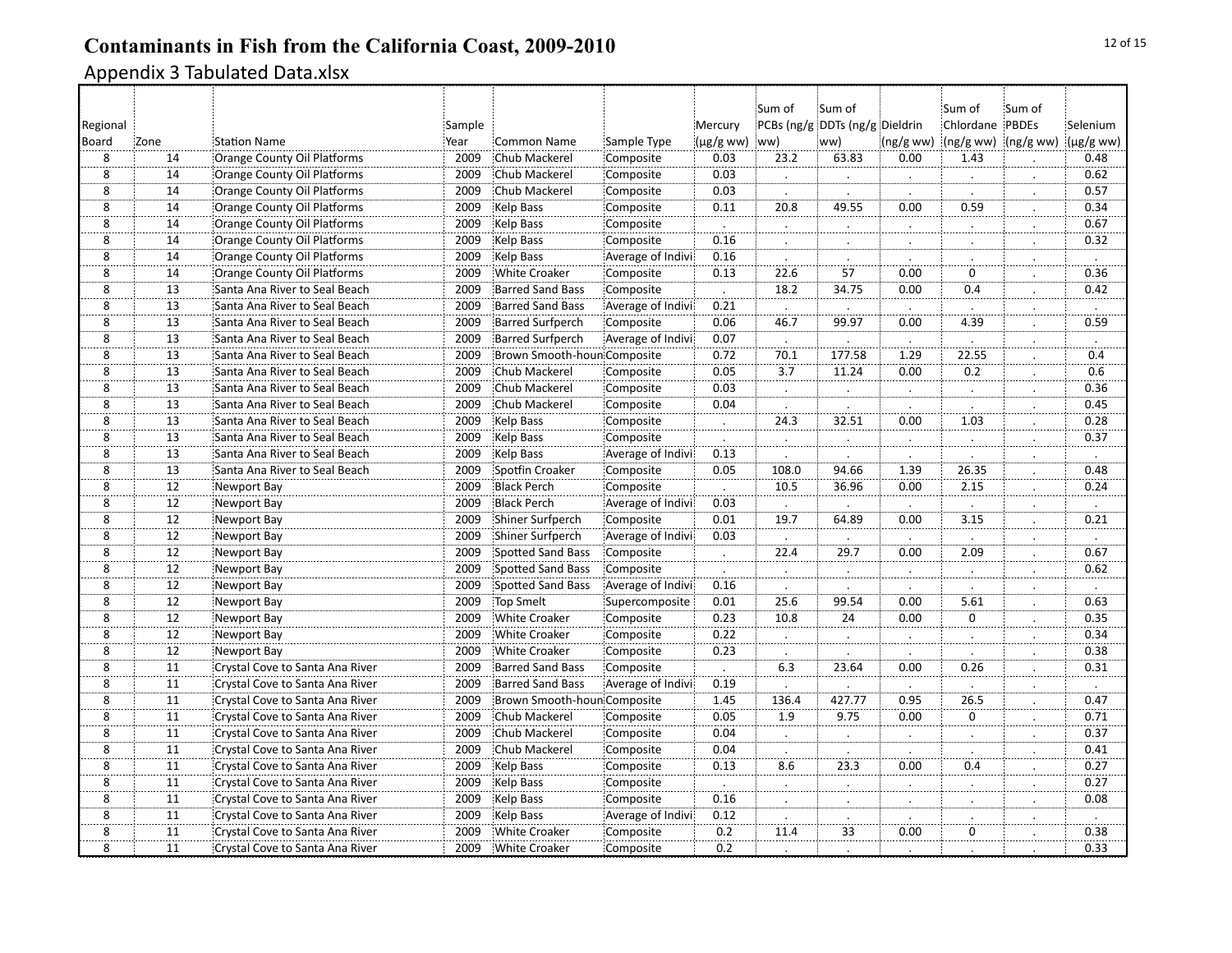| Regional<br>Board | Zone                 | <b>Station Name</b>             | Sample<br>Year | <b>Common Name</b>      | Sample Type       | Mercury<br>$(\mu g/g$ ww) | Sum of<br>ww)    | Sum of<br>PCBs (ng/g DDTs (ng/g Dieldrin<br>ww) | (ng/gww)       | :Sum of<br>Chlordane PBDEs<br>(ng/g ww) (ng/g ww) | Sum of               | Selenium<br>(µg/g ww) |
|-------------------|----------------------|---------------------------------|----------------|-------------------------|-------------------|---------------------------|------------------|-------------------------------------------------|----------------|---------------------------------------------------|----------------------|-----------------------|
| 8                 | 11                   | Crystal Cove to Santa Ana River | 2009           | <b>White Croaker</b>    | Composite         | 0.15                      |                  |                                                 |                |                                                   |                      | 0.31                  |
| 9                 | 10                   | Dana Point Harbor               | 2009           | Opaleye                 | Composite         | 0.05                      | 0.2              | $\mathbf 0$                                     | 0.00           | $\mathbf 0$                                       | $\cdot$              | 0.28                  |
| 9                 | 10                   | Dana Point Harbor               | 2009           | Shiner Surfperch        | Composite         | 0.02                      | 49.3             | 13.01                                           | 3.01           | 7.36                                              |                      | 0.42                  |
| $\overline{9}$    | 10                   | Dana Point Harbor               | 2009           | Shiner Surfperch        | Average of Indivi | 0.02                      | $\blacksquare$   |                                                 | $\blacksquare$ |                                                   |                      | $\ddot{\phantom{a}}$  |
| 9                 | 10                   | Dana Point Harbor               | 2009           | Spotfin Croaker         | Composite         | 0.01                      | 3.1              | 2.75                                            | 0.00           | $\mathbf 0$                                       |                      | 0.35                  |
| ڗۊ                | 10                   | Dana Point Harbor               | 2009           | <b>Top Smelt</b>        | Composite         | 0.06                      | 3.4              | 12                                              | 0.00           | 0.36                                              |                      | 0.51                  |
| $\overline{9}$    | $\overline{10}$      | Dana Point Harbor               | 2009           | <b>White Croaker</b>    | Composite         | 0.07                      | 0.5              | $\overline{3}$                                  | 0.00           | $\mathbf 0$                                       | $\cdot$              | 0.34                  |
| $\overline{9}$    | 10                   | Dana Point Harbor               | 2009           | White Surfperch         | Composite         | 0.03                      | 11.9             | 19.59                                           | 0.00           | 1.88                                              |                      | 0.24                  |
| <br>9             | 10                   | Dana Point Harbor               | 2009           | White Surfperch         | Average of Indivi | 0.03                      |                  |                                                 |                |                                                   |                      |                       |
| 9                 | 9                    | San Onofre to Crystal Cove      | 2009           | <b>Barred Sand Bass</b> | Composite         |                           | 23.8             | 39.13                                           | 0.00           | 0.6                                               |                      | 0.61                  |
| ِّقَ              | $\overline{9}$       | San Onofre to Crystal Cove      | 2009           | <b>Barred Sand Bass</b> | Composite         | 0.18                      |                  |                                                 |                |                                                   |                      | 0.25                  |
| 9                 | 9                    | San Onofre to Crystal Cove      | 2009           | <b>Barred Sand Bass</b> | Composite         | 0.21                      | $\vdots$         | $\ddotsc$                                       | $\vdots$       |                                                   | $\mathbf{L}$         | 0.25                  |
| <br>9             | $\dddot{\mathsf{g}}$ | San Onofre to Crystal Cove      | 2009           | <b>Barred Sand Bass</b> | Average of Indivi | 0.19                      |                  |                                                 |                |                                                   |                      |                       |
| $\overline{9}$    | 9                    | San Onofre to Crystal Cove      | 2009           | Chub Mackerel           | Composite         | 0.09                      | $\overline{8.7}$ | 28.4                                            | 0.00           | 0.37                                              |                      | 0.37                  |
| 9                 | 9                    | San Onofre to Crystal Cove      | 2009           | Chub Mackerel           | Composite         | 0.11                      |                  |                                                 | Ż.             |                                                   |                      | 0.38                  |
| <br>9             | $\overline{9}$       | San Onofre to Crystal Cove      | 2009           | Chub Mackerel           | Composite         | 0.09                      |                  |                                                 |                |                                                   |                      | 0.38                  |
| 9                 | 9                    | San Onofre to Crystal Cove      | 2009           | Kelp Bass               | Composite         | $\cdot$                   | $\overline{1.7}$ | 8.9                                             | 0.00           | 0                                                 | $\cdot$              | 0.36                  |
| 9                 | 9                    | San Onofre to Crystal Cove      | 2009           | Kelp Bass               | Composite         | 0.1                       | $\cdot$          | $\blacksquare$                                  | $\cdot$        |                                                   | $\ddot{\phantom{0}}$ | 0.23                  |
| 9                 | $\overline{9}$       | San Onofre to Crystal Cove      | 2009           | <b>Kelp Bass</b>        | Composite         | 0.08                      | $\therefore$     |                                                 | $\therefore$   |                                                   |                      | 0.26                  |
| 9                 | 9                    | San Onofre to Crystal Cove      | 2009           | Kelp Bass               | Average of Indivi | 0.12                      |                  |                                                 |                |                                                   |                      |                       |
| 9                 | 9                    | San Onofre to Crystal Cove      | 2009           | Pacific Barracuda       | Composite         | 0.14                      | 41.6             | 79.03                                           | 0.00           | 2.77                                              |                      | 0.27                  |
| 9                 | 8                    | Oceanside Harbor                | 2009           | Queenfish               | Composite         | 0.07                      | 0.9              | 2.6                                             | 0.00           | $\mathbf 0$                                       | $\cdot$              | 0.2                   |
| $\overline{9}$    | 8                    | Oceanside Harbor                | 2009           | Spotfin Croaker         | Composite         | 0.01                      | 0.3              | 2.76                                            | 0.00           | $\mathbf 0$                                       |                      | 0.25                  |
| $\overline{9}$    | 8                    | Oceanside Harbor                | 2009           | <b>White Croaker</b>    | Composite         | 0.04                      | 0.5              | $\overline{4}$                                  | 0.00           | $\mathbf 0$                                       |                      | 0.29                  |
| 9                 | 8                    | Oceanside Harbor                | 2009           | White Surfperch         | Composite         |                           | 20.4             | 34.46                                           | 0.45           | 1.39                                              |                      | 0.29                  |
| $\overline{9}$    | 8                    | Oceanside Harbor                | 2009           | White Surfperch         | Average of Indivi | 0.04                      |                  |                                                 |                |                                                   |                      |                       |
| 9                 | 8                    | Oceanside Harbor                | 2009           | Yellowfin Croaker       | Composite         | 0.03                      | $\overline{0.2}$ | 1.88                                            | 0.00           | $\mathbf 0$                                       | $\cdot$              | 0.31                  |
| 9                 | 8                    | Oceanside Harbor                | 2009           | Yellowfin Croaker       | Composite         | 0.04                      | $\cdot$          |                                                 |                |                                                   |                      | 0.68                  |
| 9                 | 8                    | Oceanside Harbor                | 2009           | Yellowfin Croaker       | Composite         | 0.03                      | $\cdot$          |                                                 |                |                                                   |                      | 0.81                  |
| 9                 | $\overline{7}$       | La Jolla to San Onofre          | 2009           | <b>Barred Sand Bass</b> | Composite         |                           | 1.6              | 7.97                                            | 0.00           | $\Omega$                                          |                      | 0.64                  |
| <br>9             | $\overline{7}$       | La Jolla to San Onofre          | 2009           | <b>Barred Sand Bass</b> | Average of Indivi | 0.28                      |                  |                                                 |                |                                                   |                      |                       |
| $\overline{9}$    | 7                    | La Jolla to San Onofre          | 2009           | Chub Mackerel           | Composite         | 0.04                      | $\overline{3.3}$ | 10.15                                           | 0.00           | 0.21                                              | ż.                   | 0.53                  |
| $\overline{9}$    | $\frac{1}{7}$        | La Jolla to San Onofre          | 2009           | Chub Mackerel           | Composite         | 0.05                      |                  |                                                 |                |                                                   |                      | 0.56                  |
| 9                 | $\overline{7}$       | La Jolla to San Onofre          | 2009           | Chub Mackerel           | Composite         | 0.04                      |                  |                                                 |                |                                                   |                      | 0.46                  |
| 9                 | $\overline{7}$       | La Jolla to San Onofre          | 2009           | Kelp Bass               | Composite         |                           | $\overline{3.7}$ | 7.38                                            | 0.00           | 0.19                                              |                      | 1.23                  |
| 9                 | 7                    | La Jolla to San Onofre          | 2009           | Kelp Bass               | Composite         | 0.1                       | $\cdot$          |                                                 |                |                                                   |                      | 0.32                  |
| 9                 | $\overline{7}$       | La Jolla to San Onofre          | 2009           | Kelp Bass               | Composite         | 0.17                      | $\ddot{\cdot}$   | $\vdots$                                        | ÷.             | $\cdot$                                           | $\cdot$              | 0.87                  |
| <br>9             | Ï                    | La Jolla to San Onofre          | 2009           | Kelp Bass               | Average of Indivi | 0.14                      |                  |                                                 |                |                                                   |                      | $\cdot$               |
| 9                 | $\overline{7}$       | La Jolla to San Onofre          | 2009           | <b>White Croaker</b>    | Composite         | 0.12                      | 7.8              | $\overline{39}$                                 | 0.00           | $\mathbf 0$                                       |                      | 0.34                  |
| $\overline{9}$    | $\overline{7}$       | La Jolla to San Onofre          | 2009           | <b>White Croaker</b>    | Composite         | 0.12                      |                  |                                                 | ż.             |                                                   |                      | 0.84                  |
| 9                 | 7                    | La Jolla to San Onofre          | 2009           | <b>White Croaker</b>    | Composite         | 0.12                      |                  |                                                 |                |                                                   |                      | 0.58                  |
| $\overline{9}$    | $\overline{6}$       | <b>Mission Bay</b>              | 2009           | Shiner Surfperch        | Composite         | 0.04                      | 15.0             | 8.39                                            | 0.48           | 1.86                                              | $\cdot$              | 0.37                  |
| $\dddot{9}$       | $\dddot{6}$          | <b>Mission Bay</b>              | 2009           | Shiner Surfperch        | Average of Indivi | 0.03                      |                  |                                                 |                |                                                   |                      |                       |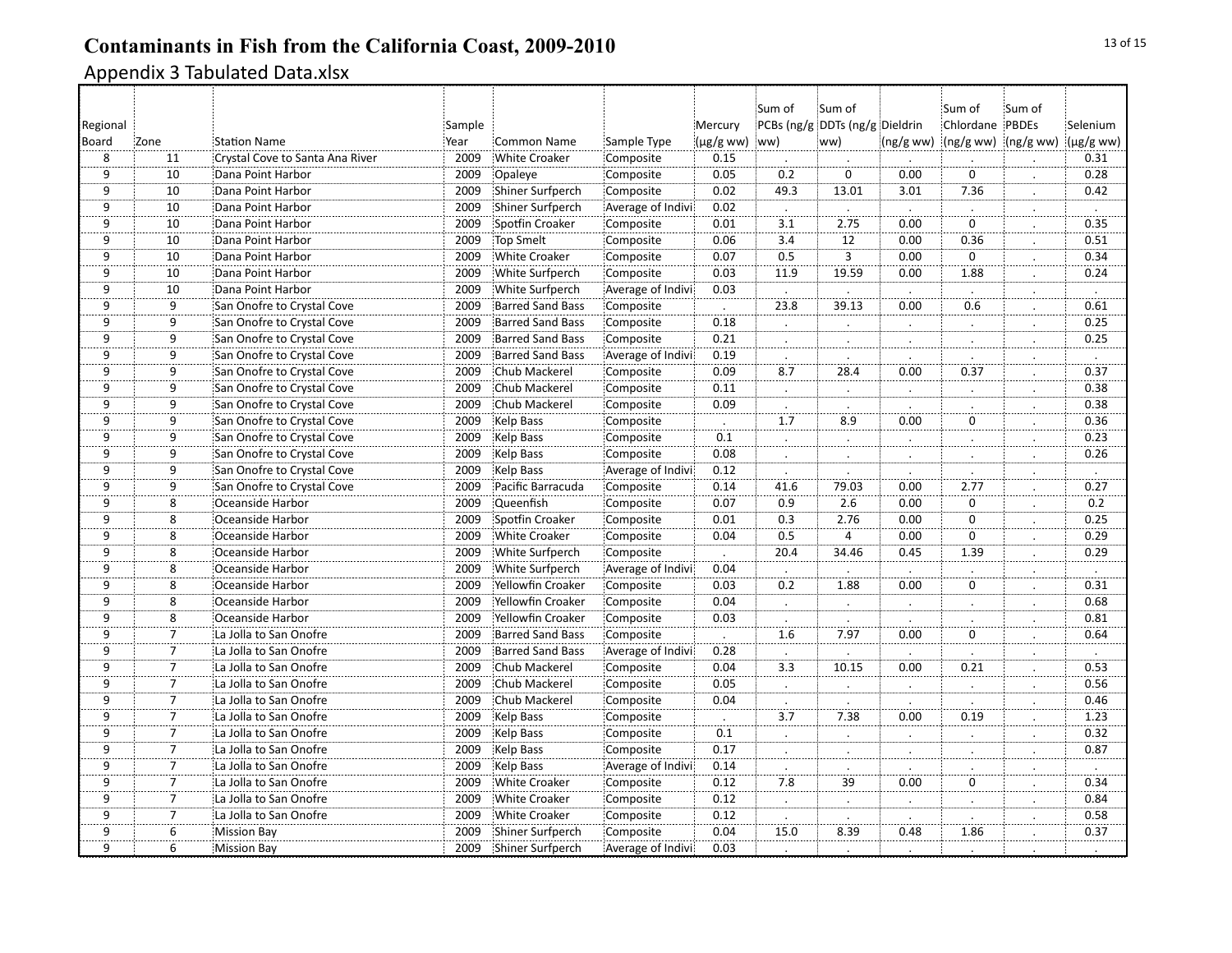|                |                |                     |        |                                    |                   |           | Sum of               | Sum of                         |                      | :Sum of           | Sum of               |                |
|----------------|----------------|---------------------|--------|------------------------------------|-------------------|-----------|----------------------|--------------------------------|----------------------|-------------------|----------------------|----------------|
| Regional       |                |                     | Sample |                                    |                   | Mercury   |                      | PCBs (ng/g DDTs (ng/g Dieldrin |                      | Chlordane PBDEs   |                      | Selenium       |
| Board          | Zone           | <b>Station Name</b> | Year   | <b>Common Name</b>                 | Sample Type       | (µg/g ww) | ww)                  | ww)                            | (ng/g ww)            |                   | (ng/g ww) (ng/g ww)  | (µg/g ww)      |
| 9              | 6              | <b>Mission Bay</b>  | 2009   | <b>Spotted Sand Bass</b>           | Composite         |           | 6.2                  | 2.12                           | 0.00                 | 0.42              |                      | 0.52           |
| 9              | 6              | <b>Mission Bay</b>  | 2009   | Spotted Sand Bass                  | Composite         | 0.14      | $\cdot$              | $\cdot$                        | $\cdot$              | $\blacksquare$    | $\bullet$            | 0.46           |
| 9              | 6              | <b>Mission Bay</b>  | 2009   | Spotted Sand Bass                  | Composite         | 0.1       |                      |                                |                      |                   |                      | 0.34           |
| 9              | 6              | <b>Mission Bay</b>  | 2009   | <b>Spotted Sand Bass</b>           | Average of Indivi | 0.12      | $\cdot$              | $\cdot$                        | $\ddot{\phantom{a}}$ |                   | $\ddot{\phantom{0}}$ | $\blacksquare$ |
| 9              | 6              | <b>Mission Bay</b>  | 2009   | <b>Top Smelt</b>                   | Composite         | 0.03      | 9.3                  | 5.41                           | 0.00                 | 0.36              | .                    | 0.63           |
| <br>9          | $\overline{6}$ | <b>Mission Bay</b>  | 2009   | White Surfperch                    | Composite         | 0.05      | 13.5                 | 7.26                           | 0.00                 | 2.93              | $\cdot$              | 0.44           |
| 9              | $\overline{6}$ | <b>Mission Bay</b>  | 2009   | White Surfperch                    | Average of Indivi | 0.04      | $\frac{1}{8.3}$      | $\cdot$                        | $\bullet$            | $\blacksquare$    | $\cdot$              | $\cdot$        |
| $\overline{9}$ | 6              | <b>Mission Bay</b>  | 2009   | Yellowfin Croaker                  | Composite         | 0.08      |                      | $\overline{3.37}$              | 0.48                 | $\overline{1.37}$ |                      | 0.55           |
| 9              | 5              | Pt Loma to La Jolla | 2009   | Chub Mackerel                      | Composite         | 0.05      | $\overline{5.7}$     | 10.36                          | 0.00                 | 0.23              | $\cdot$              | 0.39           |
| 9              | 5              | Pt Loma to La Jolla | 2009   | Chub Mackerel                      | Composite         | 0.05      |                      | ż.                             | ż.                   |                   | ż.                   | 0.42           |
| 9              | $\overline{5}$ | Pt Loma to La Jolla | 2009   | Chub Mackerel                      | Composite         | 0.05      |                      |                                |                      |                   |                      | 0.45           |
| 9              | 5              | Pt Loma to La Jolla | 2009   | Gopher Rockfish                    | Composite         | 0.14      | 0.6                  | 1.77                           | 0.00                 | $\mathbf 0$       | $\cdot$              | 0.27           |
| <br>9          | $\frac{1}{5}$  | Pt Loma to La Jolla | 2009   | Kelp Bass                          | Composite         | $\cdot$   | $\overline{3.2}$     | 3.16                           | 0.00                 | ö                 | $\cdot$              | 0.24           |
| 9              | 5              | Pt Loma to La Jolla | 2009   | Kelp Bass                          | Composite         | 0.25      | $\mathbf{L}$         |                                |                      |                   |                      | 0.28           |
| $\overline{9}$ | 5              | Pt Loma to La Jolla | 2009   | Kelp Bass                          | Composite         | 0.18      |                      |                                |                      |                   | .:                   | 0.28           |
| <br>9          | $\dddot{5}$    | Pt Loma to La Jolla | 2009   | <b>Kelp Bass</b>                   | Average of Indivi | 0.16      |                      |                                |                      |                   |                      |                |
| 9              | $\overline{5}$ | Pt Loma to La Jolla | 2009   | Yellowtail Rockfish                | Composite         | 0.13      | 0.5                  | 0.83                           | 0.00                 | $\mathbf 0$       | ż.                   | 0.29           |
| $\overline{9}$ | $\overline{4}$ | Pt Loma             | 2009   | <b>Barred Sand Bass</b>            | Composite         | $\cdot$   | 23.8                 | 6.37                           | 0.00                 | 0.28              | $\cdot$              | 0.37           |
| 9              | 4              | Pt Loma             | 2009   | <b>Barred Sand Bass</b>            | Average of Indivi | 0.25      |                      |                                |                      |                   |                      |                |
| 9              | 4              | Pt Loma             | 2009   | <b>Black Perch</b>                 | Composite         | 0.07      | 34.3                 | 8.37                           | 0.00                 | 0.41              |                      | 0.27           |
| 9              | 4              | Pt Loma             | 2009   | <b>Black Perch</b>                 | Average of Indivi | 0.11      |                      |                                |                      |                   |                      |                |
| $\overline{9}$ | $\overline{4}$ | Pt Loma             | 2009   | Chub Mackerel                      | Composite         | 0.06      | 18.5                 | 26.14                          | 0.00                 | 0.33              | $\bullet$            | 0.4            |
| 9              | $\overline{4}$ | Pt Loma             | 2009   | Chub Mackerel                      | Composite         | 0.06      | $\cdot$              |                                |                      |                   |                      | 0.66           |
| 9              | 4              | Pt Loma             | 2009   | Chub Mackerel                      | Composite         | 0.06      | $\ddot{\phantom{a}}$ |                                |                      |                   |                      | 0.45           |
| 9              | $\overline{4}$ | Pt Loma             | 2009   | Gopher Rockfish                    | Composite         | 0.2       | 3.8                  | 2.68                           | 0.00                 | $\mathbf 0$       | $\cdot$              | 0.26           |
| $\overline{9}$ | 4              | Pt Loma             | 2009   | Kelp Bass                          | Composite         |           | 24.5                 | 4.33                           | 0.00                 | 0.26              |                      | 0.29           |
| $\overline{9}$ | $\overline{4}$ | Pt Loma             | 2009   | Kelp Bass                          | Composite         | 0.15      | $\epsilon$           | $\cdot$                        | $\cdot$              | $\cdot$           | $\cdot$              | 0.33           |
| 9              | 4              | Pt Loma             | 2009   | <b>Kelp Bass</b>                   | Composite         | 0.17      | .                    |                                |                      |                   |                      | 0.36           |
| 9              | 4              | Pt Loma             | 2009   | Kelp Bass                          | Average of Indivi | 0.21      | $\cdot$              |                                |                      |                   |                      | $\cdot$        |
| 9              | 4              | Pt Loma             | 2009   | <b>White Croaker</b>               | Composite         | 0.19      | 25.2                 | 13                             | 0.00                 | $\mathbf 0$       |                      | 0.32           |
| <br>9          | 4              | Pt Loma             | 2009   | <b>White Croaker</b>               | Composite         | 0.14      | $\cdot$              |                                | $\bullet$            |                   | $\cdot$              | 0.36           |
| 9              | $\pmb{4}$      | Pt Loma             | 2009   | <b>White Croaker</b>               | Composite         | 0.18<br>. | $\cdot$              |                                | $\bullet$            | $\cdot$           | $\cdot$              | 0.36           |
| $\overline{9}$ | $\overline{3}$ | SD North Bay        | 2009   | <b>Barred Sand Bass</b>            | Composite         | $\cdot$   | 33.8                 | $\overline{5.31}$              | $\frac{1}{0.00}$     | 0.35              |                      | 0.45           |
| 9              | 3              | SD North Bay        | 2009   | <b>Barred Sand Bass</b>            | Composite         | 0.12      | $\cdot$              |                                | $\blacksquare$       |                   |                      | 0.36           |
| 9              | 3              | SD North Bay        | 2009   | <b>Barred Sand Bass</b>            | Composite         | 0.13      |                      |                                |                      |                   |                      | 0.78           |
| 9              | $\overline{3}$ | SD North Bay        | 2009   | <b>Barred Sand Bass</b>            | Average of Indivi | 0.12      |                      |                                |                      |                   |                      |                |
| 9              | 3              | SD North Bay        | 2009   | Chub Mackerel                      | Composite         | 0.05      | 25.1                 | 19.98                          | 0.00                 | 0.37              | $\ddot{\cdot}$       | 0.58           |
| <br>9          | $\dddot{3}$    | SD North Bay        | 2009   | Chub Mackerel                      | Composite         | 0.04      | $\blacksquare$       |                                | $\cdot$              | $\cdot$           | $\cdot$              | 0.45           |
| 9              | 3              | SD North Bay        | 2009   | Chub Mackerel                      | Composite         | 0.05      |                      |                                |                      |                   |                      | 0.39           |
| $\overline{9}$ | 3              | SD North Bay        | 2009   | <b>Gray Smoothhound SComposite</b> |                   | 0.24      | 11.5                 | 1.72                           | 0.00                 | $\mathbf 0$       |                      | 0.39           |
| 9              | $\overline{3}$ | SD North Bay        | 2009   | Shiner Surfperch                   | Composite         | 0.03      | 67.8                 | 10.93                          | 0.00                 | 2.46              |                      | 0.26           |
| $\overline{9}$ | $\overline{3}$ | SD North Bay        | 2009   | Shiner Surfperch                   | Average of Indivi | 0.04      | $\ddot{\phantom{a}}$ |                                | $\ddot{\phantom{a}}$ |                   |                      | $\cdot$        |
| $\frac{1}{9}$  | $\frac{1}{3}$  | SD North Bay        | 2009   | <b>Spotted Sand Bass</b>           | Composite         |           | 51.4                 | 3.38                           | 0.00                 | 0.41              |                      | 0.47           |